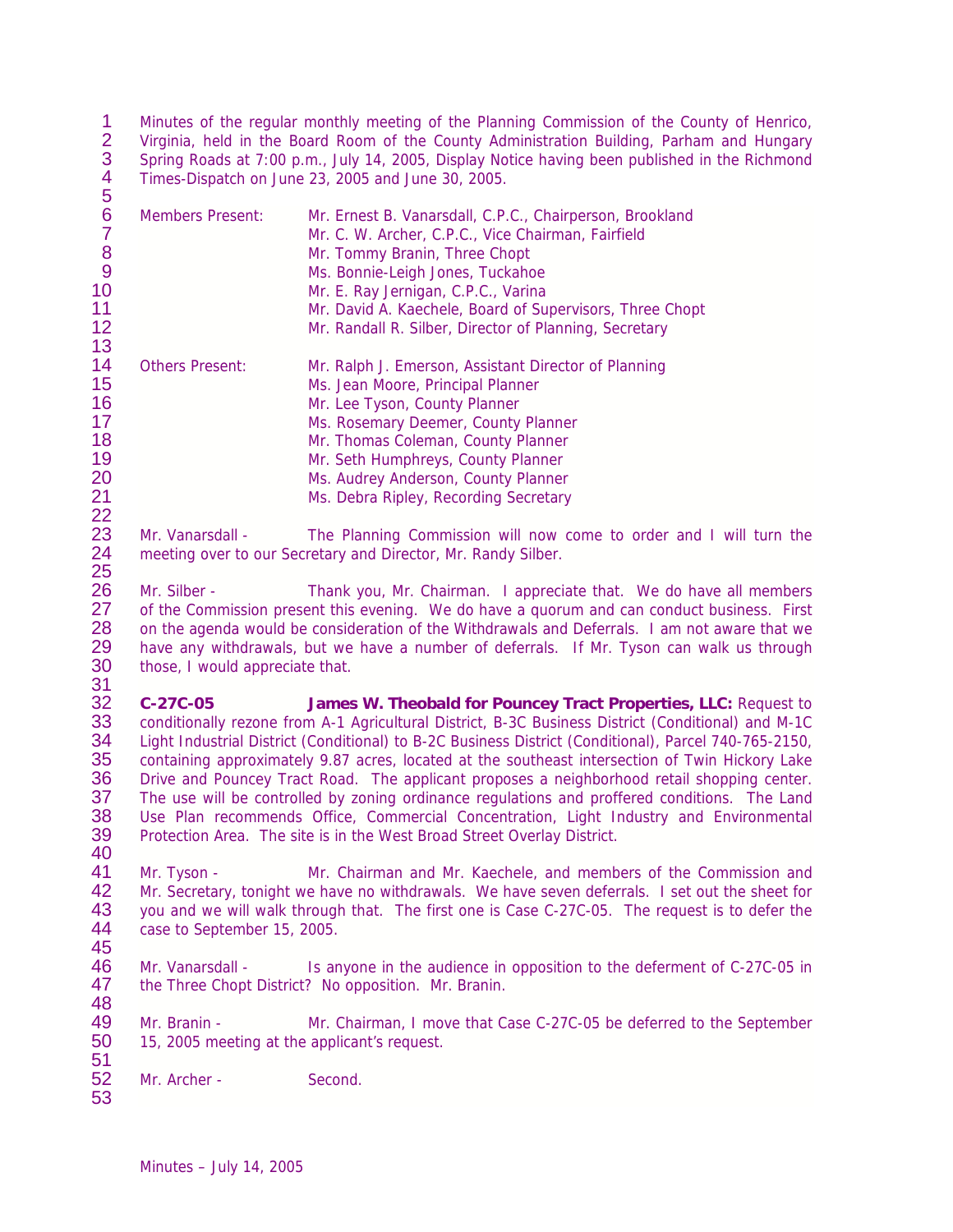54 Mr. Vanarsdall - Motion made by Mr. Branin and seconded by Mr. Archer. All in favor say<br>55 ave All opposed say no The motion passes aye. All opposed say no. The motion passes.

57 At the request of the applicant, the Planning Commission deferred Case C-27C-05, James W.<br>58 Theobald for Pouncey Tract Properties, LLC, to its meeting on September 15, 2005. Theobald for Pouncey Tract Properties, LLC, to its meeting on September 15, 2005. 59

60 Mr. Tyson - The next deferral is in the Tuckahoe District. It is on page 2 of your 61 agenda. Case C-27C-02. agenda, Case C-27C-02.

62<br>63 63 **Deferred from the June 9, 2005 Meeting:**

56

89

64 **C-27C-02 RFA Management, LLC:** Request to amend proffered conditions 65 accepted with rezoning case C-32C-89, on Parcel 740-750-0178, containing 12.415 acres, located at 66 the northeast intersection of Ridgefield Parkway and Glen Eagles Drive, the northwest intersection the northeast intersection of Ridgefield Parkway and Glen Eagles Drive, the northwest intersection 67 of Ridgefield Parkway and Eagles View Drive, and the southeast intersection of Eagles View Drive<br>68 and Glen Eagles Drive. The amendment would change the maximum density allowed from 7,850 and Glen Eagles Drive. The amendment would change the maximum density allowed from 7,850 69 square feet per acre to 8,975 square feet per acre. The existing zoning is B-2C, Business District 70 (Conditional). The Land Use Plan recommends Commercial Concentration. 70 (Conditional). The Land Use Plan recommends Commercial Concentration.

71 Mr. Tyson - The request is to defer this case to the September 15, 2005 meeting.

73 Mr. Vanarsdall - In the Tuckahoe District, is anyone in opposition to the deferment of this 75 case? Excuse me. Are you in opposition to deferring the case?

76 Mr. Mizzell - Correct. 78

Mr. Vanarsdall - All right.

80<br>81 81 Mr. Silber - I think it may be appropriate to hear what his comment is relative to the 82 requests for deferral. requests for deferral.

83 Mr. Mizzell - I live within a block of the shopping center. And there are other neighbors 85 on the way down here tonight to object to the deferral, and that speaks to our main reason for the 86 deferral.

87 Mr. Vanarsdall - Will you give us your name.

90 Mr. Max Mizzell - My name is Max Mizzill and I live at 2017 Old Prescott Court. This<br>91 particular rezoning issue has, if I am not mistaken, and the County Planning Commission can 91 particular rezoning issue has, if I am not mistaken, and the County Planning Commission can<br>92 correct me, has been on the books for almost three vears, give or take, and it has been continually 92 correct me, has been on the books for almost three years, give or take, and it has been continually<br>93 deferred. There are a lot of neighbors who feel very strongly and want to come and address the 93 deferred. There are a lot of neighbors who feel very strongly and want to come and address the<br>94 Board (sic), and they have taken time off from work, and made arrangements for babysitting, etc. 94 Board (sic), and they have taken time off from work, and made arrangements for babysitting, etc.<br>95 and it has a history now of being deferred within a week or so of the hearing for the last three and it has a history now of being deferred within a week or so of the hearing for the last three 96 years. There are people who didn't know it was deferred and took off time from work and came 97 down here and we feel that we are sort of being held ransom by the developer to this rezoning 98 request because of the continual deferral, and you can ask the Planning staff, but from what I 99 understand, all of the owners of the involved property are not in agreement with this request, and 100 your Planning staff objects to the rezoning as it stands. So, they have had three years to get 101 unanimous consent and they have not succeeded vet. We feel that every couple of months we 101 unanimous consent and they have not succeeded yet. We feel that every couple of months we<br>102 have got to be on our toes, be sure we don't miss something. We have to make arrangements to 102 have got to be on our toes, be sure we don't miss something. We have to make arrangements to 103 be able to come down here just in case it is heard, so we would like for it to be heard and have the 103 be able to come down here just in case it is heard, so we would like for it to be heard and have the 104 issue resolved one way or the other so that we can get our people down here and so that the 104 issue resolved one way or the other so that we can get our people down here and so that the 105 reighbors aren't making plans and then at the last minute, well, you don't need to come tonight 105 neighbors aren't making plans and then at the last minute, well, you don't need to come tonight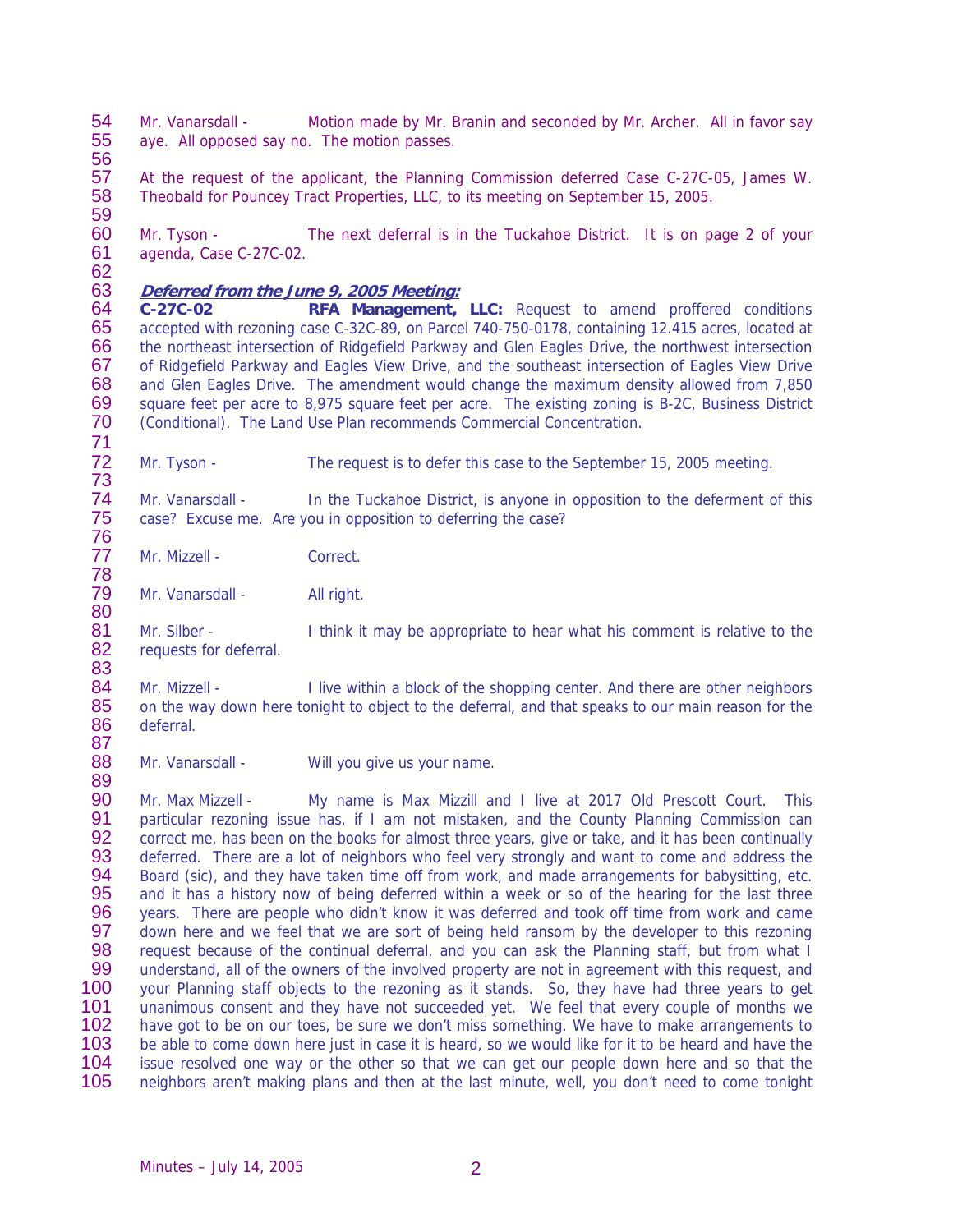106 because it is going to be deferred for another couple of months. The neighborhood objects to the 107 deferral deferral 108

109 Mr. Vanarsdall - I understand where you are coming from, Max. Let me ask you, have 110 vou. has anyone had a meeting with the neighborhood about this? And it hasn't been three vears. vou, has anyone had a meeting with the neighborhood about this? And it hasn't been three years. 111 This would be the  $14<sup>th</sup>$  deferment for this.

- 112 Mr. Silber - It started in 2002.
- 114 Mr. Jernigan - It has been three years.

116<br>117 Mr. Vanarsdall - It has been three years. I am sorry.

119 Mr. Mizzell - Mr. Chairman, we met with the developer… 120

121 Mr. Vanarsdall - We are not prepared tonight, I don't believe, to hear the case. I am going<br>122 to leave that up to Ms. Jones, and we do appreciate and we do understand it has been a long time. to leave that up to Ms. Jones, and we do appreciate and we do understand it has been a long time. 123 We sympathize with you.

124 Ms. Jones - I would like to speak to this for a moment if I could.

126 Mr. Vanarsdall - Yes, ma'am. 128

118

153

155

129 Ms. Jones - Mr. Mizzell, I appreciate you coming down here. No one has contacted me 130 and I was assuming the people interested were talking to Planning staff to see if it was going to be 131 deferred or not. deferred or not.

132<br>133 133 Mr. Mizzell - I speak to Lee Tyson every week and we had discussions with him. That 134 is my source of finding out that it is going to be deferred.

135 Ms. Jones - Well, he is a good source.

137 138 Mr. Mizzell - Some of our other neighbors have since arrived. That is part of our 139 problem. We can't get down here. problem. We can't get down here.

140 Ms. Jones - I think your interest is well appreciated by all of us. This is what I would 142 like to propose. As you know, we have had a conversation about another case. I am a fairly new 143 Commissioner and this case started many years before my time. A new attorney has been brought 144 on board within the last month or two and he will be bring this case, his request is to the 145 September meeting. I'd like to respond to his request and allow him to do that, since he has just 146 come on board, and I would like to make it very clear to him that at that time his case will be 146 come on board, and I would like to make it very clear to him that at that time his case will be 147 heard. heard.

148 Mr. Mizzell - Are you saying, Ms. Jones, that September will be the official fish or cut 150 bait hearing for this issue?

- 151 Ms. Jones - Fish or cut bait, yes.
- 154 Mr. Mizzell But it will be heard that night?

156 Ms. Jones - Sure. I think it should be. I am not telling you that I know all of the ins<br>157 and outs in this case, because it is a long, long drawn out case, but it is a case that needs to have 157 and outs in this case, because it is a long, long drawn out case, but it is a case that needs to have 158 an end, and his request to September is what is before us tonight. an end, and his request to September is what is before us tonight.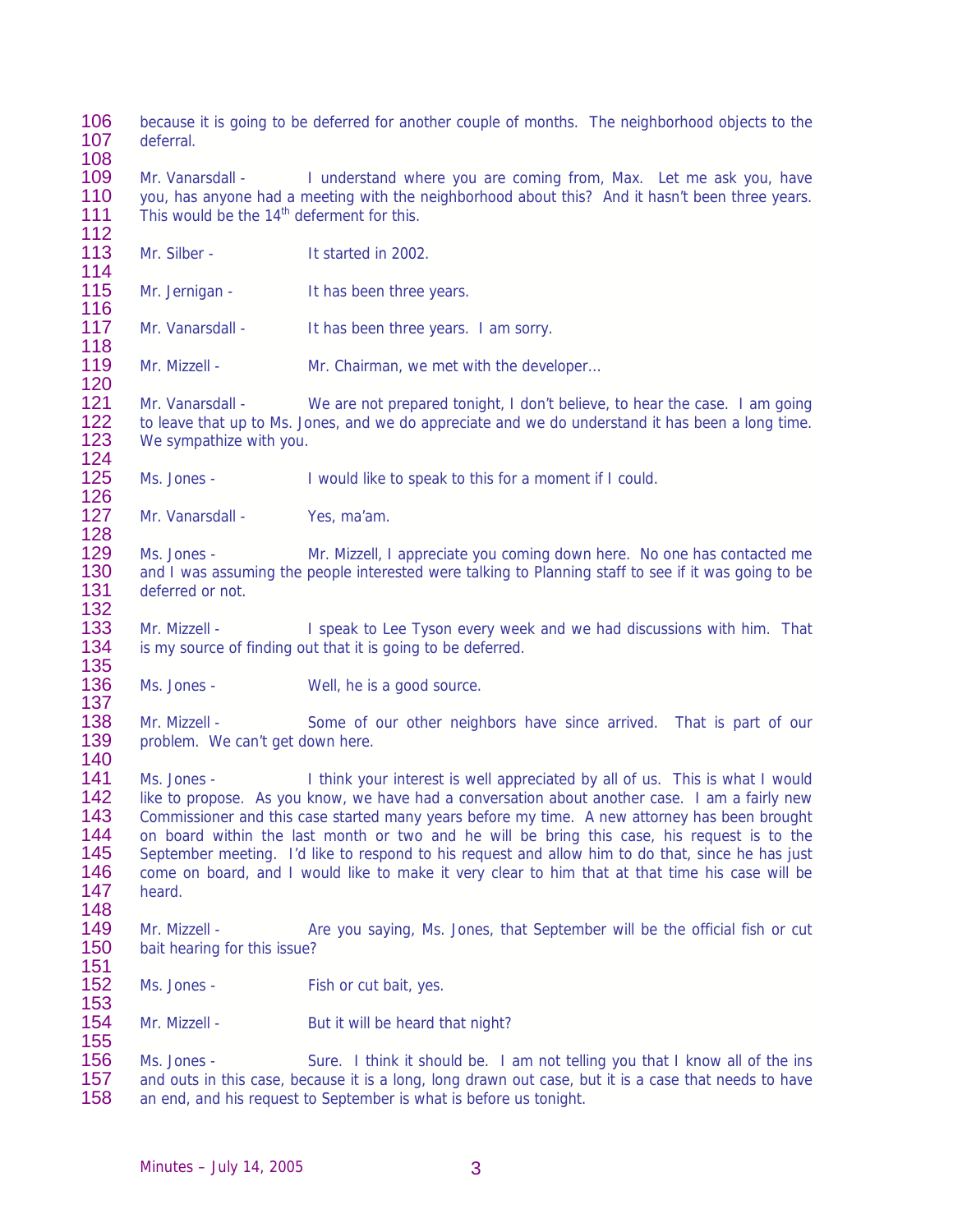159<br>160 160 Mr. Mizzell - Right, and just to reiterate, it has been three years, and they can't satisfy 161 the Planning Commission. Mr. Tyson tells me if it were heard now, the Planning Commission would 162 recommend against it, because what they have asked the zoners to do, they haven't been able to<br>163 fulfill the request. If they can't do it in three years. I don't see why they are going to do it in fulfill the request. If they can't do it in three years, I don't see why they are going to do it in 164 another… 165 166 Ms. Jones - Well, I think we need to give this attorney the benefit of the doubt and to<br>167 Let him do what he can with this case and with his discussions with staff, and with me. There will

167 Let him do what he can with this case and with his discussions with staff, and with me. There will 168 Let han sure, a neighborhood meeting at some point, but September 15 is the date and you have 168 be, I am sure, a neighborhood meeting at some point, but September 15 is the date and you have 169 my word on it. my word on it.

170 Mr. Mizzell - We have been promised meetings. Mr. Tyson said there were meetings 172 planned, but we have not heard word one about them.

173 Ms. Jones - Because they usually happen in conjunction with the case coming forward 175 and if there are situations which have not allowed the case to come forward, and having a 176 neighborhood meetings wouldn't be appropriate.

177 Mr. Mizzell - OK.

185

179 Mr. Vanarsdall - All right. Thank you. 181

182 Ms. Jones - Thank you.

183 Mr. Vanarsdall - I will entertain a motion, Ms. Jones.

186 Ms. Jones - I would like to make a motion that Case C-27C-02, RFA Management, LLC, 187 be deferred to the September 15, 2005 Planning Commission meeting, at the request of the 188 applicant, at which time the case will be heard. applicant, at which time the case will be heard.

189 Mr. Jernigan - Second.

191 Mr. Vanarsdall - Motion made by Ms. Jones and seconded by Mr. Jernigan. All in favor say 193 I. All opposed say no. The ayes have it. The motion passes. 194

195 At the request of the applicant, the Planning Commission deferred Case C-27C-02, RFA 196 Management, LLC, to its meeting on September 15, 2005. 197

## 198 **Deferred from the June 9, 2005 Meeting:**

199 **C-21C-05 Youngblood Properties LLC:** Request to conditionally rezone from A-1 200 Agricultural District to R-3C One Family Residence District (Conditional), Parcels 738-754-4849<br>201 and 738-753-1882, containing 7.72 acres, located on the south line of Church Road 201 and 738-753-1882, containing 7.72 acres, located on the south line of Church Road<br>202 approximately 100 feet west of Blandfield Street. The applicant proposes a single-family approximately 100 feet west of Blandfield Street. The applicant proposes a single-family 203 residential subdivision. The R-3 District allows a minimum lot size of 11,000 square feet with a<br>204 maximum gross density of 3.96 lots per acre. The Land Use Plan recommends Suburban maximum gross density of 3.96 lots per acre. The Land Use Plan recommends Suburban 205 Residential 2, 2.4 to 3.4 units net density per acre. 206

207 Mr. Tyson - The deferral request is to August 11, 2005 meeting. 208

209 Mr. Vanarsdall - Anyone in the audience in opposition to the deferral of Case C-21C-05,<br>210 Youngblood, Tyler, LLC, in the Tuckahoe District, Ms. Jones, again. Youngblood, Tyler, LLC, in the Tuckahoe District. Ms. Jones, again. 211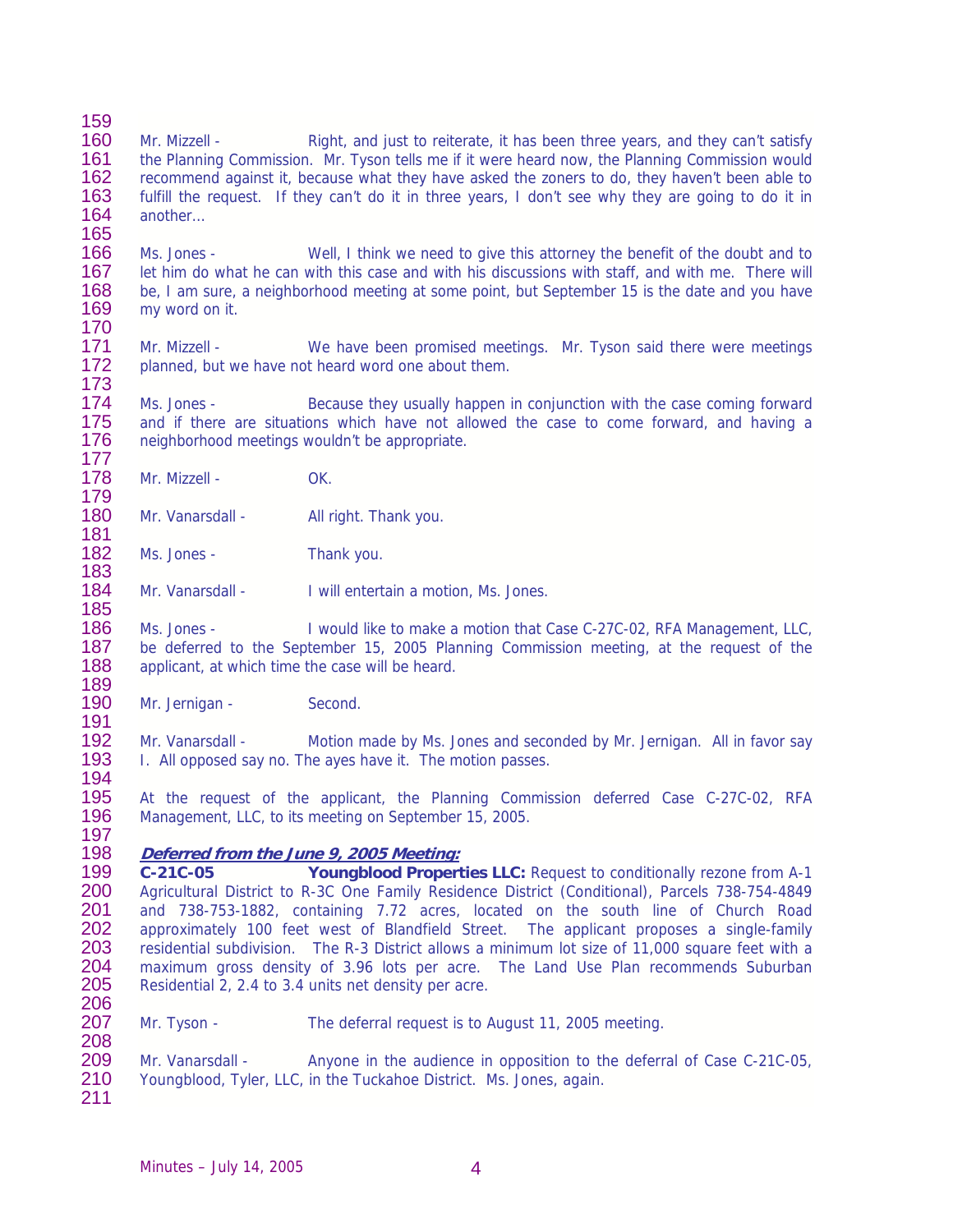212 Ms. Jones - I would like to move that Case C-21C-05, Youngblood Properties, LLC, be<br>213 deferred by request of the applicant to the August 11 2005 Commission meeting deferred by request of the applicant, to the August 11, 2005 Commission meeting. 214

215 Mr. Jernigan - Second. 216

217 Mr. Vanarsdall - Motion made by Ms. Jones and seconded by Mr. Jernigan. All in favor 218 say aye. All opposed say no. The motion passes.

219 220

221 At the applicant's request, the Planning Commission deferred Case C-21C-05, Youngblood 222 Properties. LLC, to its meeting on August 11, 2005. Properties, LLC, to its meeting on August 11, 2005.

223 224 **C-33C-05 Evan Paner for Prospect Homes of Richmond, Inc:** Request to 225 conditionally rezone from A-1 Agricultural District to R-2AC One Family Residence District<br>226 (Conditional), R-6C General Residence District (Conditional) and B-2C Business District 226 (Conditional), R-6C General Residence District (Conditional) and B-2C Business District<br>227 (Conditional), Parcels 819-684-6961, 820-683-2686, 819-683-2452, 819-683-5565, 818-684-227 (Conditional), Parcels 819-684-6961, 820-683-2686, 819-683-2452, 819-683-5565, 818-684-<br>228 8174, 819-685-1803, containing 62.9 acres, located between the east line of Buffin Road, south 228 8174, 819-685-1803, containing 62.9 acres, located between the east line of Buffin Road, south 229 line of New Market Road (State Route 5), west line of Fordson Farm Lane and northwest line of 230 Interstate 295 at the New Market Road Interchange. The applicant proposes 40 single-family 230 Interstate 295 at the New Market Road Interchange. The applicant proposes 40 single-family<br>231 residential lots, 82 townhouse units for sale and community business uses. The R-2A District 231 residential lots, 82 townhouse units for sale and community business uses. The R-2A District<br>232 allows a minimum lot size of 13.500 square feet with a maximum gross density of 3.23 lots per 232 allows a minimum lot size of 13,500 square feet with a maximum gross density of 3.23 lots per 233 acre. The R-6 District allows twelve (12) townhouse units per acre. The business uses will be 233 acre. The R-6 District allows twelve (12) townhouse units per acre. The business uses will be 234 controlled by zoning ordinance regulations and proffered conditions. The Land Use Plan 234 controlled by zoning ordinance regulations and proffered conditions. The Land Use Plan<br>235 recommends Office and Office/Service. The site is in the Airport Safety Overlay District. recommends Office and Office/Service. The site is in the Airport Safety Overlay District. 236<br>237

237 Mr. Tyson - The request is to defer the application to September 15, 2005.

238<br>239 Mr. Vanarsdall - Anyone in the audience in opposition to deferment of this case in the 240 Varina District, C-33C-05? No opposition. Mr. Jernigan.

241<br>242 242 Mr. Jernigan - Mr. Chairman, I move for deferral of Case C-33C-05, to the September 243 15. 2005 meeting. by request of the applicant. 15, 2005 meeting, by request of the applicant.

244<br>245 Mr. Archer - Second.

246<br>247 Mr. Vanarsdall - Motion made by Mr. Jernigan and seconded by Mr. Archer. All in favor 248 say aye. All opposed say no. The ayes have it. The motion is passed. 249

250 At the request of the applicant, the Planning Commission deferred Case C-33C-05, Evan Paner for 251 Prospect Homes of Richmond, Inc., to its meeting on September 15, 2005. Prospect Homes of Richmond, Inc., to its meeting on September 15, 2005.

252<br>253 253 **C-38C-05 Henry Wilton for Wilton Development Corp.:** Request to 254 conditionally rezone from R-4 One Family Residence District to RTHC Residential Townhouse<br>255 District (Conditional), Parcel 771-748-3499, containing approximately 7.0 acres, located on the 255 District (Conditional), Parcel 771-748-3499, containing approximately 7.0 acres, located on the 256 north line of Glenside Drive approximately 230 feet east of Fernwood Street. The applicant 257 proposes residential townhouses for sale with a maximum density not to exceed 6.25 units per 257 proposes residential townhouses for sale with a maximum density not to exceed 6.25 units per 258 acre. The maximum density in the RTH District is nine (9) units per acre. The Land Use Plan acre. The maximum density in the RTH District is nine (9) units per acre. The Land Use Plan 259 recommends Urban Residential 3.4 to 6.8 units net density per acre. 260

261 Mr. Tyson - The request is to defer this case to August 11, 2005.

262<br>263 263 Mr. Vanarsdall - Anyone in the audience in opposition to the deferral of C-38C-05, Henry<br>264 Wilton for Wilton Development, in the Brookland District? No opposition. I move that Case C-Wilton for Wilton Development, in the Brookland District? No opposition. I move that Case C-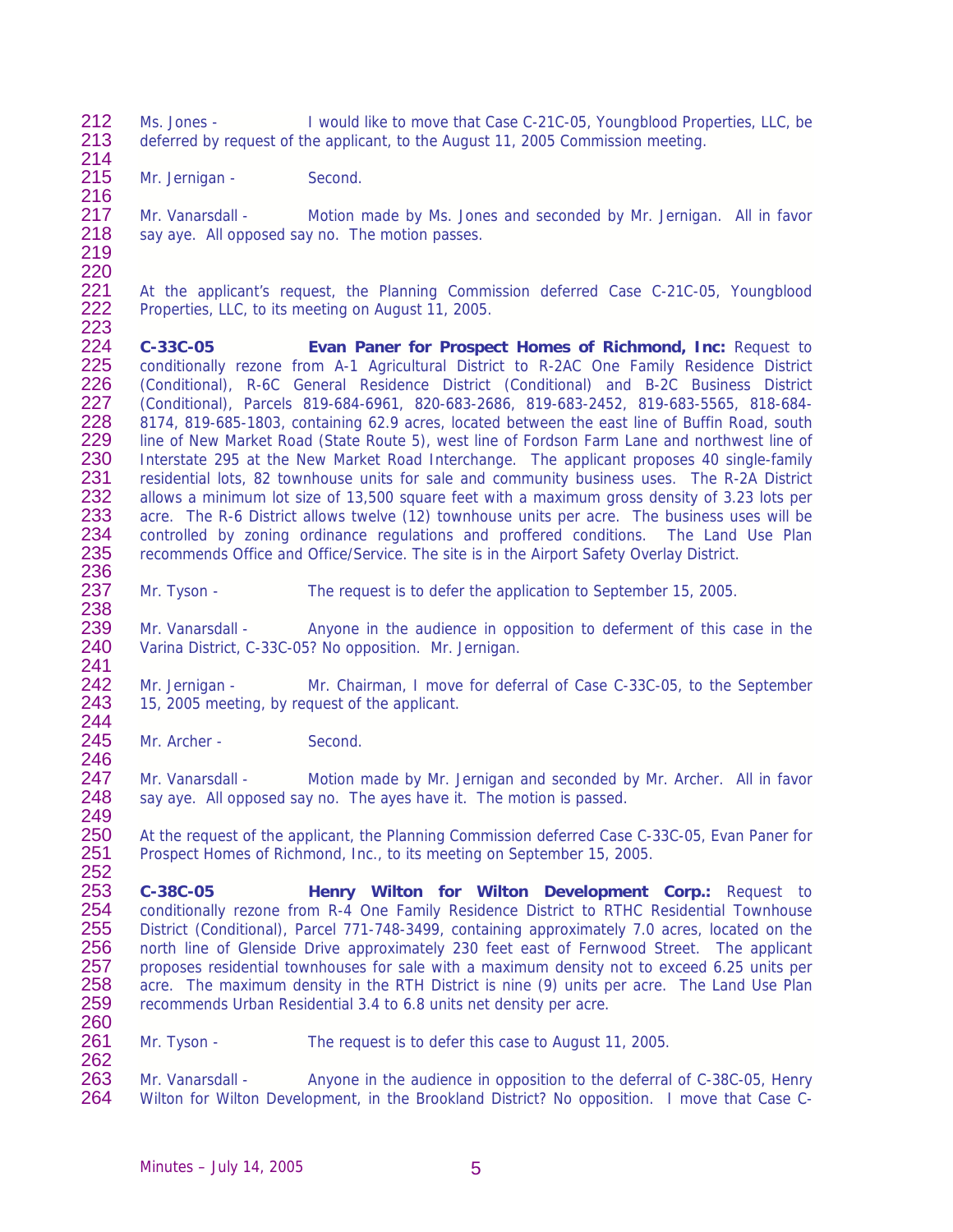265 38C-05, Henry Wilton for Wilton Development be deferred to the  $11<sup>th</sup>$  of August at the applicant's 266 request. request. 267

268 Mr. Archer - Second. 269

270 Mr. Vanarsdall - Motion made by Mr. Vanarsdall and seconded by Mr. Archer. All in favor 271 say aye. All opposed say no. The motion passes.

272 273 At the request of the applicant, the Planning Commission deferred Case C-38C-05, Henry Wilton 274 for Wilton Development Corp., to its meeting on August 11, 2005. for Wilton Development Corp., to its meeting on August 11, 2005.

275<br>276

## 276 **Deferred from the June 9, 2005 Meeting:**

277 **C-48C-04 Henry L. Wilton:** Request to conditionally rezone from A-1 Agricultural 278 District to B-3C Business District (Conditional), Parcels 804-737-4084 and 804-737-1251,<br>279 containing 4.83 acres, located on the east line of Mechanicsville Turnpike (U. S. Route 360) containing 4.83 acres, located on the east line of Mechanicsville Turnpike (U. S. Route 360) 280 opposite Springdale Road. The applicant proposes business uses. The uses will be controlled by 281 zoning ordinance regulations and proffered conditions. The Land Use Plan recommends 282 Government and Urban Residential. The site is in the Airport Safety Overlay District.

283 284 Mr. Tyson - This is in the Fairfield District. The request is to defer the case to August 285 11, 2005. 11, 2005.

286 Mr. Vanarsdall - In the Fairfield District, C-48C-04, Henry L. Wilton. Any opposition to the 288 deferment of this case? No opposition. Mr. Archer.

289 290 Mr. Archer - Mr. Chairman, I move deferral of Case C-48C-04 to the August 11, 2005<br>291 meeting, at the request of the applicant. meeting, at the request of the applicant.

292<br>293 Mr. Jernigan - Second.

294<br>295 295 Mr. Vanarsdall - Motion made by Mr. Archer and seconded by Mr. Jernigan. All in favor<br>296 sav ave. All opposed sav no. The aves have it. The motion passes. say aye. All opposed say no. The ayes have it. The motion passes.

297<br>298 298 At the applicant's request, the Planning Commission deferred Case C-48C-04, Henry L. Wilton, to 299 its meeting on August 11, 2005.

300 301 **Deferred from the June 9, 2005 Meeting:**

302 **C-12C-05 Wilton Development Corp.:** Request to conditionally rezone from B-303 2C and B-3C Business Districts (Conditional) to R-3C One Family Residence District (Conditional) 304 and B-3C Business District (Conditional), Parcel 804-736-0481, containing 10.77 acres, located at 305 the northeast intersection of Mechanicsville Turnpike (U.S. Route 360) and Neale Street. A 305 the northeast intersection of Mechanicsville Turnpike (U.S. Route 360) and Neale Street. A<br>306 single-family residential subdivision (6.87 acres) and business uses (3.9 acres) are proposed. 306 single-family residential subdivision (6.87 acres) and business uses (3.9 acres) are proposed.<br>307 The R-3 District allows a minimum lot size of 11.000 square feet, the equivalent of 3.96 units per 307 The R-3 District allows a minimum lot size of 11,000 square feet, the equivalent of 3.96 units per 308 acre. The proposed districts would be controlled by zoning ordinance regulations and proffered acre. The proposed districts would be controlled by zoning ordinance regulations and proffered 309 conditions. The Land Use Plan recommends Commercial Concentration. The site is in the Airport 310 Safety Overlay District. Safety Overlay District. 311

312 Mr. Tyson - The deferral is requested to August 11, 2005, in the Fairfield District. 313

314 Mr. Vanarsdall - And being in the Fairfield District, C-12C-05, Wilton Development Corp., 315 deferment to August 11, 2005. Any opposition? No opposition. Mr. Archer.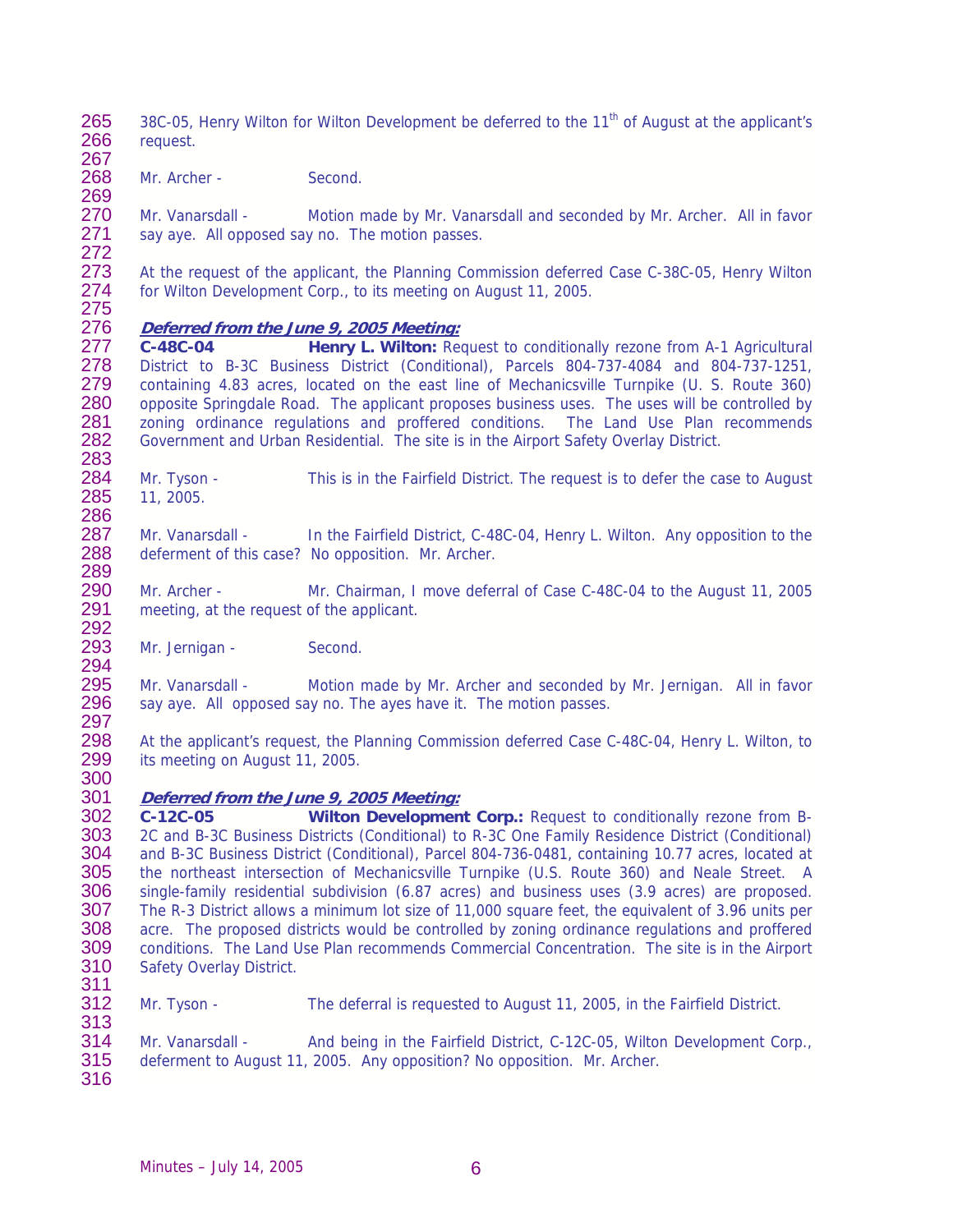317 Mr. Archer - Mr. Chairman, I move deferral of C-12C-05, Wilton Development Corp. to<br>318 the August 11 meeting at the applicant's request. the August 11 meeting at the applicant's request. 319

320 Mr. Jernigan - Second.

321<br>322 322 Mr. Vanarsdall - Motion made by Mr. Archer and seconded by Mr. Jernigan. All in favor<br>323 Saviave. All opposed savino. The aves have it. The motion passes. say aye. All opposed say no. The ayes have it. The motion passes.

324<br>325 325 At the applicant's request, the Planning Commission deferred Case C-12C-05, Wilton 326 Development Corp., to its meeting on August 11, 2005. Development Corp., to its meeting on August 11, 2005.

327<br>328 Mr. Jernigan - Mr. Tyson, I have one more in the Varina District.

330 **C-31C-05 Richmond Land Company:** Request to conditionally rezone from 0-2C<br>331 Office District (Conditional) to R-3C One Family Residence District (Conditional), Parcel 818-716-331 Office District (Conditional) to R-3C One Family Residence District (Conditional), Parcel 818-716-<br>332 1579, containing 0.762 acre, located on the southwest intersection of Audubon Drive and Oakleys 332 1579, containing 0.762 acre, located on the southwest intersection of Audubon Drive and Oakleys<br>333 Lane. The applicant proposes a single-family residential development. The R-3 District allows a Lane. The applicant proposes a single-family residential development. The R-3 District allows a 334 minimum lot size of 11,000 square feet with a maximum gross density of 3.96 units per acre.<br>335 The Land Use Plan recommends Office and Environmental Protection Area. The site is in the 335 The Land Use Plan recommends Office and Environmental Protection Area. The site is in the 336 Airport Safety Overlay District. Airport Safety Overlay District.

337<br>338 338 Mr. Vanarsdall - Is anyone in the audience in opposition to Case C-31C-05 in the Varina<br>339 District, Richmond Land Company? Any opposition to the deferment? No opposition. Mr. 339 District, Richmond Land Company? Any opposition to the deferment? No opposition. Mr.<br>340 Jernigan. Jernigan.

341<br>342 342 Mr. Jernigan - Mr. Chairman, with that I will move for deferral of Case C-31C-05,<br>343 Richmond Land Company, to August 11, 2005, by request of the Commission. Richmond Land Company, to August 11, 2005, by request of the Commission. 344

345 Mr. Archer - Second.

346<br>347 347 Mr. Vanarsdall - Motion made by Mr. Jernigan, seconded by Mr. Archer. All in favor say<br>348 ave. All opposed say no. The aves have it. The motion passes. aye. All opposed say no. The ayes have it. The motion passes.

349<br>350 At the request of the applicant, the Planning Commission deferred Case C-31C-05, Richmond 351 Land Company, to its meeting on August 11, 2005. 352

353 Mr. Silber - Next on the agenda would be items that are requested and are actually 354 on our expedited agenda. These are zoning cases that are minor in comparison to the other 355 cases. There are no issues that staff has with these requests for rezoning. The Commission 356 member from the district has no outstanding issues, so these are placed on an expedited agenda<br>357 so we don't necessarily have to hear the entire zoning case. If there is opposition to any of these 357 so we don't necessarily have to hear the entire zoning case. If there is opposition to any of these<br>358 items on the expedited agenda, they would be pulled off of the agenda and heard in the order in 358 items on the expedited agenda, they would be pulled off of the agenda and heard in the order in 359 which they are found on the full agenda. which they are found on the full agenda.

360

366

329

361 So, we have five items tonight on the expedited agenda and heard in the order in which they are 362 found on the full agenda. So, we have five items tonight on the expedited agenda. found on the full agenda. So, we have five items tonight on the expedited agenda. 363

364 Mr. Tyson - Mr. Chairman, the first expedited item is in the Three Chopt District, on 365 page 1 of your agenda.

367 **C-28C-05 Andrew Condlin for Shady Grove Co., Inc.:** Request to amend 368 proffered conditions accepted with Rezoning Case C-4C-05, on part of Parcel 738-772-9227, 369 containing 13.966 acres, located approximately 361 feet east of Pouncey Tract Road along the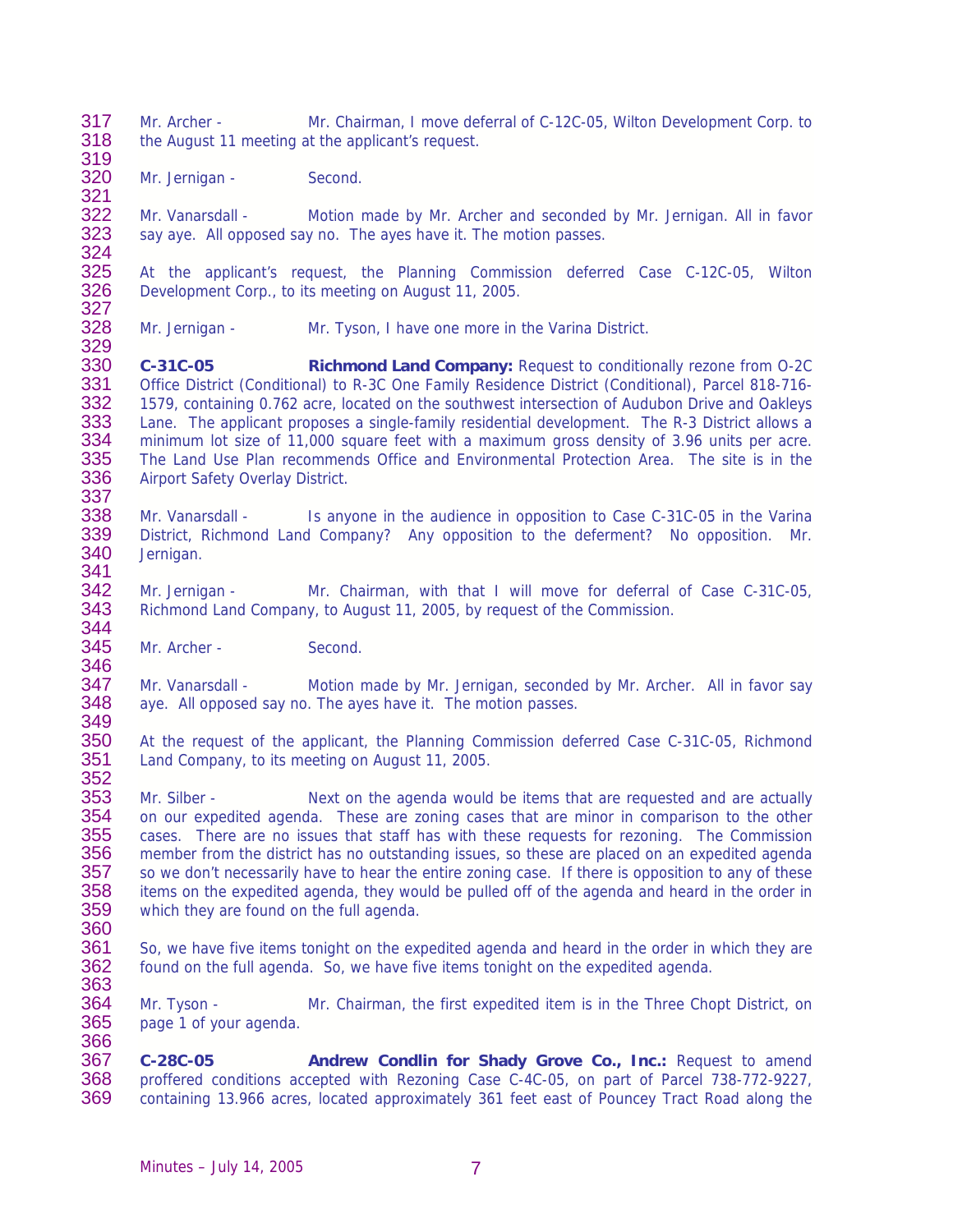- 370 south line of proposed Grey Oaks Park Drive approximately 660 feet south of the southern<br>371 terminus of Hillshire Way (and approximately 915 feet south of Perrywinkle Road). The 371 terminus of Hillshire Way (and approximately 915 feet south of Perrywinkle Road). The 372 amendment would delete proffer 14 related to cash proffers. The existing zoning is RTHC amendment would delete proffer 14 related to cash proffers. The existing zoning is RTHC 373 Residential Townhouse District (Conditional). The Land Use Plan recommends Suburban<br>374 Residential 1, 1.0 to 2.4 units net density per acre. Residential 1, 1.0 to 2.4 units net density per acre. 375
- 376 Mr. Vanarsdall In the Three Chopt District, any opposition to this case, C-28C-05? Mr.<br>377 Branin. Branin.
- 378 379 Mr. Branin - Mr. Chairman, I move to recommend approval to the Board of 380 Supervisors Case C-28C-05, on the expedited agenda. Supervisors Case C-28C-05, on the expedited agenda.
- 381<br>382 Mr. Archer - Second.
- 383 Mr. Vanarsdall - Motion made by Mr. Branin and seconded by Mr. Archer. All in favor say 385 aye. All opposed say no. The motion passes.
- 387 **REASON**: Acting on a motion by Mr. Branin, seconded by Mr. Archer, the Planning Commission<br>388 voted 5-0 (one abstention) to recommend the Board of Supervisors **grant** the request because 388 voted 5-0 (one abstention) to recommend the Board of Supervisors **grant** the request because 389 the Board of Supervisors, at their May 10, 2005 work session, voted to indefinitely table the cash<br>390 proffer policy and it is consistent with the 2010 Land Use Plan Residential Policy to minimize 390 proffer policy and it is consistent with the 2010 Land Use Plan Residential Policy to minimize<br>391 development costs. 391 development costs.<br>392
- 393 394 395 396 397 398 399 400 401 402 403 404 **C-29C-05 Andrew Condlin for Shady Grove Co., Inc.:** Request to amend proffered conditions accepted with Rezoning Case C-16C-03, on Parcel 738-772-1725, 7781, 6678, 4560, 3854, 3147, 2542, 4530, 5435, 6239, 6455, 7047, 8040, 9144, 9753, 9164, 8472, 5972, 5166, 0109, 0369, 0975, 1652, 4983, 2158, 2865, 3671, 4177, 5888, 6198, 7330, 1915, 0932, 0343, 1682, 2388, 3195, 3725, 737-772-9100, 8957, 9663, 9636, 8929, 9920, 7602, 7112, 6419, 5930, 6838, 7645, 8251, 737-771-7684, 5796, 738-773-4607, 739-770-0693, and part of Parcel 738-772-9227 containing 120.34 acres, located on the east line of Pouncey Tract Road approximately 600 feet north of Shady Grove Road. The amendment would delete proffer 17 related to cash proffers. The existing zoning is R-2AC One Family Residence District (Conditional) and RTHC Residential Townhouse District (Conditional). The Land Use Plan recommends Suburban Residential 1, 1.0 to 2.4 units net density per acre.
- 405 406 407 Mr. Vanarsdall - Any opposition to C-29C-05, Andrew Condlin for Shady Grove Co., Inc. in the Three Chopt District? No opposition.
- 408 409 Mr. Branin - Mr. Chairman, I'd like to move that Case C-29C-05 be recommended to the Board of Supervisors for approval, on the expedited agenda.
- 411 Mr. Archer - Second.
- 413 414 415 Mr. Vanarsdall - Motion made by Mr. Branin, seconded by Mr. Archer. All in favor say aye. All opposed say no. The ayes have it. The motion passes.
- 416 REASON: Acting on a motion by Mr. Branin, seconded by Mr. Archer, the Planning Commission voted 5-0 (one abstention) to recommend the Board of Supervisors **grant** the request because the Board of Supervisors, at their May 10, 2005 work session, voted to indefinitely table the cash proffer policy and it is consistent with the 2010 Land Use Plan Residential Policy to minimize development costs. 417 418 419 420
- 421

410

412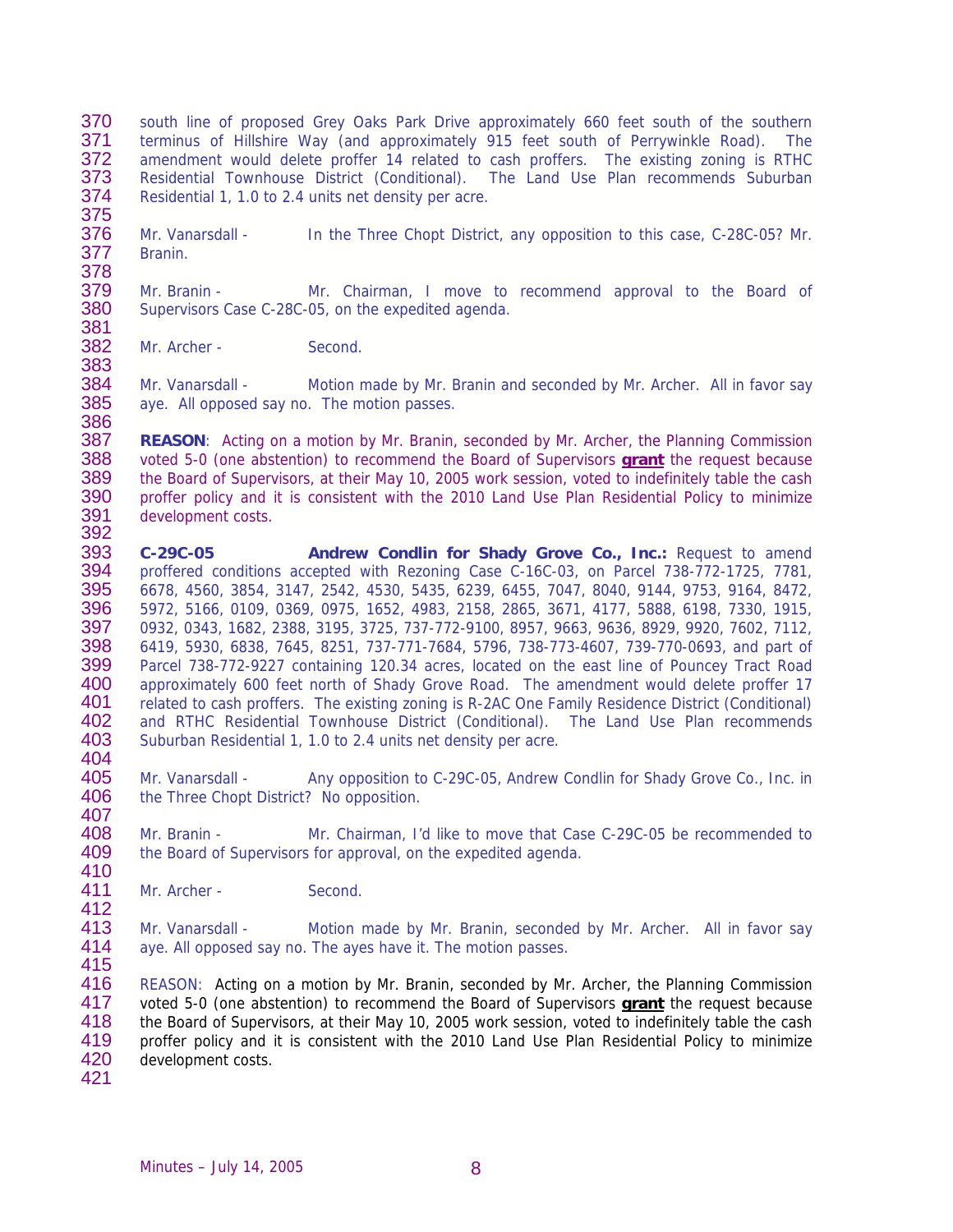422 423 424 425 426 427 428 429 430 431 432 433 434 435 436 437 438 **C-30C-05 Andrew Condlin for West Cary Street Associates; Dominion Land & Development Partnership; John W. Gibbs, Jr.; Gregory A. Windsor and Robert P. Bain; Robert B. Parkerson, Sarah S. Parkerson, Floyd E. Foster, Marilou S. Foster, Allen G. Dorin, Nancy C. Dorin:** Request to amend proffered conditions accepted with Rezoning Case C-15C-03, on Parcels 740-775-9712, 740-774-4255, 739-774-4564, 740-774-1407, 740-771-4107, 740-773-4426, 740-772-8110 (now includes 740-771-4780) and 740-775-5801, containing 129.9 acres, located on the east line of Pouncey Tract Road approximately 600 feet north of Shady Grove Road. The amendment would delete proffer 21 related to cash proffers. The existing zoning is R-2AC One Family Residence District (Conditional). The Land Use Plan recommends Suburban Residential 1, 1.0 to 2.4 units net density per acre, and Environmental Protection Area. Mr. Vanarsdall - Any opposition to this case, C-30C-05, Andrew Condlin for West Cary Street Associates, in the Three Chopt District? No opposition. Mr. Branin - Mr. Chairman, once again, I move to recommend approval to the Board of Supervisors Case C-30C-05, on the expedited agenda.

439 440 Mr. Jernigan - Second.

441 442 443 Mr. Vanarsdall - Motion made by Mr. Branin, seconded by Mr. Jernigan. All in favor say aye. All opposed say no. The motion passes.

- 444 **REASON**: Acting on a motion by Mr. Branin, seconded by Mr. Jernigan, the Planning Commission voted 5-0 (one abstention) to recommend the Board of Supervisors **grant** the request because the Board of Supervisors, at their May 10, 2005 work session, voted to indefinitely table the cash proffer policy and it is consistent with the 2010 Land Use Plan Residential Policy to minimize development costs. 445 446 447 448 449
- 450 451 452 453 454 455 456 457 **C-35-05 Chris Sims for Clarendon Associates L.L.C.:** Request to rezone from RTHC Residential Townhouse District (Conditional) and R-2AC One Family Residence District (Conditional) to C-1 Conservation District, part of Parcels 762-773-4696 and 764-774-3512, containing approximately 6.2 acres, located on the south line of Hunton Park Boulevard and the north line of I-295, approximately 240 feet east of Friars Walk Lane. The applicant proposes a conservation area. The Land Use Plan recommends O/S Office Service and Environmental Protection Area.
- 458 459 460 Mr. Vanarsdall - Any opposition to Case C-35-05, in the Brookland District? No opposition. I recommend to the Board of Supervisors, Case C-35-05, for approval.
- 461 Mr. Branin - Second.

462

463 464 465 Mr. Vanarsdall - Motion made by Vanarsdall and seconded by Mr. Branin. All in favor say aye. All opposed say no. The ayes have it.

- 466 **REASON**: Acting on a motion by Mr. Vanarsdall, seconded by Mr. Branin, the Planning Commission voted 5-0 (one abstention) to recommend the Board of Supervisors **grant** the request because it is reasonable and it conforms to the goals, objectives, and policies of the Land Use Plan to protect environmentally sensitive areas. 467 468 469 470
- 471 472 473 **C-36-05 RMA/Hunton, L.C. and WWJ, LLC:** Request to rezone from R-2AC One Family Residence District (Conditional) to C-1 Conservation District, part of Parcel 762-774- 3512 containing .19 acres, located on the south line of Hunton Park Boulevard approximately 935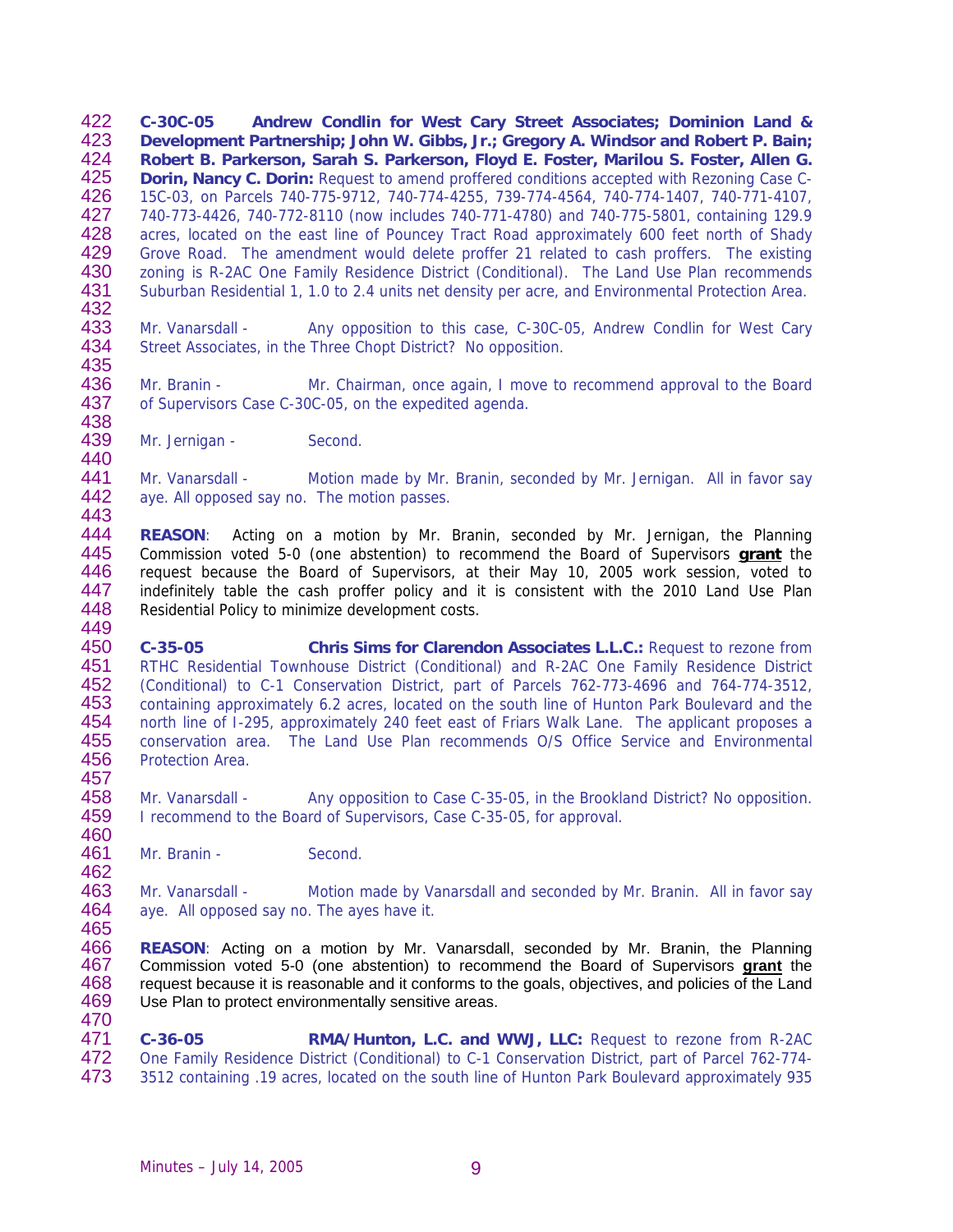- 474 475 feet east of the I-295 exit ramp (north on Staples Mill Road – U.S. Route 33). The applicant proposes a conservation area. The Land Use Plan recommends O/S Office Service.
- 477 478 479 480 Mr. Vanarsdall - Is anyone in opposition to this case in the Brookland District? No opposition. I move that Case C-36-05, RMA/Hunton, L.C. and WWJ, LLC, be recommended to the Board of Supervisors for approval.
- 481 Mr. Branin - Second.

476

482

492

496

483 484 485 Mr. Vanarsdall - Motion made by Mr. Vanarsdall and seconded by Mr. Branin. All in favor say aye. All opposed say no. The ayes have it. The motion passes.

486 **REASON**: Acting on a motion by Mr. Vanarsdall, seconded by Mr. Branin, the Planning Commission voted 5-0 (one abstention) to recommend the Board of Supervisors **grant** the request because it is reasonable and it conforms to the goals, objectives, and policies of the Land Use Plan to protect environmentally sensitive areas. 487 488 489 490

491 Mr. Silber - Mr. Tyson, is that all of the expedited items?

493 494 Mr. Tyson - Yes, sir.

495 Mr. Vanarsdall - Thank you, Mr. Tyson.

497 498 499 500 501 502 503 504 505 Mr. Silber - Members of the Commission, before we get into the regular agenda, if I could, I wanted to introduce to you a new staff member of ours. If I could have Nathalie stand, please. Nathalie Neaves is a new planner, Planner II, in our Comprehensive Planning Division. Nathalie comes to us from the City of Richmond. She worked there for four years as a senior planner. She has her Bachelors Degree in Architecture from Virginia Tech and she has her Master's Degree in Urban and Regional Planning from VCU. She has been with us, I guess, for about two or three weeks. Two weeks. So, we welcome Nathalie, and wanted to introduce you to the Planning Commission. She will be presenting cases before you shortly.

506 507 Mr. Vanarsdall - And for good or for bad or for worse, she is from the Joe Bison state of **Connecticut.** 

509 510 511 Mr. Silber - Next on the agenda would be Case C-15C-05, on page 3 of your agenda, in the Tuckahoe District.

512 513 514 515 516 **C-15C-05 Koontz & Bryant for Kathleen S. Shobe:** Request to rezone from R-3 One Family Residence District to O-1C Office District (Conditional), Parcel 754-743-5843, containing 1.02 acres, located on the south line of Jesse Senior Drive approximately 306 feet east of Eastridge Road. An office building is proposed. The use will be controlled by zoning ordinance regulations. The Land Use Plan recommends Office.

517

508

518 519 Mr. Vanarsdall - Is anyone in the audience in opposition to this case? All right. Thank you. There is opposition. Good evening, Mr. Coleman.

520

521 522 523 524 525 526 Mr. Coleman - Mr. Chairman, members of the Commission, this request would rezone 1.02 acres from A-1 to O-1C to construct an office building. The property is designated for Office uses on the 2010 Land Use Plan, and staff believes office development, properly designed and regulated, would be an appropriate use for the site. However, due to the close proximity to single-family residences, staff had expressed several concerns regarding the proffers, building architecture, site design, buffers, and other issues.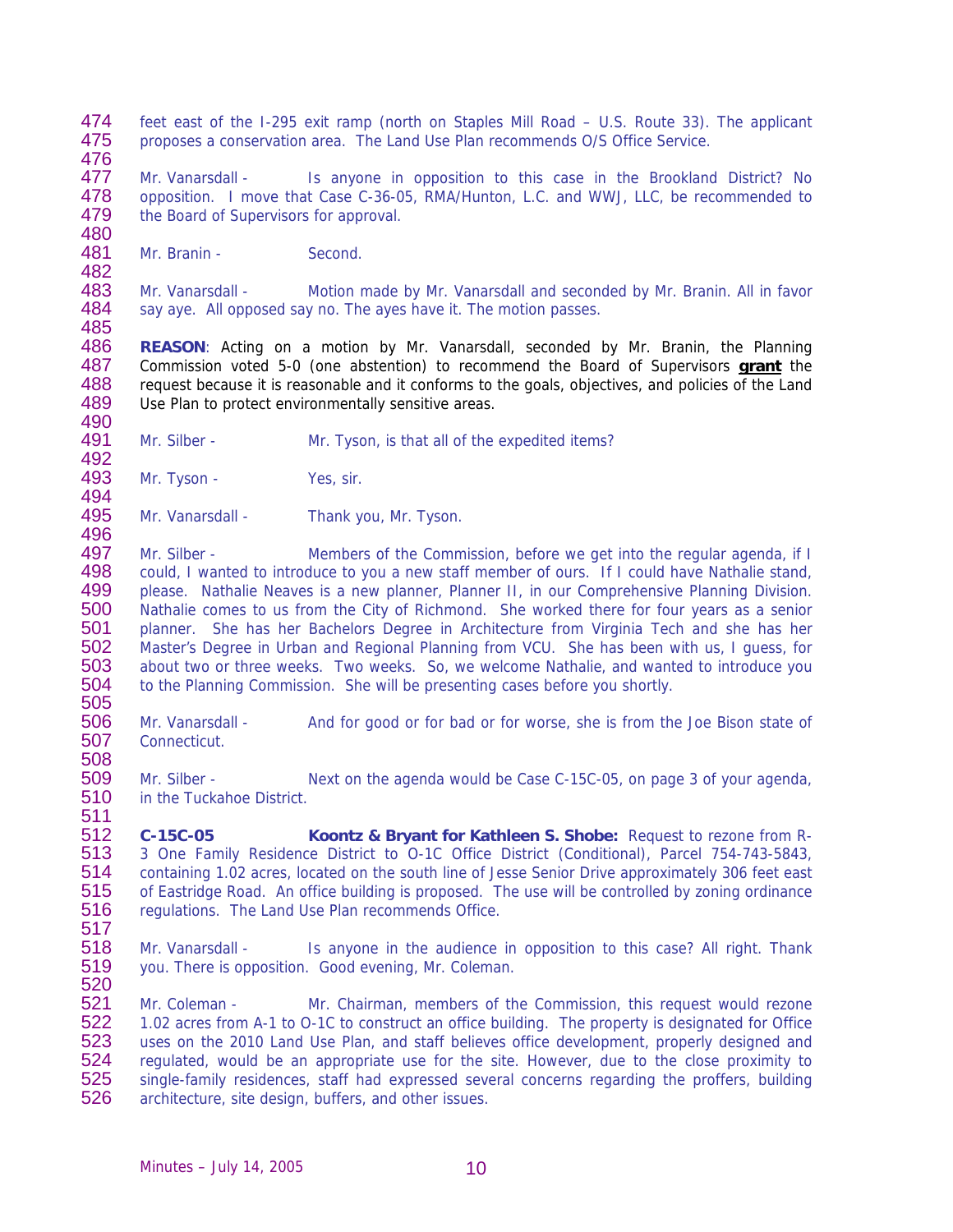527 528 The applicant submitted several proffers to address these concerns, including proffers to regulate:

- 529 • Uses
- 530 • Exterior building materials
- 531 • Underground utilities
- 532 • Hours of construction (Layout)
- 533 • A building elevation
- 534 • A conceptual site plan
- 535 • Exterior lighting
- 536 • Buffers
- 537 • BMP areas
- 538 539 • Signage

540

551 552 • And other items

541 542 543 544 545 In summary, staff believes an office building at this location, properly designed and regulated, would be an appropriate use. With the revised proffers submitted by the applicant, staff can recommend approval of this application. The proffers were received today, therefore the time limits would need to be waived.

546 547 548 Mr. Vanarsdall - Any questions for Mr. Coleman by Commission members? All right. Ms. Jones, we have some opposition, if you want to hear from the applicant.

549 550 Ms. Jones - I do.

Mr. Vanarsdall - Will the applicant come down?

553 554 Ms. Jones - Should we explain the process to him?

555 556 557 558 559 560 561 562 563 Mr. Silber - I certainly could do that. Yes, ma'am. The Planning Commission's policies indicate that on a request for rezoning, the applicant has 10 minutes to present his or her case to the Planning Commission. Some of that time can be saved as rebuttal following presentation by the opposition. The opposition, likewise, has 10 minutes collectively to present their case relative to the request for rezoning. Anytime that the Planning Commission is asking either party questions, that is not taken away from the 10 minute allocation. You still have your full 10 minutes. So, in this particular case, if the Commission wishes to extend the 10 minutes, Ms. Jones, you can do that, but the policy is 10 minutes.

564 565 566 567 568 569 570 571 572 573 Mr. Bob Fitz - Good evening, Mr. Chairman, ladies and gentlemen. My name is Bob Fitz and I am with Koontz-Bryant Consulting Firm. I represent the owner, Kay Shobe, the applicant for this property. We have had quite a few discussions on this property with staff and Ms. Jones as well, in terms of generating the appropriate proffers to address the concerns that staff and Ms. Jones have called to our attention. As discussed in the report, we have addressed everything from building elevations to conceptual site plan, buffering, architectural elements, lighting, colors, materials, and the most important thing I think I can say is that the building is supposed to represent a residential character style architecture to fit into the neighborhood, but still be an office use. Other than that, I'd like to reserve the remaining time for any type of questions or rebuttal.

574 575 576 Mr. Vanarsdall - All right. Any questions by Commission members for Mr. Fitz? No questions. You did a good job, Bob.

577 Come on down. State your name and tell us what you'd like for us to do.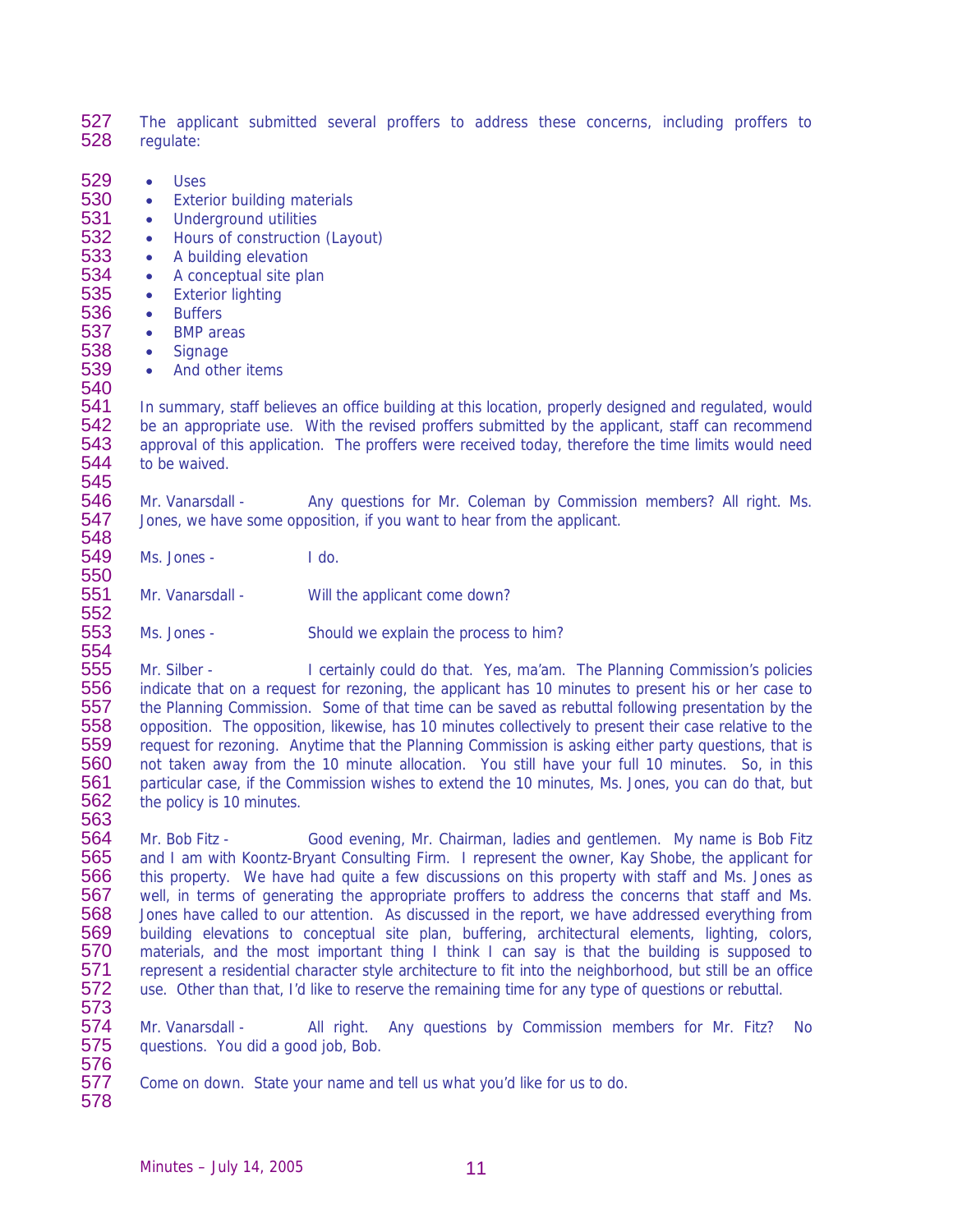579 580 581 582 583 584 585 586 587 588 589 590 591 592 593 594 595 596 597 598 599 600 601 602 603 604 605 606 607 608 609 610 611 612 613 614 615 616 617 618 619 620 621 622 623 624 625 626 627 628 629 630 631 Ms. Nichols - I am the daughter of Mr. Ernest A. Dabney who owns the property that adjoins the proposed site for the building, and I am Ms. Brenda Dabney Nichols. I do not reside at the site, but my father does. He has lived there all of his life and the property that adjoins his is his home place. We are concerned about the increased traffic that would come about as a result of any business that would take place in a residential community. These are senior citizens who live there. They have lived there all of their lives and they have worked and they have retired and we feel as if this is to some point an invasion of the privacy, because of the increased traffic surrounding the property. There will certainly be more cars coming and going, and also it would take away secondly any privacy they would have at the present time. We are concerned that cars, instead of using the appropriate means of arrival and departure may decide to cut through my father's property and use its driveway to come in and out of the proposed property. It is quiet. It is peaceful there at the present time and they experience not a lot of problems with regards to that type of thing. Ms. Jones - Ms. Nichols, could you tell us exactly where your father's home is? Ms. Nichols - It is 1407 East Ridge Road and his property – he is going to bring it up. Ms. Jones - OK. Is your father's property next to the law office? Ms. Nichols - Yes. Mr. Silber - It is the middle parcel. Ms. Jones - And those are your concerns. The traffic and the lack of, the eroding of the privacy that you now enjoy? Ms. Nichols - Yes. And also, two years ago there was an incident involving someone coming from the hotel over to my father's home and breaking in, and I don't know what goes on and what would go on in this property, but to me it exposes the private life of citizens to businesses that would now see that this is someone who lives there by themselves, and people come and go, and one never knows what one's intentions may or may not be upon learning of the situation that evolves around he and my aunt who lives next door, widow and widower living by themselves. Ms. Jones - And your aunt's property is then the property that comes next to the Holly Hill homes. Ms. Nichols - Yes. Ms. Jones - I see. All right. I think, obviously, we are very happy that you have taken the time to make your concerns known. We'd like to make sure that we can address them. Did your father receive notice that the rezoning was taking place? Ms. Nichols - Yes. He is here and that is why I came. Ms. Jones - OK. And was that from the County? Ms. Nichols - Yes. Ms. Jones - You got the letter from the County? Ms. Nichols - Yes. Ms. Jones - Have you had a chance to talk to the developer at all?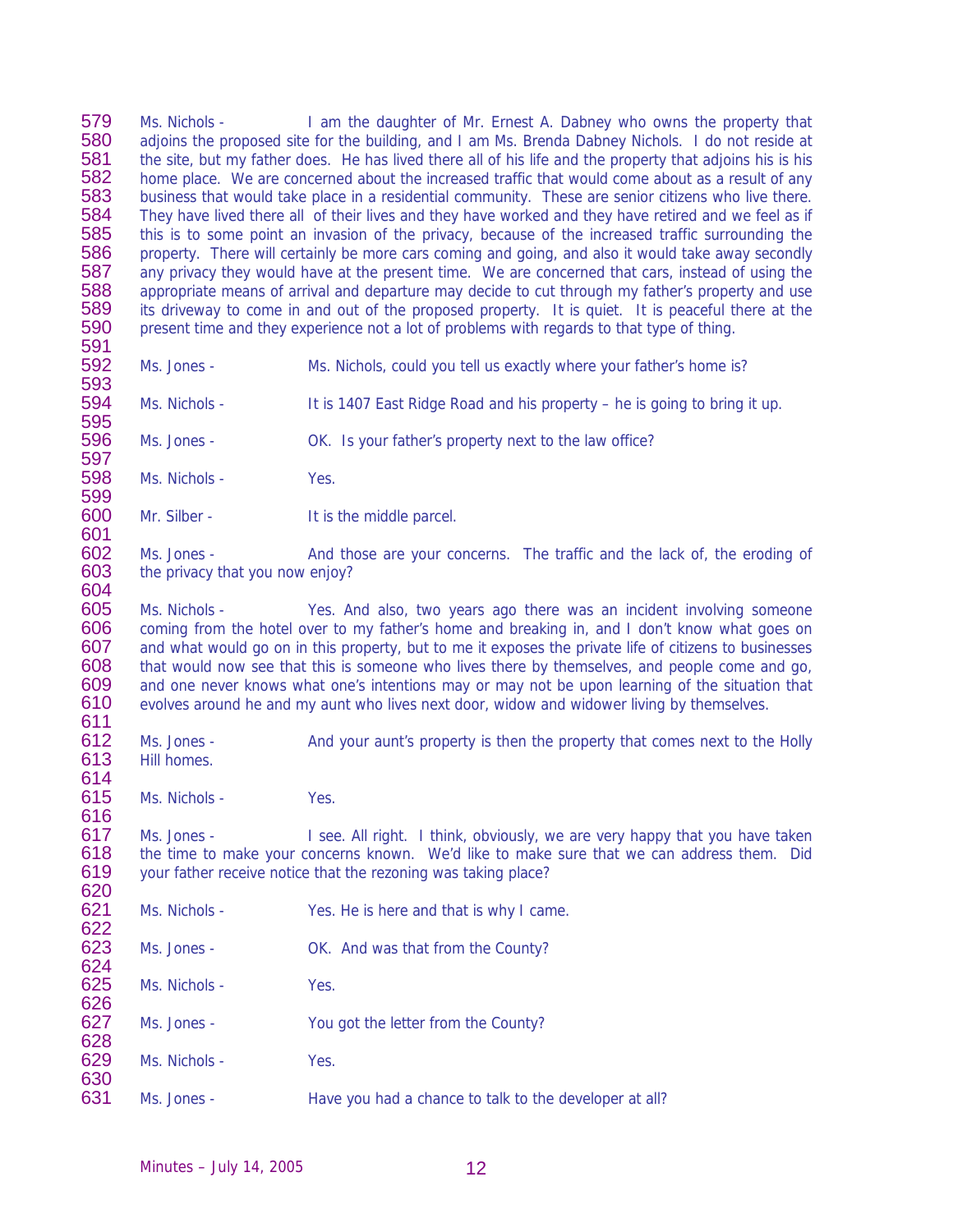633 Ms. Nichols - No. That would have been considerate had that occurred.

635 636 637 638 639 640 641 Mr. Silber - Ms. Jones, I think to address a couple of her concerns, I believe one of your points that you made dealt with access that may be coming through your property, your father's property, to access the site. This site would be designed independently. It would have its own parking and access and would not be designed in a fashion that would encourage or allow access from your property to this property. It would have some impact on increased traffic on Jesse, Sr. Drive, but I don't see that traffic coming through your property.

642 Ms. Nichols - But it could.

632

634

643

656

672

644 645 646 Mr. Silber - I don't know why they would do that when they have another road to get there.

647 648 649 650 651 652 Ms. Nichols - It happens now, and either with the property that is on Jesse, Sr. Drive, which, incidentally, was named for my great grandfather, but there is a piece of property there behind the restaurant and sometimes they do short cuts. When they leave their property they come down through that little road, come behind my Dad's house, and use that to exit, to go out onto Ridge Road.

653 654 655 Mr. Silber - Yes, ma'am, but I think right now there is a driveway connection that runs all the way through. This development would cut that off and they would provide a paved parking area that would not continue that access.

657 658 659 660 661 Ms. Nichols - I see. Well, again as I said, if for some reason, communication had been had between the developer and us, and we could have had a chance to sit down and discuss that. Some of these issues, we may have had a chance to ask questions about to know that, but since we did not have that opportunity, this was the place, obviously, that we could come and address that.

662 663 Mr. Silber - Yes, ma'am.

664 665 666 667 668 669 670 671 Ms. Jones - Yes, that is true. The lack of privacy is something that I wish I could tell you that land will never be developed and will stay the way it is. Unfortunately, the folks who own property do have the right to seek to develop it, and so what we are looking for is something that is going to be a complement to the area, something that will be amenable to the neighborhood and will develop this one-acre parcel in a very positive way. I think there are probably solutions to your concerns and I think that we could address them, not perhaps easily, but certainly thoroughly. I'd like to know if it is possible to discuss this at this time, or whether we should defer to the next meeting. Can the developer…

673 674 Mr. Silber - I am sorry. What was your question?

675 676 677 Ms. Jones - Would it be appropriate at this time to take five minutes and have perhaps our staff member discuss this with her?

678 679 680 Mr. Silber - That would be fine. You could pass this case by and they could go out into the lobby and discuss this, and we can pick this up later in the meeting.

681 682 683 684 Ms. Jones - Just to show you what is planned, and then at that point if you'd like further discussion of it, perhaps we could go ahead and defer this to the next month. Would you be willing to take a look at this? Have you seen a site plan at all?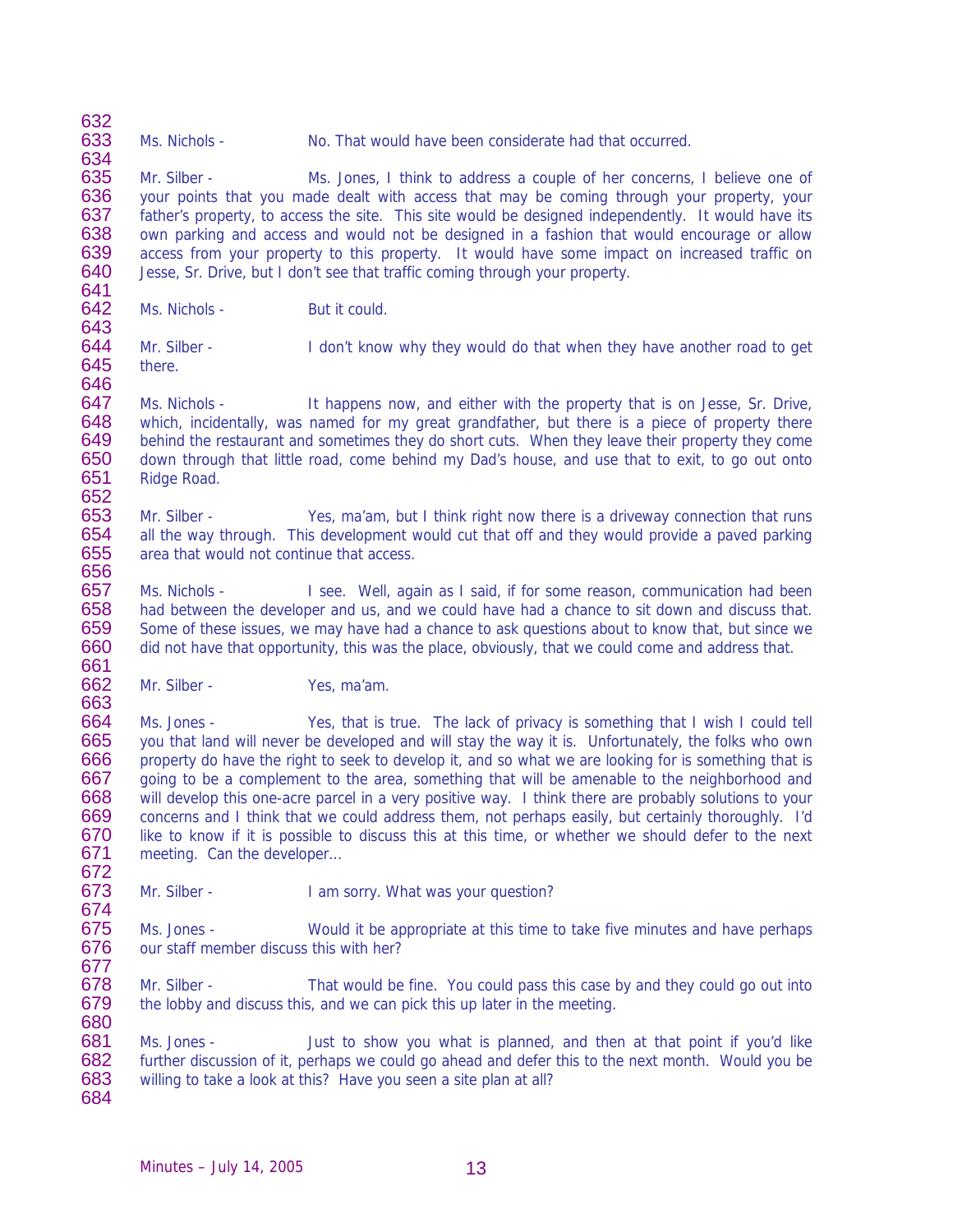685 686 687 688 689 690 691 692 693 694 695 696 697 698 699 700 701 702 703 704 705 706 707 708 709 710 711 712 713 714 715 716 717 718 719 720 721 722 723 724 725 726 727 728 729 730 731 732 733 734 Ms. Nichols - No. We haven't seen anything. Mr. Silber - Ms. Jones, why don't we just pass this by and we will pick it up in a few minutes or later in the meeting, or we can do it at the end of the meeting if you wish. Ms. Jones - If you wouldn't mind doing that, I'd appreciate it. We will see you in a few minutes. Ms. Nichols - I just want to say that my time is limited because I am a grandmother, and my grandchildren are with me and I have to go back and pick them up from Vacation Bible School, so my whole night is just not free to stay indefinitely. Mr. Vanarsdall - Ms. Jones, you can excuse yourself if you like, and go ahead and help her. Ms. Jones - I'd like to do that. Thank you. Mr. Archer - Mr. Chairman, it might be good, also, to let Ms. Nichols know that the next stage in this process, is, if this case is passed by this Commission and then the Board of Supervisors, there is a development plan that has to be submitted for approval, also, that will show the layout in its entirety, so even if it is passed, you still get another opportunity to look at it before it is finalized. Ms. Nichols - All right. Thank you. Mr. Archer - That will show the streets, roads, planting, everything. Ms. Nichols - Sure. Thank you. Mr. Vanarsdall - All right. Thank you. **AT THIS TIME MS. JONES LEFT THE MEETING TO DISCUSS CASE WITH DEVELOPER AND CITIZEN. C-32C-05 Courtney Fisher for Centex Homes and Fon-Saw, L.L.C.:** Request to amend proffered conditions accepted with Rezoning Case C-67C-97, on Parcels 820-687-3114, 3618, 4127, 4536, 5044, 5317, 5553, 5962, 6113, 6436, 6470, 6979, 7111, 7131, 7248, 7388, 7799, 7908, 8030, 8166, 8344, 8977, 9104, 9130, 9162, 9441, 9797, 820-688-8408, 9314, 9724, 821-687-0310, 0464, 0489, 0525, 1340, 1450, 1575, 3081, 3237, 3296, 4560, 5075, 5383, 5690, 5898, 5953, 7356, 7766, 7875, 8083, 8390, 8598, 9364, 821-688-0232, 0939, 1114, 1544, 2206, 2544, 2713, 3318, 3445, 4324, 5041, 6105, 6413, 6720, 7326, 8805, 9113, 9430, 822-687-2896, 822-688-0228, 0501, 0709, 1126, 1924, 2822, 3003, 3620, 4519, 5317, 6215, 7013, 7912, 8809, and 823-687-0682 containing 88.955 acres, located along Heather Ridge Drive approximately 2,379 feet north of New Market Road (State Route 5) on the west line of I-295. The amendment is to delete Proffer 11 related to the buffer along I-295. The existing zoning is R-2AC One Family Residence District (Conditional). The Land Use Plan recommends Suburban Residential 1, 1.0 to 2.4 units net density per acre, Office Service and Environmental Protection Area. Mr. Silber - This is in the Varina District. Mr. Vanarsdall - Is anyone in the audience in opposition to this case, Case C-32C-05, in the Varina District? All right. Mr. Coleman.

735 Mr. Coleman - Thank you, Mr. Chairman, members of the Commission.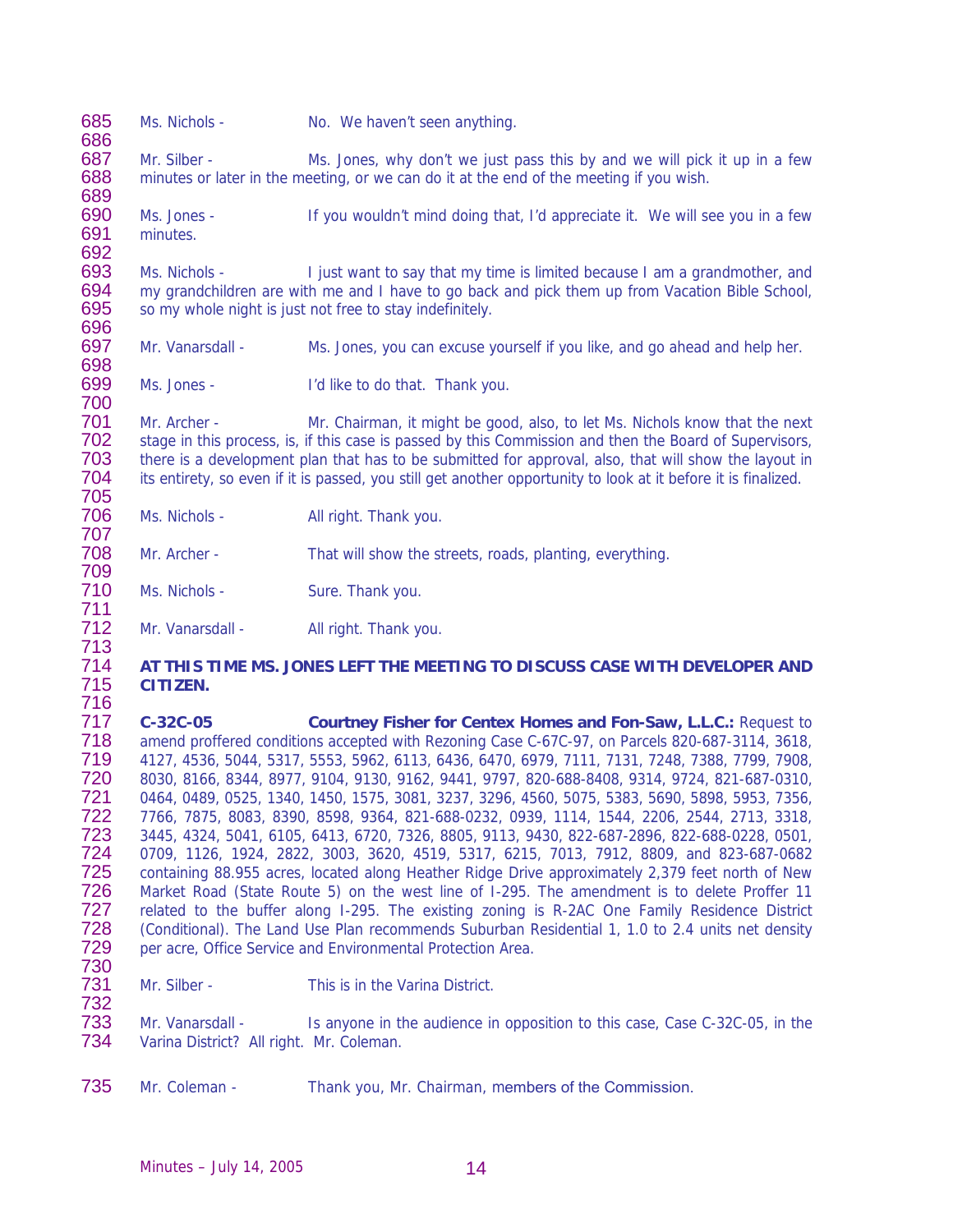- 736 737 738 739 The subject property was rezoned R-2AC in 1998 with Case C-67C-97 and has been tentatively approved as a future section of Four Mile Run subdivision. This request would amend Proffer #11 which requires a 35' buffer plus provisions to preserve trees within the buffer area on lots contiguous to Interstate 295.
- 740

741 742 743 744 The Department of Public Utilities is currently coordinating infrastructure improvement projects that include an existing sanitary sewer line located within the proffered 35' buffer area. Due to the sewer line, construction activities, and future maintenance requirements, it is not possible to preserve the trees within the buffer area as required by Proffer #11.

745 746 747 748 749 Since it is not possible to preserve the trees, staff supports providing relief from this requirement but recommends retaining provisions requiring the 35' buffer area in addition to required setbacks. This would require rear yards along I-295 to be a minimum of 80 in depth, thereby assuring some useable rear yard area for future homeowners for garages, sheds, fences, etc., and staff can recommend approval of this request.

- 750 That concludes my presentation**.**
- 751

755

764

766

752 753 The time limits would need to be waived.

754 Mr. Vanarsdall - Any questions for Mr. Coleman? All right.

756 757 758 759 760 Mr. Nelson - Mr. Chairman, members of the Planning Commission, my name is Bob Nelson and I am substituting for Courtney Fisher tonight and I am representing Centex Homes and Fon-Saw, L.L.C. I just would respectfully request that you follow the staff's recommendation and recommend this request for approval.

761 762 Mr. Jernigan - That was short. Thank you.

763 Mr. Nelson - Thank you.

765 Mr. Vanarsdall - That is the shortest presentation...

767 768 769 770 771 772 Mr. Jernigan - That you ever had, isn't it? Mr. Chairman, this is more or less a housekeeping issue. When the proffers originally came through on this case, naturally you try to keep all of the wooded buffer, but being that public utilities is using this area, we don't want to have any tree roots growing down into these lines, so with that I will move for approval of Case C-32C-05, to be sent to the Board of Supervisors for their approval.

773 774 Mr. Archer - Second, Mr. Chairman.

775 776 777 Mr. Vanarsdall - Motion made by Mr. Jernigan and seconded by Mr. Archer. All in favor say aye. All opposed say no. The ayes have it. The motion passes.

778 **REASON:** Acting on a motion by Mr. Jernigan, seconded by Mr. Archer, the Planning Commission voted 5-0 (one abstention) to recommend the Board of Supervisors grant the request because the proposed amendment change does not greatly reduce the original intended purpose of the proffers nor is it expected to adversely impact surrounding land uses in the area. 779 780 781 782

783 784 785 **C-34C-05 Andrew Condlin for Kindred Healthcare:** Request to conditionally rezone from B-2 Business District and M-2 General Industrial District to O-3C Office District (Conditional), Parcel 775-740-2527, containing 5.09 acres, located between the east line of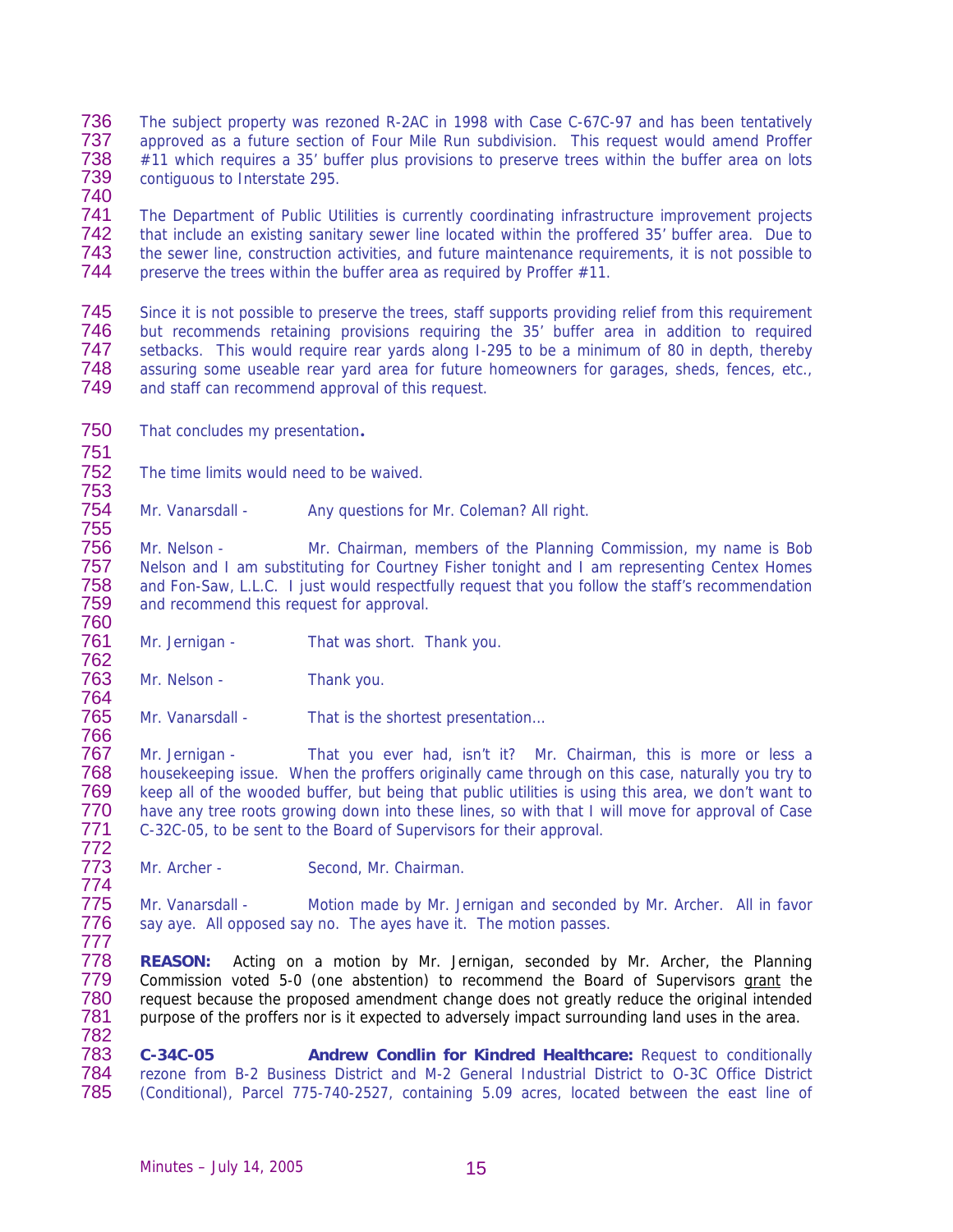786 787 788 789 790 Staples Mill Road (U. S. Route 33) and the west line of Edward Holland Drive approximately 270 feet south of Bethlehem Road. The applicant proposes a long-term acute care hospital. The use will be controlled by zoning ordinance regulations and proffered conditions. The Land Use Plan recommends Heavy Industry. The B-2 portion of the property is in the Enterprise Zone.

791 792 Mr. Silber - This is in the Brookland District.

793 794 795 Mr. Vanarsdall - Is anyone in the audience in opposition to this case, C-34C-05, Kindred Healthcare? No opposition.

796 797 798 799 800 801 Mr. Tyson - Mr. Chairman, Mr. Kaechele, members of the Commission, Mr. Secretary, this is a request to rezone approximately five acres of property from M-2, Heavy Industry and B-2, Business to O-3C, Office to permit the operation of a long-term acute care hospital, on property located at 2220 Edward Holland Drive. This is the site of a former Trigon/Blue Cross, three-story office building.

802 803 804 The Land Use Plan recommends Heavy Industry for this site. The proposed project is not supported by this designation; however, the proposed use may be more in keeping with the surrounding land uses than a heavy industrial use would be.

805 806

807

The property is surrounded by the following uses:

|              | <b>ZONING</b>                | <b>USE</b>                              |
|--------------|------------------------------|-----------------------------------------|
| <b>NORTH</b> | M-1, Light Industrial        | Warehouse- Owens and Minor              |
|              |                              |                                         |
|              | B-2, Business                | Retail - American Power (vacant)        |
| <b>SOUTH</b> | M-2, General Industrial      | <b>Office and Printing</b>              |
|              |                              |                                         |
|              | B-2, Business                | <b>Office - Holland Business Center</b> |
| <b>EAST</b>  | M-2, General Industrial      | Office – Trigon $#2$                    |
| <b>WEST</b>  | B-2C, Business (Conditional) | Former Suburban Apts.                   |

808

809 810 811 812 813 The applicant is proposing to operate an acute care hospital with up to 92 beds. The use would create 162 new full-time equivalent jobs. The patients at the hospital would be ventilator dependent or in need of acute care that cannot be provided at general hospitals in the area. The facility would be unique in Central VA.

814 815 816 817 The applicant has proffered that patients needing OB/GYN care, emergency room services, pediatric, psychiatric, or alcohol and substance abuse treatment as their primary care would not be permitted at the hospital, nor would prisoners or sex offenders.

818 819 820 Staff believes that the proposed use is appropriate for the site. The use would provide a needed service to the community, would generate employment opportunities, and would have minimal impact on surrounding areas.

821

822 823 I would be more than happy to answer any questions the Commission might have.

824 825 826 827 Mr. Vanarsdall - Any questions for Mr. Tyson by Commission members? Thank you, Mr. Tyson. I'd like to hear from Mr. Condlin. Normally I wouldn't need to hear from you, but I think this is the first and only one in the entire Richmond area, I'd like for you to explain that.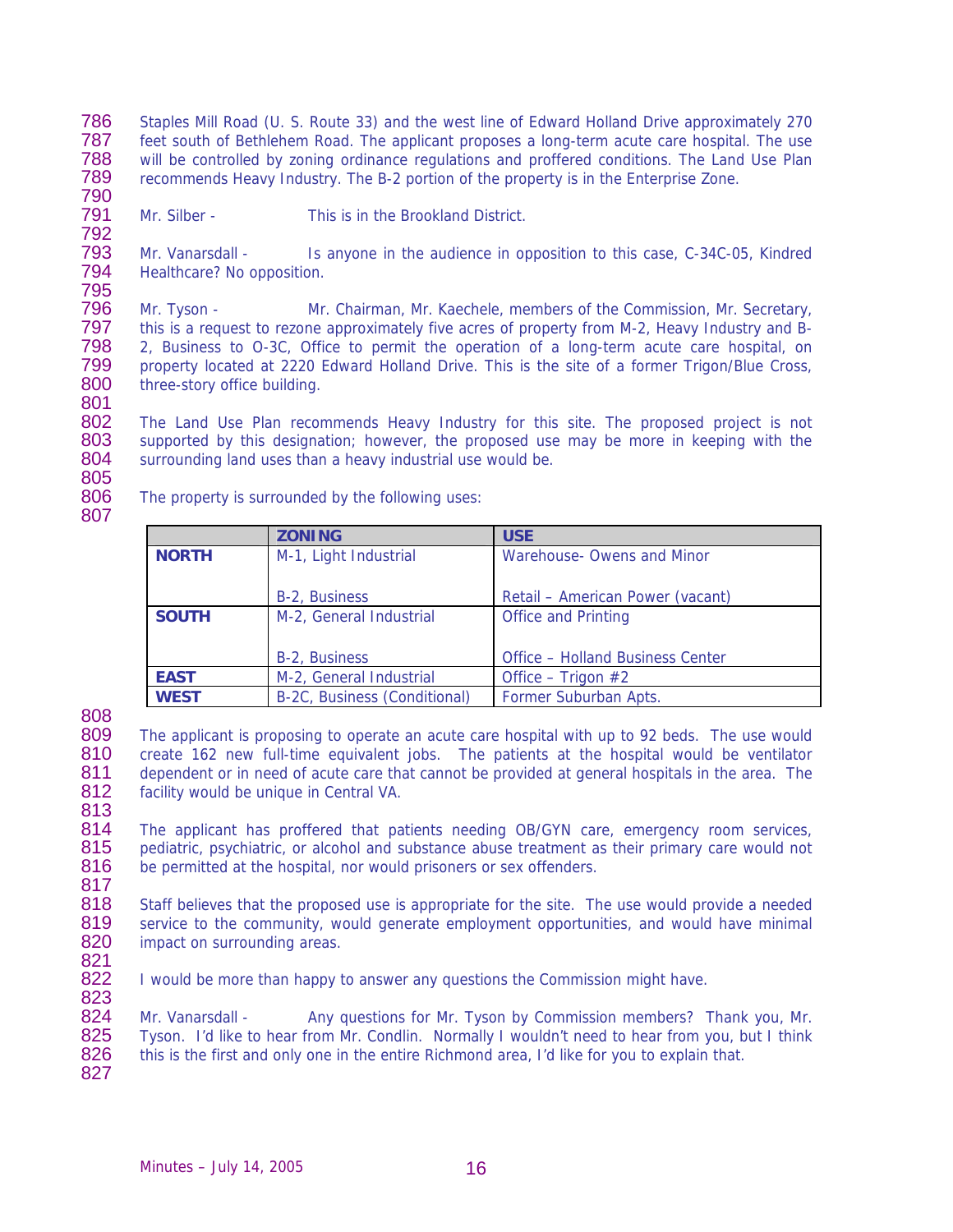828 829 830 831 832 833 834 835 836 837 838 839 840 841 Mr. Condlin - Mr. Chairman and members of the Commission, Andy Condlin from Williams Mullen. We are very pleased to present this case to you, which has two benefits, one is taking a pretty large building that is currently vacant and bringing a use into it that is quite frankly very important to this region, with the closest long-term acute care hospital approximately 90 miles away. This hospital will serve not as a replacement of an existing hospital services in Henrico and the surrounding region, but, in fact, will provide for a long-term care for patients who otherwise would have to stay at the hospital on a ventilator or things of that nature, and they can come to this for long-term care, care that exceeds 25 plus days. So, that is where they wouldn't be typically served through an emergency or a typical hospital. This will actually supplement existing hospital services and free up beds for those that actually need them. We are hopeful and we are quite excited. We have to go through this public need process, which is still ongoing to the State, which is required by our proffers, and, of course, we hope to receive the application while there and go to the Board of Supervisors and get approval for the zoning and open up soon. With that, I will be happy to answer any questions that you have.

842 843 844

861

864

Mr. Vanarsdall - Any questions of Mr. Condlin?

845 846 847 Mr. Condlin - I wasn't as short as Mr. Nelson, but I tried to keep it down. I know you have a long agenda.

848 849 850 851 852 853 854 855 856 857 858 859 Mr. Vanarsdall - Very good. I just want to say that this is the first of this type hospital in the Richmond Metropolitan area. They have them in most of the states and I don't believe West Virginia has one yet, does it John? And Virginia does not have any. There is very much a need for this. People come here, as he said, after they are in the hospital, and they stay right up to 25 days or maybe more and then they go on. They have proffered that it won't have but 92 beds, and as Mr. Condlin mentioned, there are a lot of prohibited uses on here. There are no emergency services, so there will be no siren and noise, and at the hospital they have proffered out sex offenders and a lot of other things, and it seems to be the best use of this property, and it used to be an office building for Blue-Cross Blue-Shield, and it will have far less traffic than the office building would have. I think it is going to be a good neighbor. With that, I will recommend approval of C-34C-05 to the Board of Supervisors.

860 Mr. Jernigan - Second.

862 863 Mr. Vanarsdall - Motion by Mr. Vanarsdall and seconded by Mr. Jernigan. All in favor say aye. All opposed say no. The motion passes.

865 **REASON**: Acting on a motion by Mr. Vanarsdall, seconded by Mr. Jernigan, the Planning Commission voted 5-0 (one abstention) to recommend the Board of Supervisors **grant** the request because it is reasonable, it would provide for appropriate infill development, the proffered conditions will assure a quality of development not otherwise possible, and the employment use supports the County's economic development policies. 866 867 868 869 870

871 872 873 Mr. Jernigan - Mr. Chairman, before we go any further, I needed to waive the time limits on Case C-32C-05. Staff said that and I wrote it down, but forgot it.

874 875 Mr. Silber - This is Case C-32C-05.

876 877 878 Mr. Jernigan - With that I move to waive the time limits per the proffers on Case C-32C-05.

879 880 Mr. Archer - Second.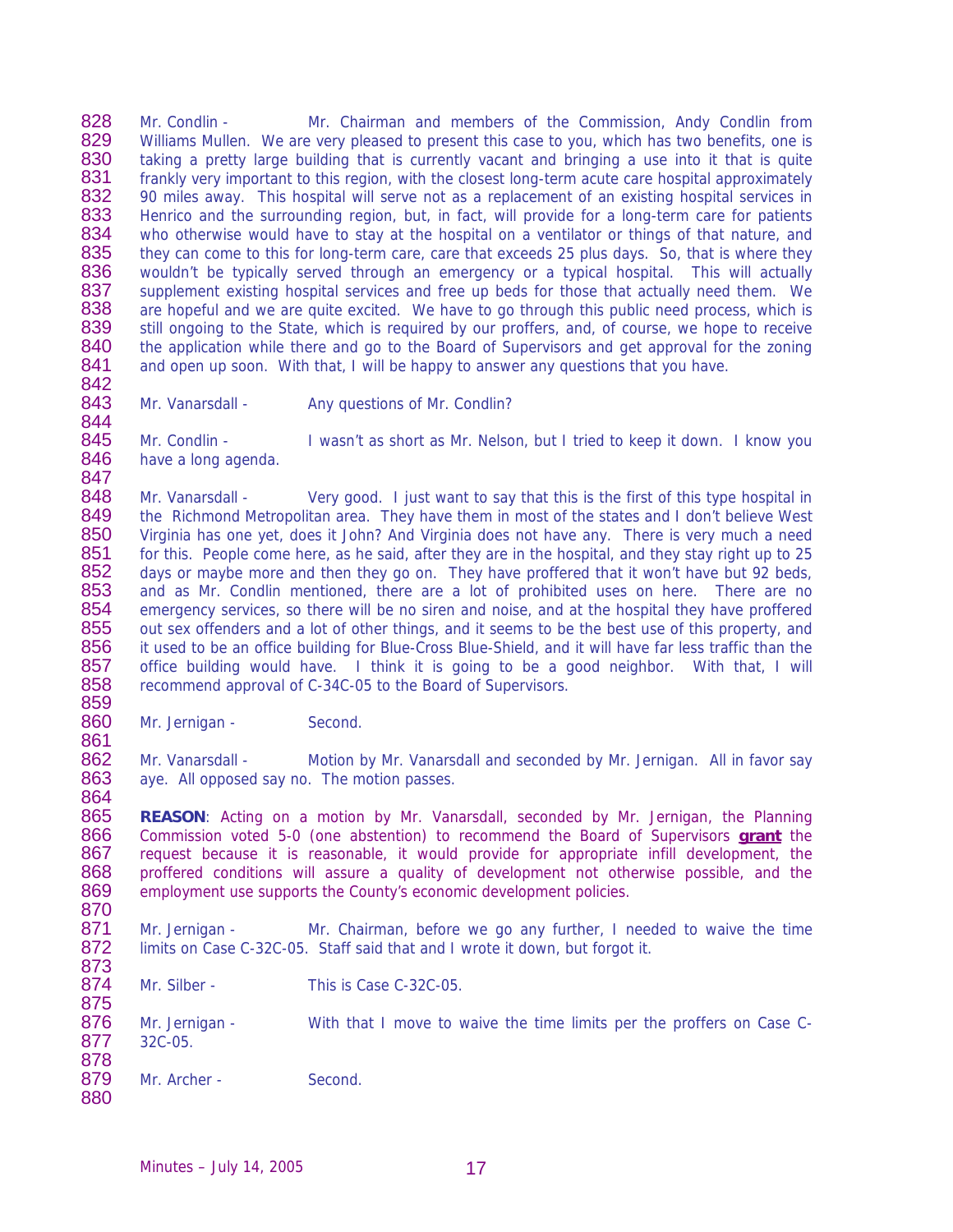881 882 883 884 885 886 887 888 889 890 891 892 893 894 895 896 897 898 899 900 901 902 903 904 905 906 907 908 909 910  $011$ 913 914 915 916 917 918 919 920 921 922 923 924 925 926 927 928 929 930 931 932 933 Mr. Vanarsdall - Motion made by Mr. Jernigan and seconded by Mr. Archer. All in favor say aye. All opposed say no. The motion passes. Mr. Silber - Ms. Jones, do you want to bring the other case back up or are they still discussing it? Ms. Jones - Not at the moment, if you don't mind. Mr. Silber - That is fine. **C-37C-05 Henry L. Wilton for Wilton Development Corp.:** Request to conditionally rezone from A-1 Agricultural District to R-6C General Residence District (Conditional), Parcels 775-770-7996, 777-773-0724, 776-771-1032, 776-771-2769 and part of Parcels 777-771-7377, 778-772-1405 and 775-772-3794, containing 112.30 acres, located on the northeast side of Greenwood Road beginning approximately 325 feet northwest of Quail Walk Drive to the west line of Winfrey Road. The applicant proposes an age restricted residential development. The R-6 District allows a maximum multi-family density of 19.8 units per acre, and a maximum townhouse density of 12 units per acre. The Land Use Plan recommends Suburban Residential 1, 1.0 to 2.4 units net density per acre, and Environmental Protection Area. Mr. Silber - This is in the Brookland District. Mr. Vanarsdall - Any opposition to this case in the Brookland District? Thank you. Mr. Tyson again. Mr. Tyson - Mr. Chairman, Mr. Kaechele, members of the Commission, Mr. Secretary. This is a request to rezone approximately 112 acres of property from A-1, Agricultural to R-6C, General Residence Conditional, to permit construction of a gated, age-restricted condominium community. The Land Use Plan recommends SR-1, One Family Residence, with a density of 1.0 – 2.4 units per acre, and EPA, Environmental Protection Area for this site. The property is surrounded by the following uses: To the north is A-1, Agricultural property and the Chickahominy River, to the South the property is zoned A-1, R-2, R-2AC, R-3C. They are large lot single-family residences adjacent to the property and adjacent to Quail Walk and Forest Trace Subdivisions. To the East is A-1, Agriculturally zoned property, again consisting of large lot residential uses, and to the West the property is A-1, Agricultural, the former borrow pit for construction of I-295. According to this un-proffered concept plan, the applicant is proposing to construct up to 361 units. The units would be owned in condominium, and would consist of detached "cottage" units, attached two-unit buildings, townhouse-style units, and multi-family style units. There would also be 1.7 acres of active recreation space, consisting of a clubhouse with pool and related facilities, passive recreation space along the river, and 25.5 acres of other open space. A 5.5 acre "tree save area" is also proposed along the western property line. The applicant has proffered a number of quality assurance measures for the property. These include: • A minimum finished floor area of 1100 square feet.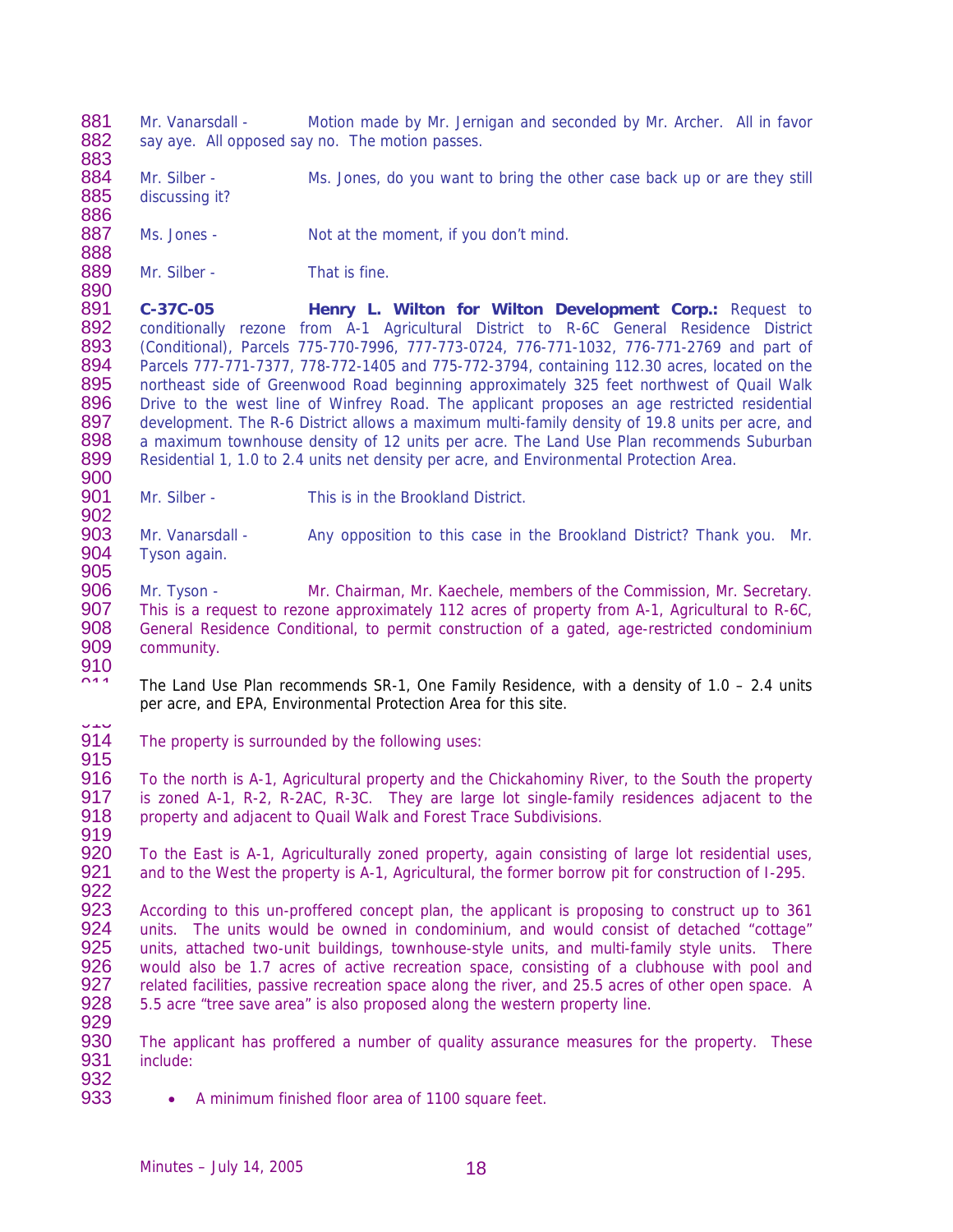- 934 935 936 937 938 939 940 941 942 943 944 945 946 947 948 949 950 951 952 953 954 955 956 957 958 959 960 961 962 963 964 965 966 967 968 969 970 971 972 973 974 975 976 977 978 979 980 981 982 983 • 4' sidewalks along one side of all interior streets • Sodding of all yards • 40' between the front and rear of all units • 30' roads with 3' planting strips • A 6' white, vinyl fence surrounding the entire property except along the River, through wetlands and any approved emergency entrances • STC ratings of 55 between units • A prohibition on child care centers and apartments The applicant has also proffered an entrance feature substantially similar to the one shown here (referring to exhibit). The community is to be gated; however, the gate will need to be approved through a Provisional Use Permit approved by the Board of Supervisors at a later date. The applicant has also proffered that no access will be provided via either Bent Pine or Ryall Road. Other proffers address such items as hours of trash service, underground utilities, chimneys, parking areas for recreational vehicles, lighting, and off-street parking. The applicant has provided many assurances of a high quality development. The proposed use may be an appropriate alternative to the 2010 Land Use Plan recommendations, particularly in light of the age-restricted nature of the project and the open space provided on-site. That concludes my presentation and I will be happy to try and answer any questions you may have. Mr. Vanarsdall - Any questions for Mr. Tyson? All right. Thank you, Mr. Tyson. We have opposition, so we will hear from the applicant. Mr. Silber - Would you like to save some time for rebuttal? Ms. Verna - Yes. My presentation is very short, so I would like to save time for rebuttal. This isn't going to take 10 minutes. Planning Commission, Chairman, Mr. Kaechele, my name is Sandra Verna and I am here with Henry Wilton representing Wilton Development. What we are proposing tonight is an agerestricted community with high-quality residential housing of different types, styles and sizes, including cottages, condominiums and town homes. This will be a gated community surrounded by a white vinyl fence. One of the most significant features of this request is the retention of 5.5 acres of natural forest along the western property line, 125 feet in width. In addition, we have proffered no access to Bent Pine or Ryall Road. The community will have a full range of active and passive recreational amenities, including a clubhouse with an indoor pool. This request is an alternative to the typical single-family residential development in the area providing less impact on roads and schools. We have worked closely with the Commissioner and staff to address their concerns. We have also attended a large neighborhood meeting of the residents in the area to listen to their comments and concerns. Based on the quality assurances represented in the proffered conditions, the reduced impact on traffic and schools, and the alternative life style that this would bring to the existing residents in the community, I respectfully request approval of this rezoning application. Myself or Mr. Wilton will be happy to answer any questions. I have handed out proffered conditions to the residents who are here tonight, and if anybody didn't get a copy, I'd be happy to give them a copy, and we would also be happy to have a meeting between now and the Board if this should go to the Board of Supervisors, to address their concerns. Any questions?
- 984 985 Mr. Vanarsdall - Any questions for Ms. Verna from Commission members? Ms. Verna, I have one. You don't have the renderings here tonight, but we had them at the community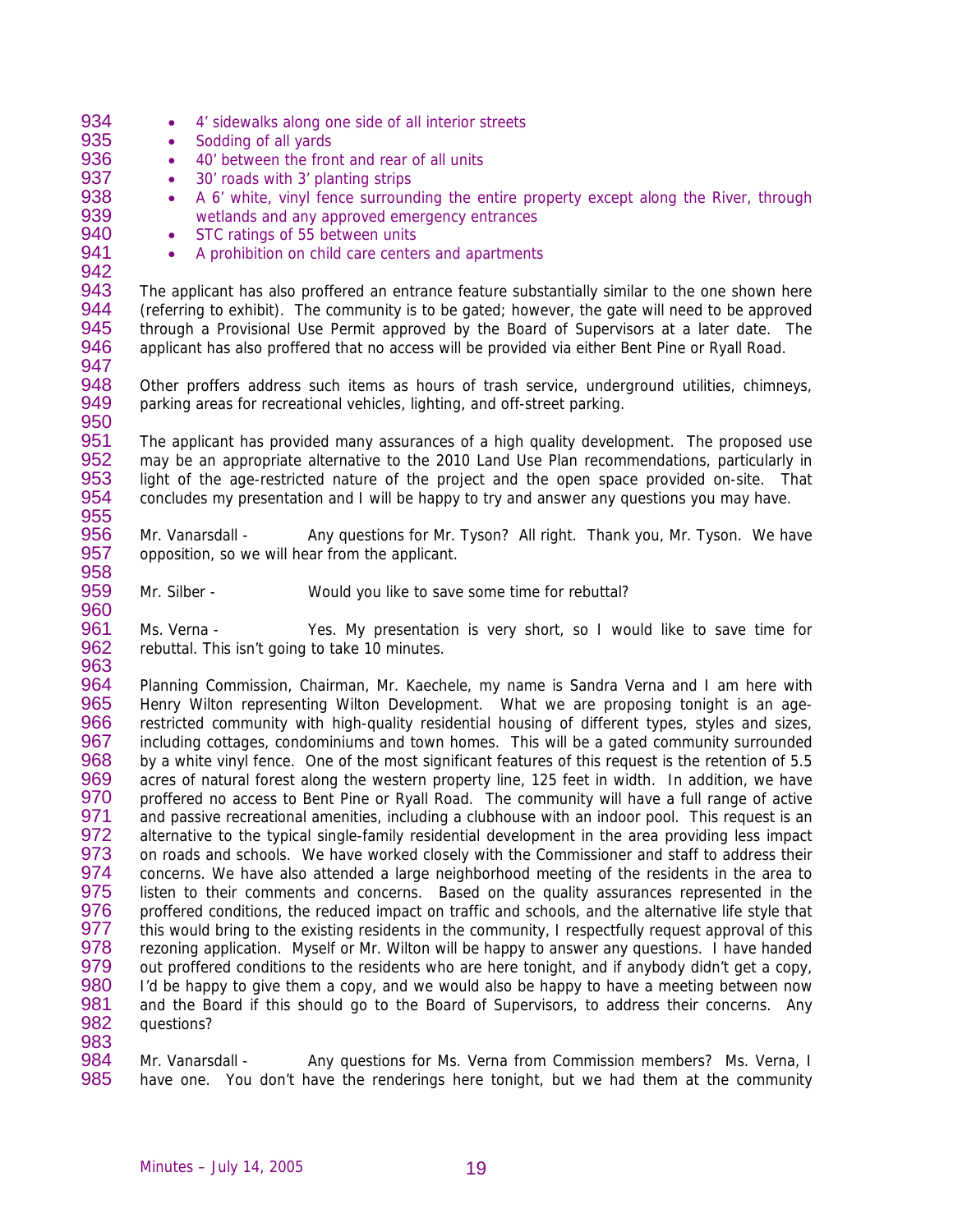986 987 meeting. We must have had 10. Are you going to proffer those between now and the Board meeting?

988 989

990 Ms. Verna - Yes.

991 992 Mr. Vanarsdall - OK. Thank you.

993 Ms. Verna - We are still working on it.

995 996 997 998 Mr. Vanarsdall - All right. Thank you. Now we will hear from the opposition. I'd like for the opposition to come down and state your name very slowly, and spell it, so we will know who you are. And also, I'd like to know, we have 10 minutes as Mr. Silber has explained, and we'd like to know if you are going to have more than one speaker, or two or three speakers.

999

994

1000 Mr. Stephen

1001 1002 1003 1004 1005 1006 1007 1008 1009 1010 1011 1012 1013 1014 1015 1016 1017 1018 1019 1020 1021 1022 1023 1024 1025 1026 1027 1028 1029 1030 1031 1032 1033 1034 1035 1036 1037 1038 R. Cutright I am sure there will be more than one. I will try to be brief. My name is Stephen R. Cutright. I live at 11101 Greenwood Road, which abuts this property, because they are planning to build a pond right beside the fire road, I guess, they are planning to put in, beside it through the woods. I am in opposition to this plan in part. One, this land, it doesn't conform to the Comprehensive Plan. Most of the property around here is zoned R-2. This would create a much higher density. Also, I think there is some information you need to know about this land. This is flat open land, Mr. Harris' property. It used to be a horse track. That is what it was used for. There are two ponds on it and there is also the Chickahominy River, which backs up to it. So you are talking about 112 acres, but you are really not talking about 112 acres that you can build on. I will tell you this. There will be some drainage problems on this property from the pit that was dug beside it where two million or so pounds of dirt was taken out to build 295. They built a flood wall back there and they put the pipe underneath, and they are flooding the water across the property onto Mr. Harris' property. I discussed this at the meeting and brought it to the attention of the representative, Mr. Wilton, or at least I attempted to, so there are going to be some problems with that, I think, but this simply does not match the neighborhood that surrounds it. The neighborhoods that surround it are R-2, Quail Walk, and the other neighborhoods are built on R-2. Our house is actually built on two acres. The houses that abut the back of this project are built on two acres plus most of them are on Bent Pine Road or at least a half acre. Most of them are over an acre, so simply putting this many units on what will ultimately, I believe, end up being about 70 acres. They even proffered just a minute ago that 25 acres isn't going to be used, and there is a reason for that. You can't use it because of wetlands, because of where the ponds are located and because of some of the drainage problems, and I think when they do the Environmental Impact Study you will find more problems. But if you put 360 homes on 70 acres, it isn't going to work. That is too much traffic, even if it is a senior community, I understand there is less traffic. That is fine. But I know plenty of 55 year old people who still work. Some of you gentlemen look like you are older than 55 and are still working, and will probably work many more years. Also, if you are a professional, a 55 year old person, chances are you've got kids because you had them later in life. So, just because it is a senior neighborhood doesn't necessarily mean that the traffic is going to go down that much, so I think the traffic issue is a problem coming out onto Greenwood Road, plus there are going to be future projects built along Greenwood Road. You have already got one planned here tonight, and where you are talking about this project is going to back up to Winfrey Road, the Schermerhorn property is ultimately going to be developed, and I know that there are several hundred acres in there. Also, I will finish up and be very brief and let the rest if these people say what they want to say. There are no townhouses on Greenwood Road. If you were to go from Old Washington Highway down to Woodman Road, there are not 360 units on the whole road. This will double the size of the number of units on the road itself. So, I think that would have a drastic impact, and it doesn't set with what has already been built out there. It doesn't fit with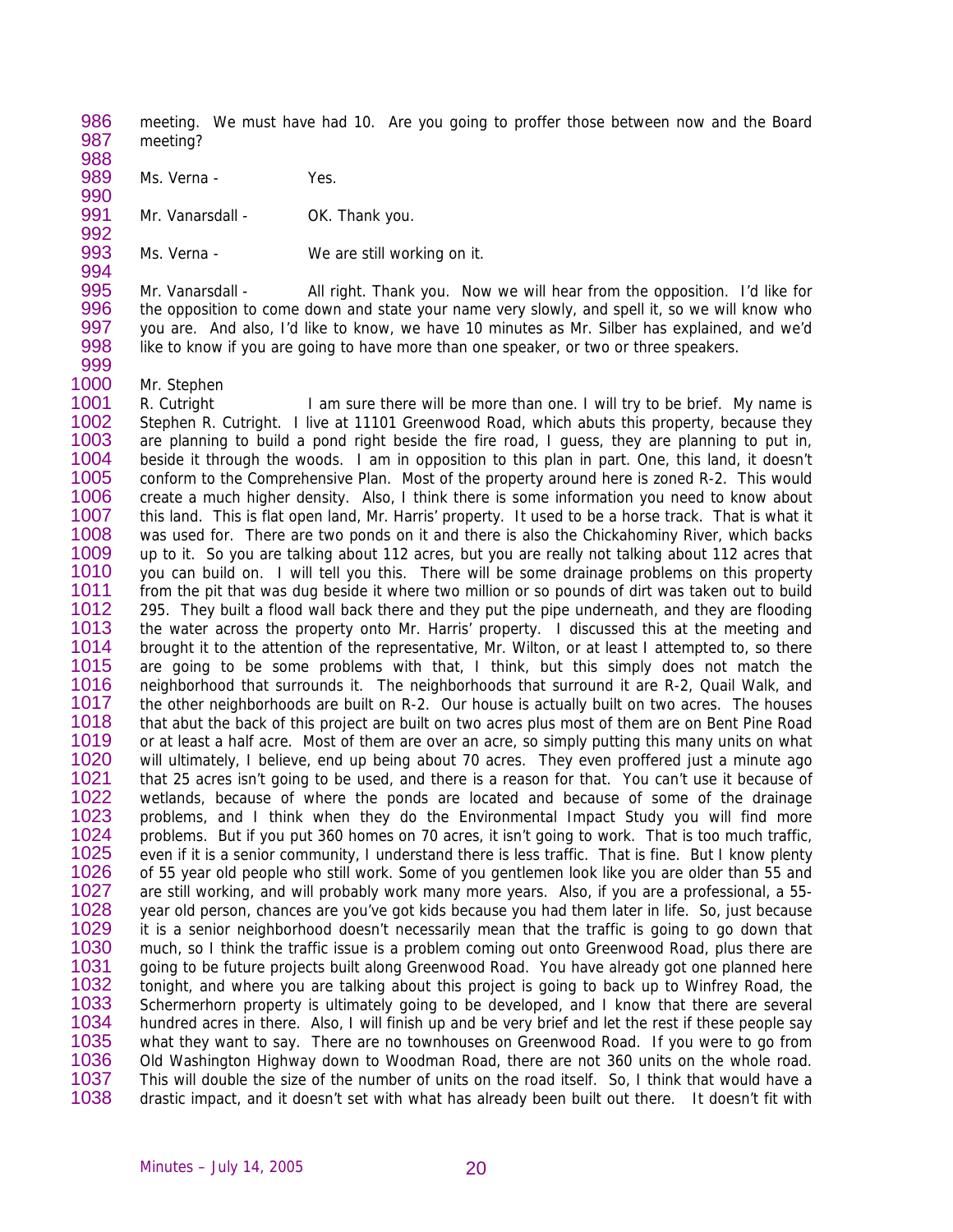- 1039 1040 1041 1042 1043 1044 1045 Quail Walk or Forest Trace, which is R-2, so I think that the density level is too high. The adult community concept, I think it is a great idea. It does keep down the traffic, but when you put 300 units on it, and you put townhouse units and duplex housing units on it, what you are going to have is a cluster back there on 70 acres of land of 360 units. So, the density level does not match out there with what surrounds it, and it doesn't match the neighborhood which is out there, which is residential. So, that is why I am opposed to this plan. Thank you very much.
- 1046 1047 1048 1049 Mr. Vanarsdall - One thing I will say and they will answer it in rebuttal, but if they do run into the wetlands and the property they can't use, then they don't go forward with it, but they can't go on there and do anything without having permission and having it rezoned first.
- 1050 1051 1052 1053 Mr. Cutright - I understand that, but I want you all aware pf what, because what typically happens is, none of you all have ever been out there and seen the property or anything else. I have lived there for 35 years. I can tell you everything about that property.
- 1054 1055 1056 Mr. Vanarsdall - I have seen the property. I just have not walked it, but I am sure somebody at Wilton has.
- 1057 1058 1059 1060 1061 1062 1063 1064 1065 1066 1067 1068 1069 1070 1071 Mr. Cutright - I apologize for interrupting, sir, but I told the Wilton people this problem, originally when this plan was drawn up. This was drawn up as residential and they thought they were going to build 480 homes back there on the Duval property, when they realized they couldn't do that after I told them, that that has never been filled back in. That is what is going to be considered to be donated to be a park, and now one of the problems we have had out on Greenwood Road is when they built Quail Walk and they built Forest Trace, you built them on swamp. And the water floods back into those lands, and we have a huge mosquito problem out there. You did the same thing when you built the school. If you go around the school, it looks like a castle with a moat around it. We don't want the same thing to happen behind us when you start knocking down trees and start digging up, and you are going to have to dig up that race track. That is a sand race track and it is going to have to be dug up to be built upon. And right in the middle of that race track is a pond, right there. There are at least six rivers that flow into that pond, and all the years that I have lived there that pond has never gone dry with all of the droughts we have had.
- 1072 1073 1074 1075 1076 1077 1078 1079 1080 1081 1082 1083 1084 1085 1086 1087 1088 From the back end of that other property, there is a huge pond back there, and unless they are planning to take that out, there is no way they are going to be able to build around that, plus you've got the Chickahominy River that backs up right into it, so, again, as I say, you are not talking about building on a 112 acres likes this makes it indicate you are going to build on. You are end up being able to build on maybe 60 or 70 acres, maybe 80 if they are lucky. They have already said they are not going to build on 20. They have already indicated that, but I think it will be much smaller than that, and I will just end with this note. There are no townhouses out there. There are no duplexes out there. I see no need to change this into a community where we have a bunch of high-density duplexes and townhouses. If they want to put these cottage concepts out here for retirement homes, I see no problem with that. Build it as a cottage. People don't want to cut the grass. They want to retire. Let's let the association pay for it, as there is no point in putting 19.8 density on one acre of land. It doesn't match what is out there now. The highest density out there right now is R-2, and we have got a lot more development coming, and if you allow this type of density, development on this property, as I said, if we go down Greenwood Road, we are going to be back in here with the rest of these developers on at least 400 or 500 more acres farther down the road there they'll ask for the exact same thing. So, that is why I oppose it. Thank you for you all's time.
- 1089 1090

1091

Mr. Vanarsdall - Thank you for your time. All right. Who would like to be next?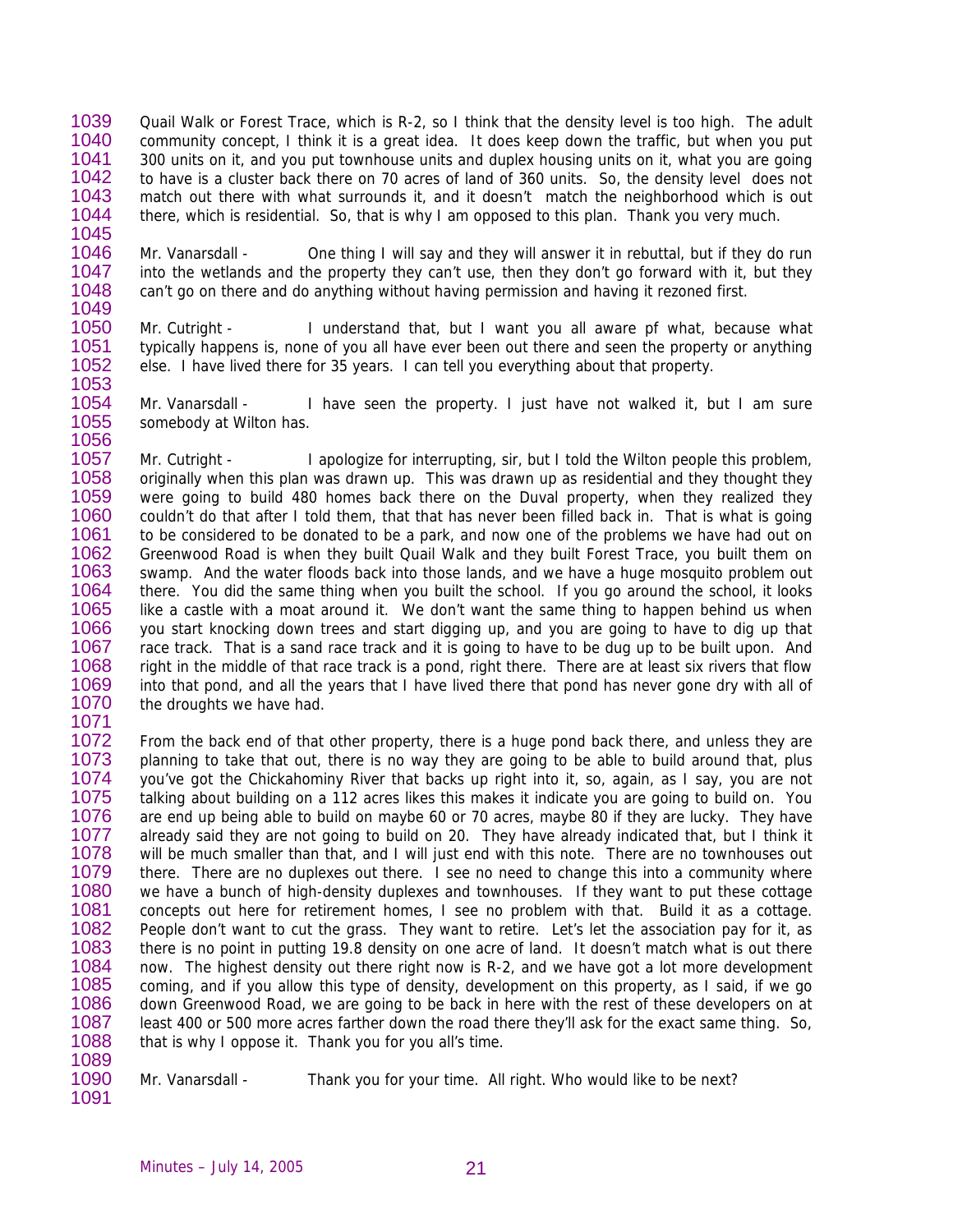1092 1093 1094 1095 1096 1097 1098 1099 1100 1101 1102 1103 1104 1105 1106 1107 1108 1109 1110 1111 1112 1113 1114 1115 1116 1117 1118 Mr. Lewis - Thello. My name is Joseph Lewis. We received this letter about conditional rezoning of this property. We oppose the multiple housing units, because then you have the parking lots. You have drainage problems along the Chickahominy River, and the pitch of the land goes back to the Chickahominy, however, residential, the Land Use Plan recommends suburban residential. I am not exactly opposed to that because it will keep my property value up. I believe if you go to multiple housing, it will reduce property values in that area. It will also give less restriction to what you can do along the Chickahominy River. If it is one-acre or quarter-acre lots for residential, the land can absorb the drainage problems, the rain that we may have and it would be less of an open space and more of a land space. Also, you have to consider traffic. Greenwood Road is just two lanes. We just put a new school on the corner. We've got children going to that school and I feel like there is going to be a middle school and a high school to go in this area, too. So, Henrico County has to consider traffic problems in these areas, and with multiple housing, even if you have several inward roads to the place, you are going to have parking lots. You are going to have asphalt. You are going to have sewerage drainage, runoff. With a subdivision you can plan your roads a little bit better. There is less asphalt, but Greenwood Road has to be a four-lane road if you do that through this section. At least from Woodman all the way to Hunton Store and maybe from Woodman all the way to Mountain Road, in both directions. It will, because of the amount of traffic that is on that road. I travel it everyday. Sometimes I have to wait almost seven or eight minutes just to make a lefthand turn off of Woodman Road onto Greenwood at 5:00 in the afternoon. They need a traffic light there. There are four lanes coming into that road, into a two-lane road, and you're talking about putting multiple housing units. Well, I feel that there are going to be too many restrictions on that, but I am not opposed to the residential, suburban residential. I am not opposed to that. It is less restrictions. It is more open. The traffic problems aren't quite as bad. You have maybe three cars per home, so it is going to be less on the County, less on us, our property values will stay up, and anything around there, like this gentleman said is R-2. It is all residential. We have no apartments and no condominiums on Greenwood Road, so please consider it.

- 1119
- 1120 1121

Mr. Vanarsdall - Thank you. Who will be next? Come on down.

1122 1123 1124 1125 1126 1127 1128 1129 1130 1131 1132 1133 1134 1135 1136 1137 1138 1139 1140 1141 1142 1143 Ms. Southall - Hello. I am Debra Southall. I live at 3000 Quail Walk Drive, which is just not too far from where this proposed development is. After reading tonight's proffers and attending a previous meeting that Dick Glover held for this, I do have several questions. The word townhouses was never mentioned at that meeting. We were originally told that these would be all duplexes or cottage-type homes. Everything would be single-story. No two-story buildings at all. So that is a change from the original meeting of information. There are several other things in the proffers that have not been addressed as far as the curbing and outside sidewalks, that the County requires now, I believe, for a subdivision. Of course, the traffic is going to be an issue. When we get heavy rains, Greenwood Road floods. People's ditches on Greenwood Road are to the brim with water because of the wetlands we have. We just spent a lot of time and money putting drainage in our yard, so I would recommend that the proffers be changed to not include the word townhouses, and that it maintain single-story duplexes. We were also told by Mr. Glover that the developer was going to donate 70 acres to the County for development of the park. When I did talk to Mr. Tyson about that, he told me that the County was not going to develop that, that it would be up to the developer. So, I see no mention of that in the proffers whatsoever, and also part of that was the developer was going to donate money after X amount of houses were to be built for the extension of Woodman Road and make that the primary entrance of Woodman Road and not Greenwood Road, and to change that. So, those are my main concerns. I am not against the whole development as far as what they have initially suggested, but now that I have seen some different changes that we weren't told originally, I have some more concerns and I think they need to address their proffers.

1144 Mr. Vanarsdall - All right. Thank you.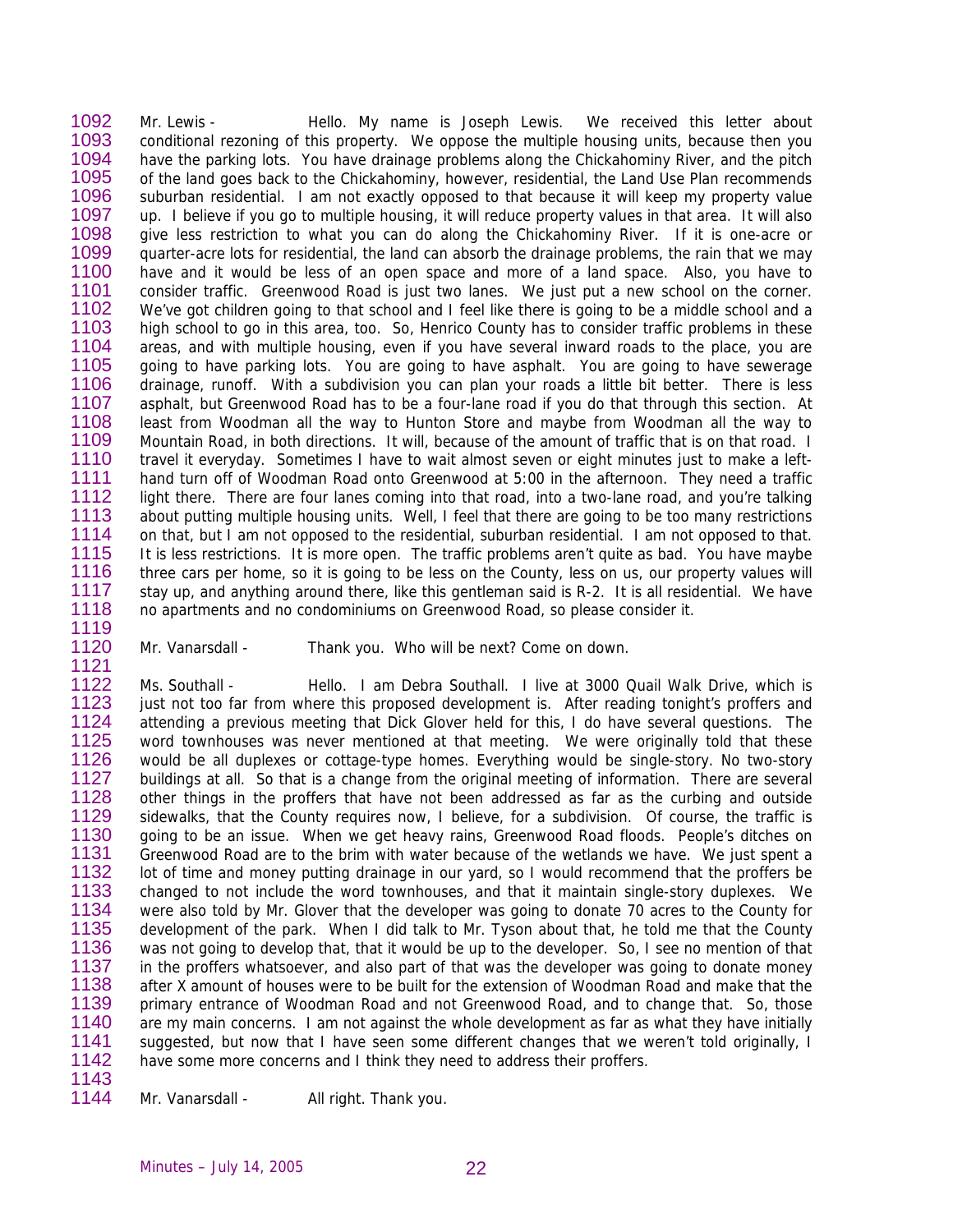1146 1147 Mr. Jernigan - Ms. Southall, let me ask you. You were at the neighborhood meeting and they had elevations of the units?

1149 1150 1151 1152 1153 1154 1155 1156 1157 1158 1159 1160 1161 Ms. Southall - Yes, they did. And I think only one floor plan had a second story, but everything was going to be a first floor master suite with an attached two-car garage. There was nothing depicting a townhouse-type situation at all. And I agree. There are no townhouses. I moved from a townhouse, and I certainly don't want a townhouse across from my subdivision. My other concern is going to be the traffic and the maintenance of Greenwood Road. When we have dump trucks going up and down that road, it is going to have pot holes the size of kingdom come, and also with the elementary school right there, they are going to plan to not have any of the construction going on while the kids are being taken to and from school to school buses, because like everyone mentioned, you can take quite a bit of time to turn off Woodman into Greenwood in the evening. That traffic flows quite heavy and I know eventually Greenwood Road will probably be a four-lane road, because there is going to be more development out there, but all those things need to be addressed if this is going to be the first subdivision you come to off of the intersection.

1163 Mr. Vanarsdall - All right. Thank you.

1165 1166 Mr. Jernigan - Thank you.

1167 Mr. Vanarsdall - I might have time for one more. That's all, because...

1169 1170 Mr. Jernigan - Mr. Chairman, Mr. Lewis would like to say something else.

1171 1172 1173 Mr. Lewis - One more quick thing. I opposed Wilton's recommendation for this, but I am not against a residential development in that area.

1174 1175 1176 Mr. Vanarsdall - We understand. Thank you. We are out of time. So we will hear back from the applicant to answer some of the questions, and all of the questions.

1177 1178 1179 1180 1181 1182 1183 Mr. Henry Wilton - For the record, my name is Henry Wilton and I am here to hopefully answer some of the questions. We have been working with the community for quite some time again with the staff and also with you on it, too. What we basically, we have used Crossridge as a model, again, an age-restricted community. We have got some of the things we have done just to give you a little history. You can see the light green that wraps around the development. That is all cottages, so basically what we have done is we have put single-family against singlefamily.

1185 1186 1187 1188 1189 1190 1191 1192 1193 1194 1195 The lady was just saying, again, that townhouses weren't shown at the last meeting. I believe we did have townhouses between now and the Planning Commission, between now and the Board of Supervisors, we will actually have proffered renderings and elevations of the homes and we are finalizing that right now. It also seems apparent that we will need another meeting, a general meeting, to go over all of the proffers and the elevations between the Planning Commission and the Board of Supervisors' meeting, and we will call, again, a general meeting to go through all the proffers and address any additional concerns that aren't addressed tonight, and in regard to what the lady said, there are proffered conditions in regard to sidewalks. Mr. Cutright, I believe, said something about children. There are no children allowed here unless they are over the age of 19. Again, the same proffer that we had that Crossridge had. So, there are not a lot of children.

1196

1184

1145

1148

1162

1164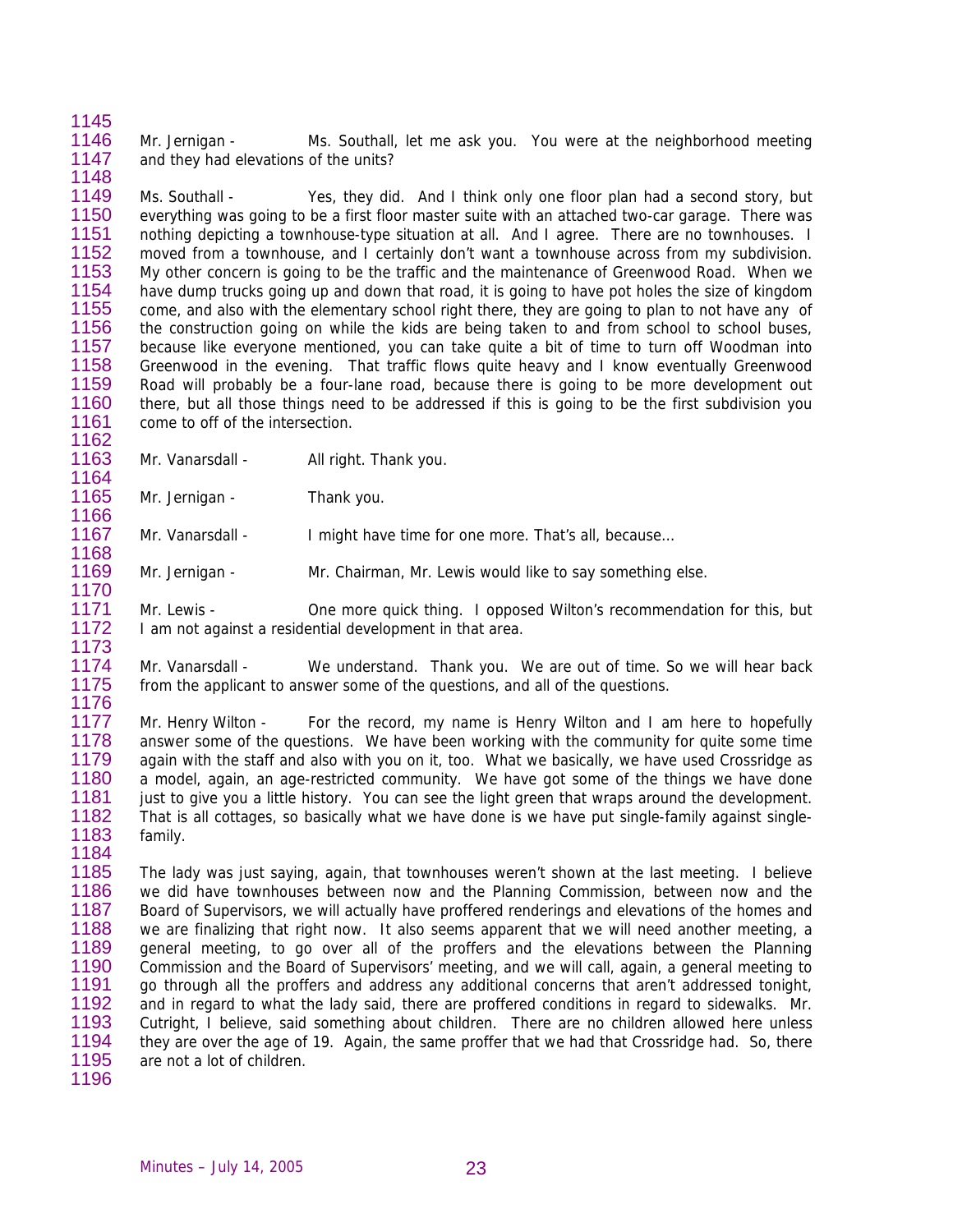1197 1198 1199 1200 1201 1202 1203 1204 1205 The traffic pattern is generated by these people again. They are leaving at different times of the day. Most of these people are, they come in here because they are retired or maybe they are working part time, and, again, it is an age-restricted community. The suburban residential district, I think, allows a density up to 2.4 units to the acre. I think it is one to 2.4, and everybody is talking about 1/4 acre lots. Well, 1/4 acre lots would basically give you a density of about four units per acre. What we have here is a density of about four units to the acre, but we have got, obviously, green area. We have got cottages. We have got townhouses, and we've got some multi-families to give different people different price points as far as what they can afford when they go ahead and retire. We think that is a good thing to have.

1207 1208 1209 We are working with the County on the Woodman Road Extension and hopefully we can help with that, but we have not come to any type of agreement.

1210 1211 1212 1213 Again, what I would like to suggest is that we plan for again another public meeting with them, all of the interested people, go over the proffers and, again, between now and the Board of Supervisors meeting, if that would be all right. Other than that, if you have any questions, I will be happy to answer them.

1215 1216 1217 1218 1219 We have done an analysis of the wetlands. We know we are going to leave, if you can see some of the green areas where again we are not going to get into the wetlands area, we are going to use the ponds as amenities and, again, we are not going to touch those during the development process. So, again, if I can answer any questions, I will be happy to.

- 1220 1221 1222 1223 Mr. Vanarsdall - Any questions for Mr. Wilton? I do thank you for volunteering to have another meeting with the people who are here and the other people who came to it. We must have had 50, 60 or 70 people at the other community meeting.
- 1224 1225 Mr. Wilton - Well, obviously we missed a couple, so I will be happy to have another.
- 1226 1227 Mr. Vanarsdall - I appreciate it. Thank you.

1206

1214

1230

1235

1228 1229 Mr. Archer - Mr. Wilton, did you say that they, the light green area in this picture represents cottages that would abut the single-family residences.

- 1231 1232 1233 1234 Mr. Wilton - Yes, sir. What we did is we did the single-family cottage. They are anywhere from 1700 to 2400 or 2300 sq. ft. Again, depending on whether you want one floor or two floors, but again, actually it is a floor and a half, and I think those renderings were at the meeting.
- 1236 1237 1238 Mr. Vanarsdall - Mr. Archer, over here where it shows the map, there is a block and it gives the cottages, the townhouses, etc.

1239 1240 1241 1242 Mr. Wilton- What we planned again, either a townhouse or multi-family, would be in the interior or against the buffered area, so again, we tried to put single-family against singlefamily. The denser uses would be on the inside of the community.

1243 1244 1245 1246 1247 1248 1249 Mr. Vanarsdall - Thank you, Mr. Wilton. With that, I will start by thanking everyone who did come and spoke and those who came and didn't speak. I will start out by saying that there are two sides to this. The people who live around it are concerned about some things, and some of you, if it were built, might want to live within it. So, one of the plusses of this case is, as has been said, is it is age restricted. It is very true that somebody over 55 can work, and I hope they can work over 85, but what that means is that you won't have as many people out in the traffic as you would if it were not age restricted. Most of the time, that doesn't say that somebody 55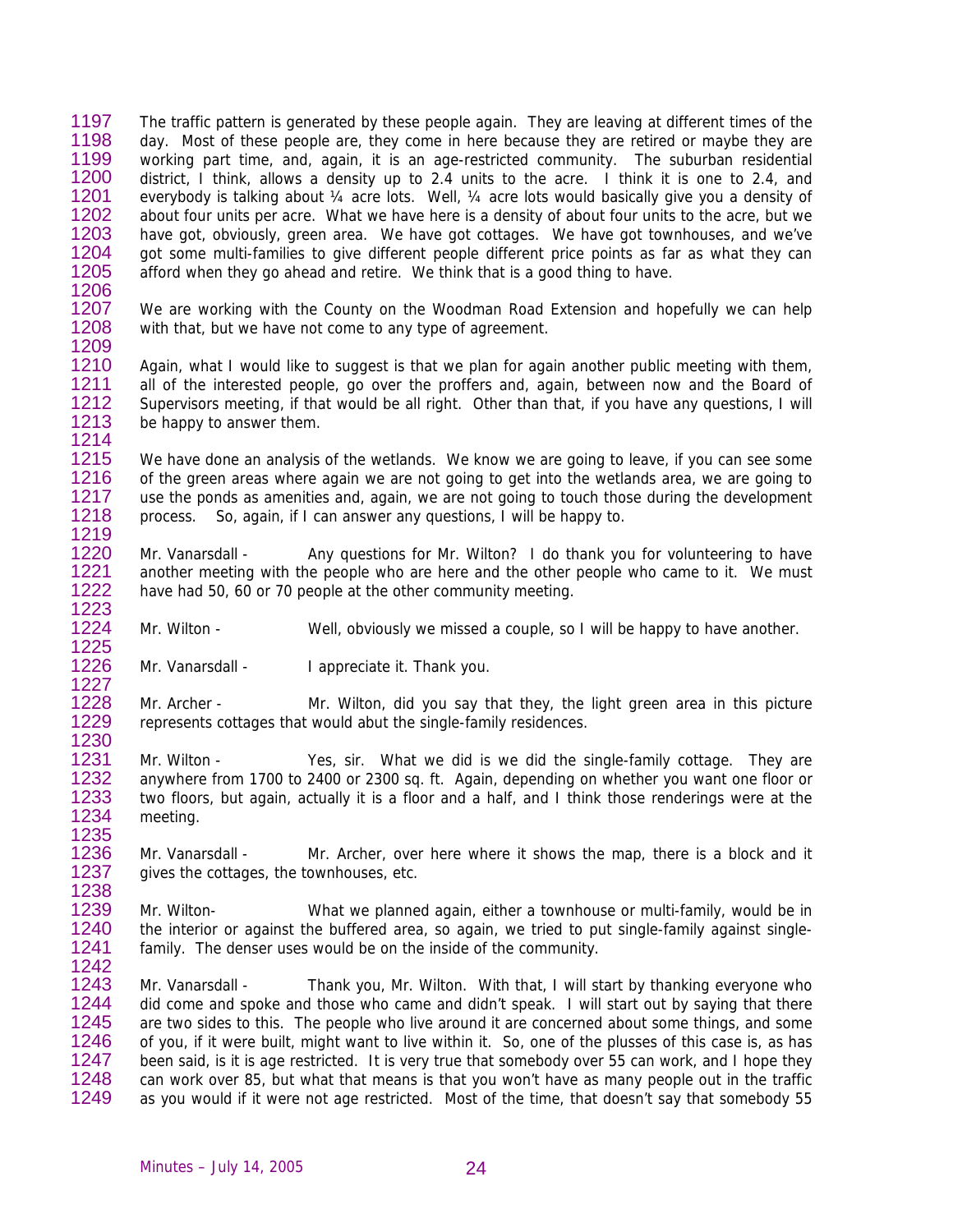1250 1251 1252 1253 1254 1255 1256 1257 1258 1259 1260 1261 1262 1263 1264 1265 1266 1267 1268 1269 1270 1271 1272 1273 1274 1275 is not going to get into this pattern, but most of the time they go to work or go out, leave the place they live later. They don't get into the 8:00 traffic. That is a plus. Now, if it were singlefamily homes that some of you mentioned, it is 10 trips a day for one single house. With the age restricted and what is proposed here, it is three to five trips a day. I believe Mr. Foster can verify that. He is in the audience if you need that. So, there is definitely no impact on the schools. In fact, the school system gave us a breakdown of how many students it would be if it were not age restricted, and then they said that if it is age restricted, no one under 19 can live there. Then it wouldn't have any impact whatsoever. I understand where you are coming from and I understand how you would feel. Now, one of the big plusses to it is that we are not going to open Bent Pine Road or the other road, so there will be no traffic coming through the subdivisions out of there now. And that is a proffer on the case here, and there are a lot of good things on here that I will just mention a few of them: open space along the Chickahominy River. They are going to have an emergency exit that won't be used except for fire trucks, ambulances and so forth. Parking: each unit will have 2.25 parking and each unit will have a two-car garage. Well, that may not mean much to many people, but most one-car garages, I shouldn't make this statement like I really know, but many, many one-car garages turn out to be one-car workshops, and the two-car garages are much more popular and much more attractive. There are a lot of things in here. They are going to have sidewalks and it is going to be built to high quality, very high quality. Now, I don't understand why, the No. 1 thing that we always are faced with is traffic, and, unfortunately, it is not much we can do about it, so we feel like with this unit that is proposed there is much less traffic, and so, with that, and I want you all to understand that Mr. Wilton has volunteered to have another community meeting as we had before the other night, and have everybody together, go over the proffers again, and then you will have another meeting before the Board of Supervisors. Mr. Tyson, would you like to say something?

1276 1277 1278 Mr. Tyson - Mr. Chairman, if you are going to move to recommend approval, you will need to waive the time limits on the proffers.

1279 1280 1281 1282 1283 Mr. Vanarsdall - OK, thank you. One of the things that is proffered out on this case, which means it can't be there, are two things, a child care center and apartments. The one that you see in a lot of places is apartments and there won't be any of that. It won't be any of that and the only way it will ever happen is come back through here and through the Board, so I am going to waive the time limits on this Case C-37C-05.

1285 Citizen - Did you ask yet for a rebuttal?

1287 Mr. Vanarsdall - Do I have a second? We are in the middle of a motion.

1289 1290 Mr. Jernigan - Second.

1291 1292 Mr. Vanarsdall - Motion made by Mr. Vanarsdall and seconded by Mr. Jernigan. All in favor say aye. All opposed say no. The ayes have it. The motion is passed.

1294 1295 I didn't hear your question.

1296 1297 Citizen - Are you going to ask for rebuttal? Mr. Wilton got a chance to a rebuttal.

1298 1299 Mr. Vanarsdall - No, sir. You don't get a chance for a rebuttal. You get a chance at the Board meeting for a rebuttal.

1301 So, I move that Case C-37C-05 be recommended to the Board of Supervisors for approval.

1302

1300

1284

1286

1288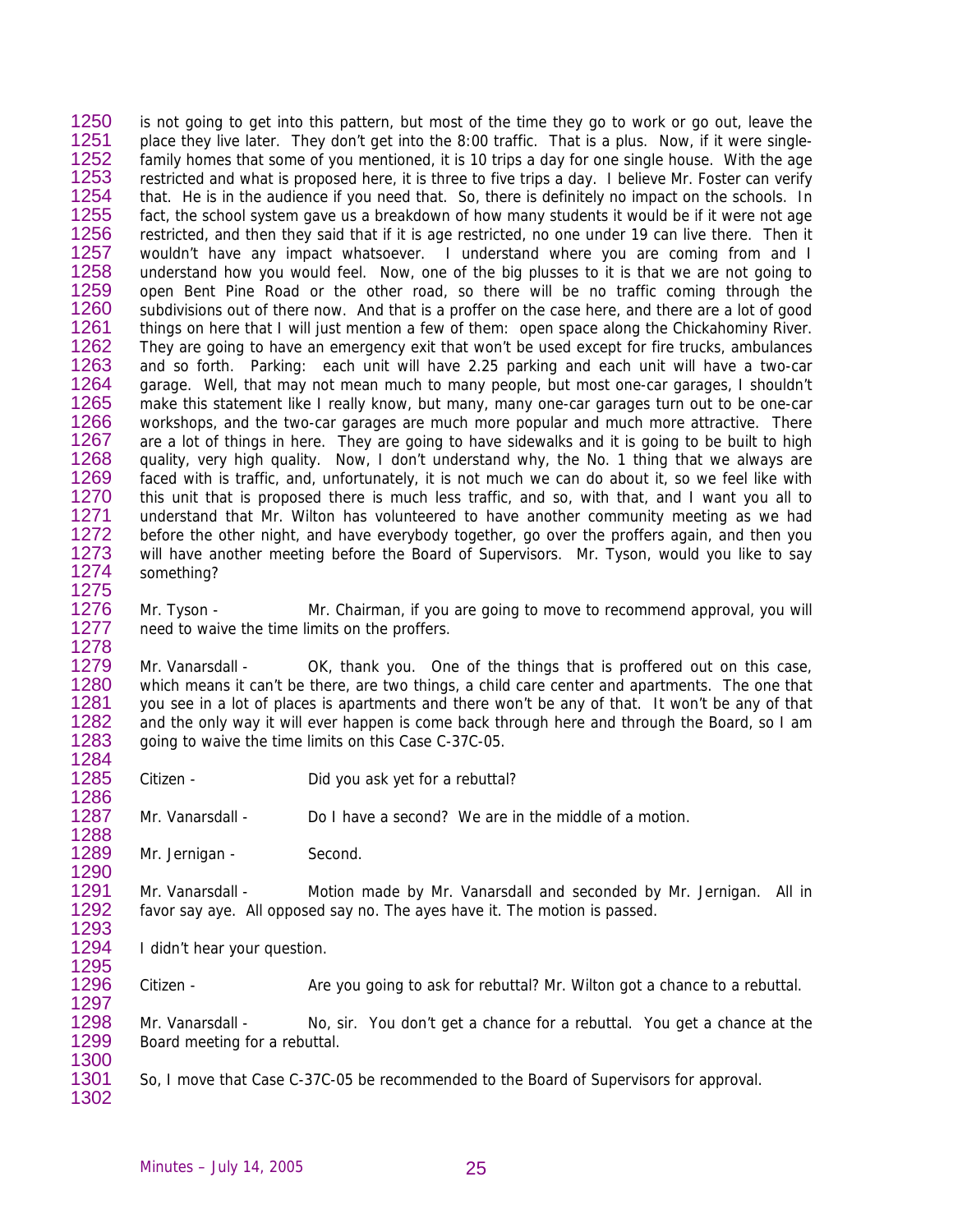1303 1304 Mr. Archer - Second.

1312

1336

1338

1341

1305 1306 1307 Mr. Vanarsdall - Motion made by Mr. Vanarsdall and seconded by Mr. Archer. All in favor say aye. All opposed say no. The motion passes.

1308 **REASON**: Acting on a motion by Mr. Vanarsdall, seconded by Mr. Archer, the Planning Commission voted 5-0 (one abstention) to recommend the Board of Supervisors **grant** the request because it would not adversely affect the adjoining area if properly developed as proposed, and the proffered conditions will provide appropriate quality. 1309 1310 1311

1313 1314 1315 1316 Mr. Silber - If you'd like to go back to the previous case, OK. The previous case that we passed by was C-15C-05. This is a request to rezone property on Jesse, Sr. Drive to Office District, O-1C.

1317 1318 1319 Mr. Vanarsdall - If you all want to talk, I would appreciate your going out in the lobby. We have another case to take up, several more.

1320 1321 Ms. Jones - Mr. Fitz, thank you.

1322 1323 1324 1325 1326 1327 1328 Mr. Fitz - I did go out and meet with the adjacent property owner and some family members, and they were agreeable to allow us to meet with them in the very near future to go over any specific concerns that they might still have. There was one family member that couldn't be present tonight, and we would like to include them in the meeting. They indicated to me and to Mr. Coleman as well that they didn't have a problem with this case moving forward, as long as we can meet with them before the Board hearing.

1329 1330 Ms. Jones - All right.

1331 1332 1333 Mr. Coleman - I just wanted to remind the Commission that the time limits need to be waived and (unintelligible).

1334 1335 Ms. Jones - Mr. Chairman, we first need to move that the time limits be waived for the proffers that are being offered with Case C-15C-05, Kathleen Shobe.

1337 Mr. Jernigan - Second.

1339 1340 Mr. Vanarsdall - Motion made by Ms. Jones and seconded by Mr. Jernigan. All in favor say aye. All opposed say no. The motion passes.

1342 1343 1344 1345 1346 1347 1348 Ms. Jones - And I would like to thank the applicant for working out a solution to the questions that were raised and I understand that you will be meeting with adjacent neighbors prior to the Board of Supervisors meeting. I also thank you for working hard on the proffers of this case and I hope it will be a good project if approved. I would like to move that we send Case C-15C-05, Kathleen Shobe, to the Board of Supervisors with a recommendation for approval.

1349 1350 Mr. Jernigan - Second.

1351 1352 1353 Mr. Vanarsdall - Motion made by Ms. Jones and seconded by Mr. Jernigan. All in favor say aye. All opposed say no. The ayes have it. The motion passes.

1354<br>1355 **REASON**: Acting on a motion by Ms. Jones, seconded by Mr. Jernigan, the Planning Commission 1355 voted 5-0 (one abstention) to recommend the Board of Supervisors **grant** the request because it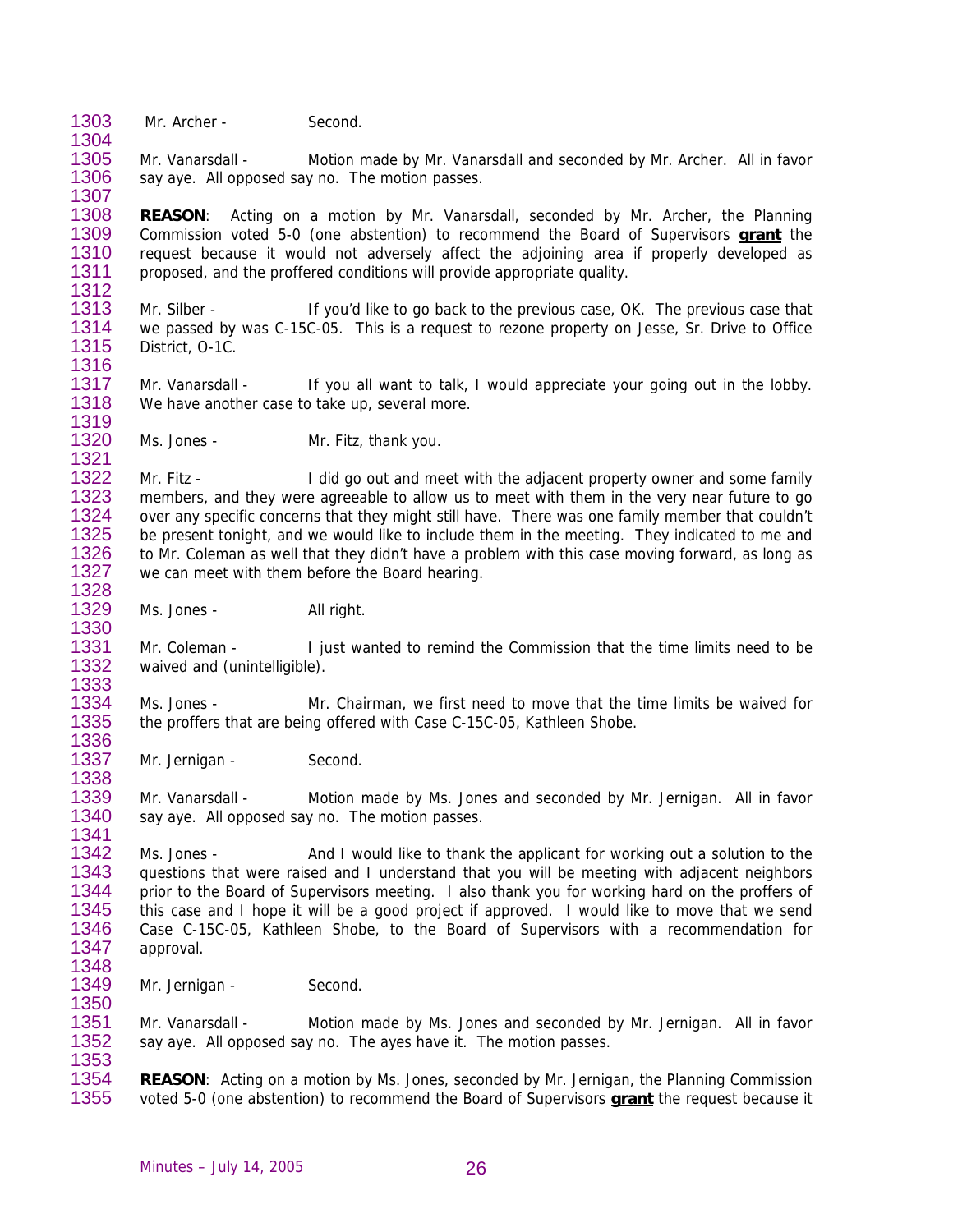1356 1357 1358 is reasonable, it conforms to the Land Use Plan and the proffered conditions should minimize the potential impacts on surrounding land uses.

1359 1360 1361 1362 1363 1364 1365 **Deferred from the June 9, 2005 Meeting: C-23C-05 Gloria Freye for Avalon Investments, LLC**: Request to conditionally rezone from O/SC Office/Service (Conditional) to O/S-2C Office/Service 2 (Conditional), Parcel 781-754-0930, containing 18.787 acres, located on the west line of Villa Park Drive approximately 2,117 feet south of Darracott Road. An office/warehouse /distribution facility (Brown Distributing Company) is proposed. The use will be controlled by zoning ordinance regulations and proffered conditions. The Land Use Plan recommends Office/Service.

- 1367 Mr. Silber - **It is in the Fairfield District.**
- 1369 1370 1371 Mr. Vanarsdall - Is there any opposition to C-23C-05, Avalon Investments, LLC? No opposition. Rosemary.

1372 1373 1374 1375 1376 1377 Ms. Deemer - Thank you Mr. Chairman. Good evening members of the Commission, Mr. Kaechele. The applicant proposes to rezone approximately 18.8 acres from O/SC to O/S–2C in the Villa Park Office/Service Park for an office/warehouse/distribution facility. The rezoning would facilitate the relocation of the Brown Distribution Company's facility from its current location on Byrdhill Road.

1378 1379 1380 1381 The Land Use Plan recommends Office/Service for the area. The proposed project is generally consistent with the Land Use Plan and would be in keeping with its location within the Office/Service Park and the surrounding uses.

1382 1383 1384 1385 1386 1387 The applicant has submitted a revised conceptual plan (which is being passed out to you along with revised proffers.) The conceptual plan is proffered and shows two points of access along Villa Park Drive. There is an existing 9,380 square foot non-operational service repair garage and structured canopy on-site. The repair garage will remain, but the canopy will be removed to allow for better internal circulation.

1388 1389 The applicant has submitted revised proffers dated July 14, 2005. The time limits will have to be waived for consideration of these proffers.

Major aspects of the proffers include:

- Screening of mechanical equipment from view.
- Screening of loading and fleet parking areas from Villa Park Drive.
- One free-standing, monument type sign with an architectural precast concrete base.
- Architectural treatment of the office portion of the building to be constructed of precast concrete, glass and prefinished metal accent panels.
- Architectural treatment of the warehouse portion of the building to be constructed with load bearing or tilt-up concrete panels with limited exposed aggregate accents.
- Security fencing of the fleet parking area consisting of one-inch chain link, a minimum of 8 feet in height.

1403 1404 1405 1406 1407 Over the past month, the applicant has made good progress in addressing many of staff's concerns, especially related to the building articulation of the warehouse/distribution facility. Because of the existing integrity of the Villa Park development, staff felt the expanse of the warehouse had to be mitigated with architectural treatments and landscaping as can be seen in the elevation provided by the applicant.

1366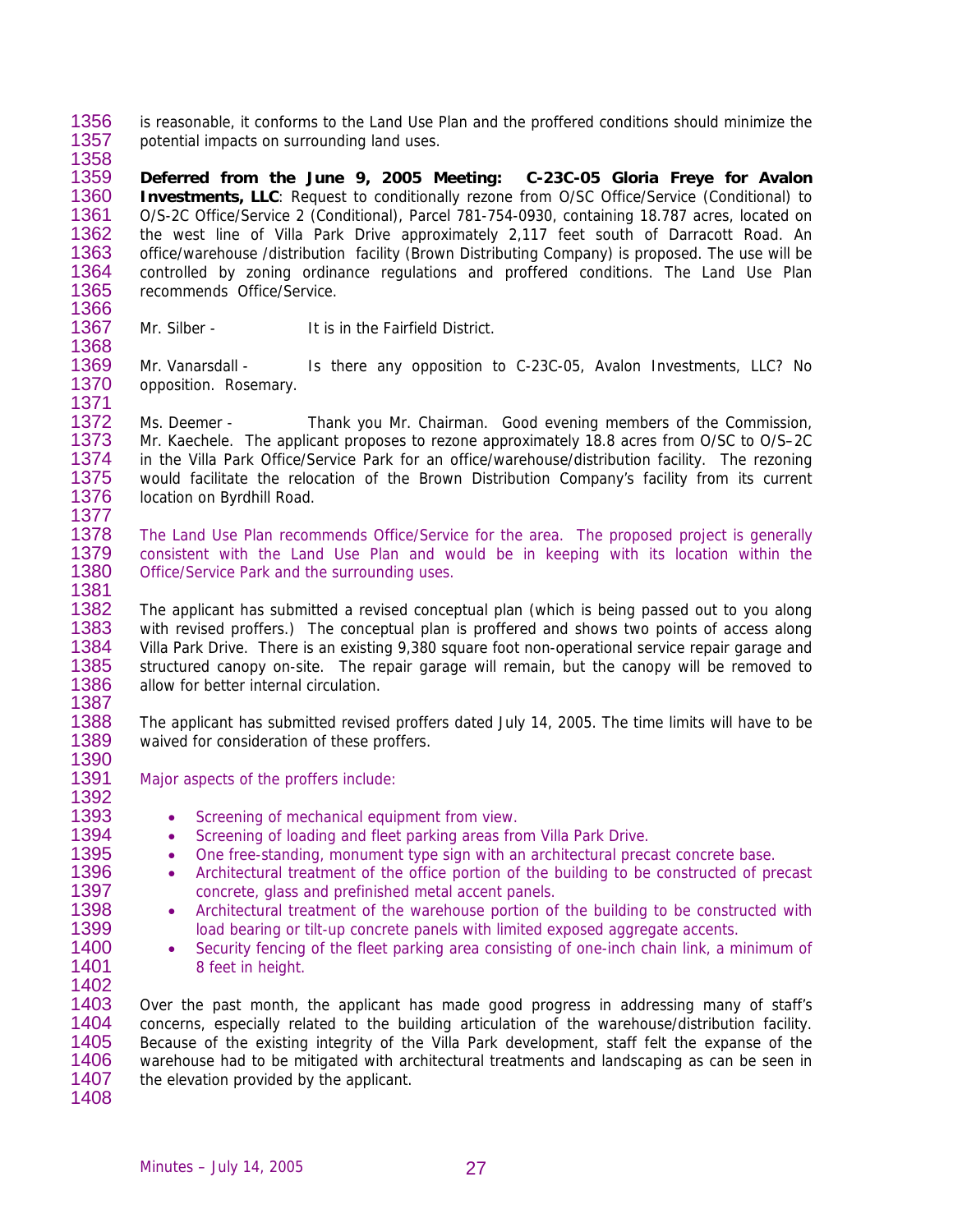1409 1410 1411 1412 1413 1414 1415 1416 The revised proffers address the majority of staff concerns; however, there remains an unresolved issue pertaining to landscaping and screening of fleet parking. Specifically, staff encourages the applicant to provide a wing wall east of the warehouse to screen the entire rear fleet parking from view of Villa Park Drive as required by the Zoning Ordinance. Structural screening composed of masonry materials compatible with the main office building will effectively block the view of the fleet parking from Villa Park Drive. While staff recognizes the need for flexibility in development, the need to ensure quality development within Villa Park is of utmost importance.

1418 1419 1420 Overall, staff is supportive of the proposed O/S-2C District for this property. If the applicant could address the remaining issue, staff could support this request.

1421 1422 This concludes my presentation, I would be happy to try to answer any questions you may have. The applicant is here if you wish to have her address the Commission.

1423 1424

1417

1425 Mr. Vanarsdall - Does anyone have any questions for Ms. Deemer?

1426 1427 1428 Mr. Archer - I may have some later, Ms. Deemer, but I will hear from the applicant first, if that is all right.

1429 1430 Mr. Vanarsdall - Thank you, Ms. Deemer. Good evening, Ms. Freye.

1431 1432 1433 1434 1435 1436 1437 1438 1439 1440 1441 1442 1443 Ms. Freye - Good evening, Mr. Chairman, members of the Commission. My name is Gloria Freye. I am an attorney here on behalf of the applicant, Brown Distributing has outgrown their facility that they have on Byrd Hill Road and they'd like to build a new office headquarters here in Villa Park along with the warehouse distribution facility in this office service park. The project before you this evening represents an 11 million dollar investment that will be developed at first-class standards with very attractive curb appeal, as you can see from the renderings that are on your screen. That will complement the office service uses that are already in Villa Park. Brown plans a facility that reflects a quality image, as you can see, and very high standards of excellence, all are perpetually aesthetically and operationally. Since this case was deferred at the last Planning Commission, Brown has worked with staff to revise the exhibits and the proffers to respond to staff's concerns. The most recent proffers were submitted today and as staff mentioned, will need a motion to waive the time limits.

1444 1445 1446 1447 1448 1449 The revised conceptual rendering shows how the front walls of the warehouse will be designed, and how the use of reveal panel windows and other architectural features will be used to break up the expanse of the warehouse wall and coordinate that wall with the office portion of the building. Brown is actually in total agreement with the staff about blocking the view of the fleet

1450 1451 1452 1453 1454 1455 1456 1457 parking area from Villa Park Drive. They have made that commitment in proffer No. 3 and added language today that talks and explains how that will be done. Now, the site is being designed so that the fleet parking is behind a dense stand of 30 to 60 ft. tall trees and existing vegetation that is located to the east of the building, and that area can be supplemented as needed, wherever needed, to block the view from Villa Park Drive. One of the things that has just been distributed to you is a cross-section that shows that existing stand of trees and how that can be utilized. If you look at a cross-section and you look at Point A to Point A at the bottom on the plan view, and then you look above that and see that from Villa Park Drive how that stand of trees will be in the area that blocks not only the fleet parking area, but also helps to screen the east elevation of the building.

1458

1459 1460 1461 The specifics of the screening will actually be provided at the plan of development, but the standard that the view will be blocked is already provided in the proffers. Also included in your materials today was another schematic that shows how, in a worse case scenario, if these trees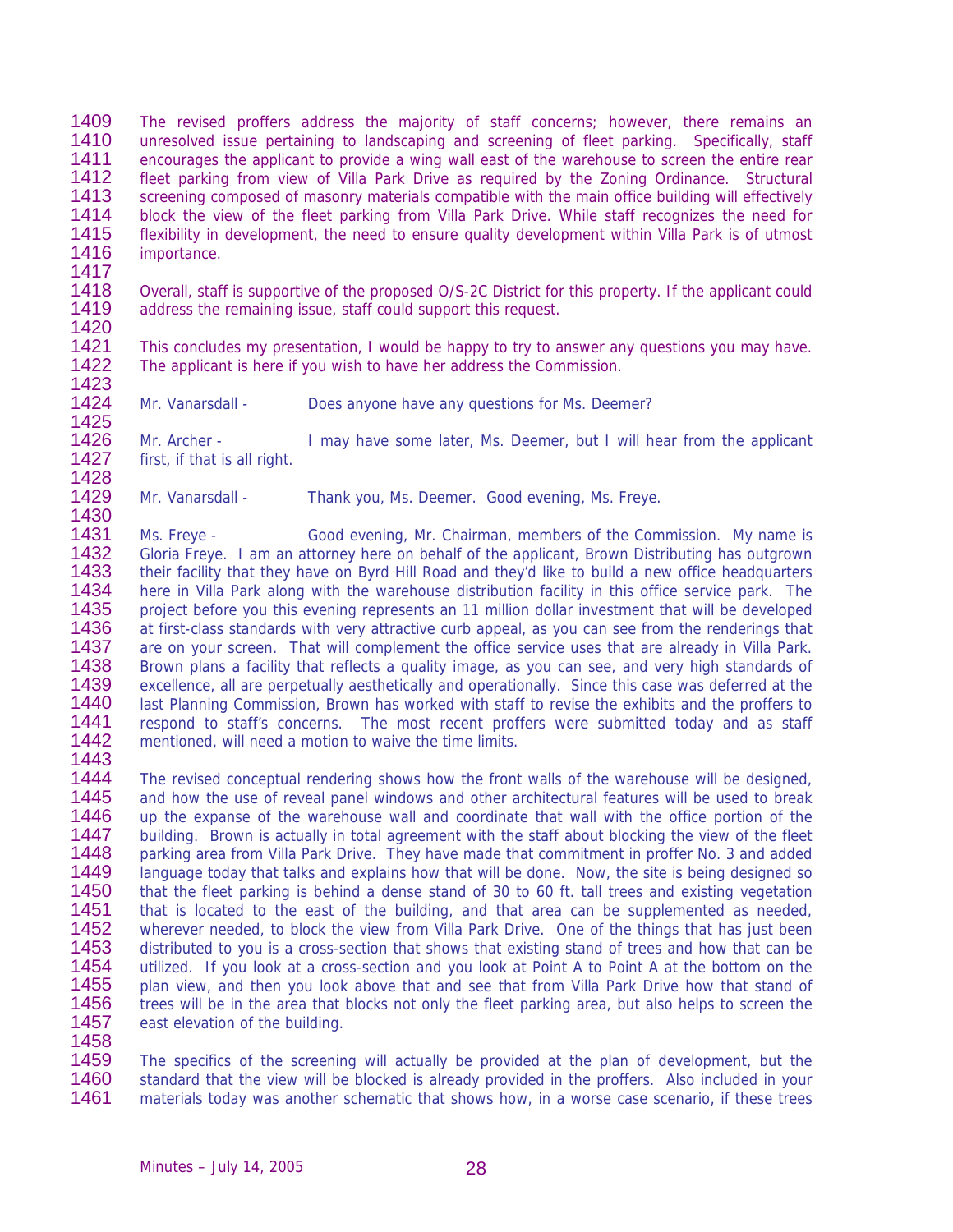1462 1463 1464 1465 1466 1467 1468 are not effective, how a 5 foot berm with 10-foot trees planted on top of it could effectively screen the fleet parking area as well as another alternative. Or, if the building is actually expanded, then the fleet parking area would be designed to be behind that expanded area and screened by the building itself. The bottom line here about screening the fleet parking area is that the proffer requires that the fleet parking area not be visible, that the view of it be totally blocked from Villa Park Drive, and Brown is confident that it can accomplish that in its plan of development.

1470 1471 1472 1473 The adjacent landowners were all contacted. We have worked very closely with the Bank of America folks, who are the declarant, under the Villa Park protective covenants, and as far as we know, there is no opposition. We did get support from the Brook Road Business Association and from the property managers of some of the properties that surround this property.

1474

1469

1475 1476 1477 1478 1479 1480 In conclusion, I'd like to say that Brown, like the staff, wants a high-end development, worthy of Villa Park, and one that promotes their public image and their high standards. Brown's commitment to this goal is reflected in the proffers, and their exhibits, and we ask that you accept the revised proffers and exhibits and recommend approval of this rezoning, and we will be glad to respond to questions.

1481 1482 Mr. Vanarsdall - Any questions for Ms. Freye?

1483 1484 1485 1486 1487 Mr. Archer - Ms. Freye, we talked (unintelligible) which seems to be the issue that is foremost in this case, at least as of right now, and for the benefit of the other Commission members, it is Brown's contention that a wing wall would take away from the attractiveness of the building. Am I understanding that?

1488 1489 1490 1491 1492 1493 1494 1495 1496 1497 Ms. Freye - Yes, sir. The concern that we have is, they have worked very, very hard to make sure that warehouse portions of the building looks more like an office than a warehouse, and to just extend a bare wall from that side of the property, potentially makes it look more like a warehouse, which is what they have worked very hard not to have, and the purpose of giving you these schematics is to show you that we have several means of effectively screening that area, blocking the view, in a very attractive manner other than taking out trees and putting in a wing wall, and they are very confident that they will be able to demonstrate that at plan of development, which they know has to be approved by the Commission, and they know that the standard has to be met because that is in the proffers.

1498 1499 Mr. Branin - Ms. Freye, how wide of a berm is this going to be?

1500 1501 1502 1503 1504 Ms. Freye - One of the options would be to include a berm if it is needed. If the existing mature trees that are 30 to 60 feet tall and the under story that is there, if that is not effective, then they can work in a berm, whatever height is needed, and meander that through the existing trees to keep that canopy and plant evergreens on top of that, and all of that would have to be engineered right at the time of POD, so you would have the specifics of that done.

1505 1506 1507

Mr. Branin - They would look at putting a berm between the existing trees?

1508 1509 1510 1511 1512 1513 1514 Ms. Freye - Within the existing trees or in between the trees or between the trees and the fleet parking area against the security fence. The other thing that these schematics don't show you in that from Villa Park Drive, which is a curvy driveway, you want to be concerned not only of the front on view but also the view as you come around that curve to the east elevation. What is not shown in these schematics is that there is a 20-foot transitional buffer that is planted to a 35, along Villa Park Drive. Then you have the parking lot that has landscaping in back, then you have landscaping in front of the building so that, all we are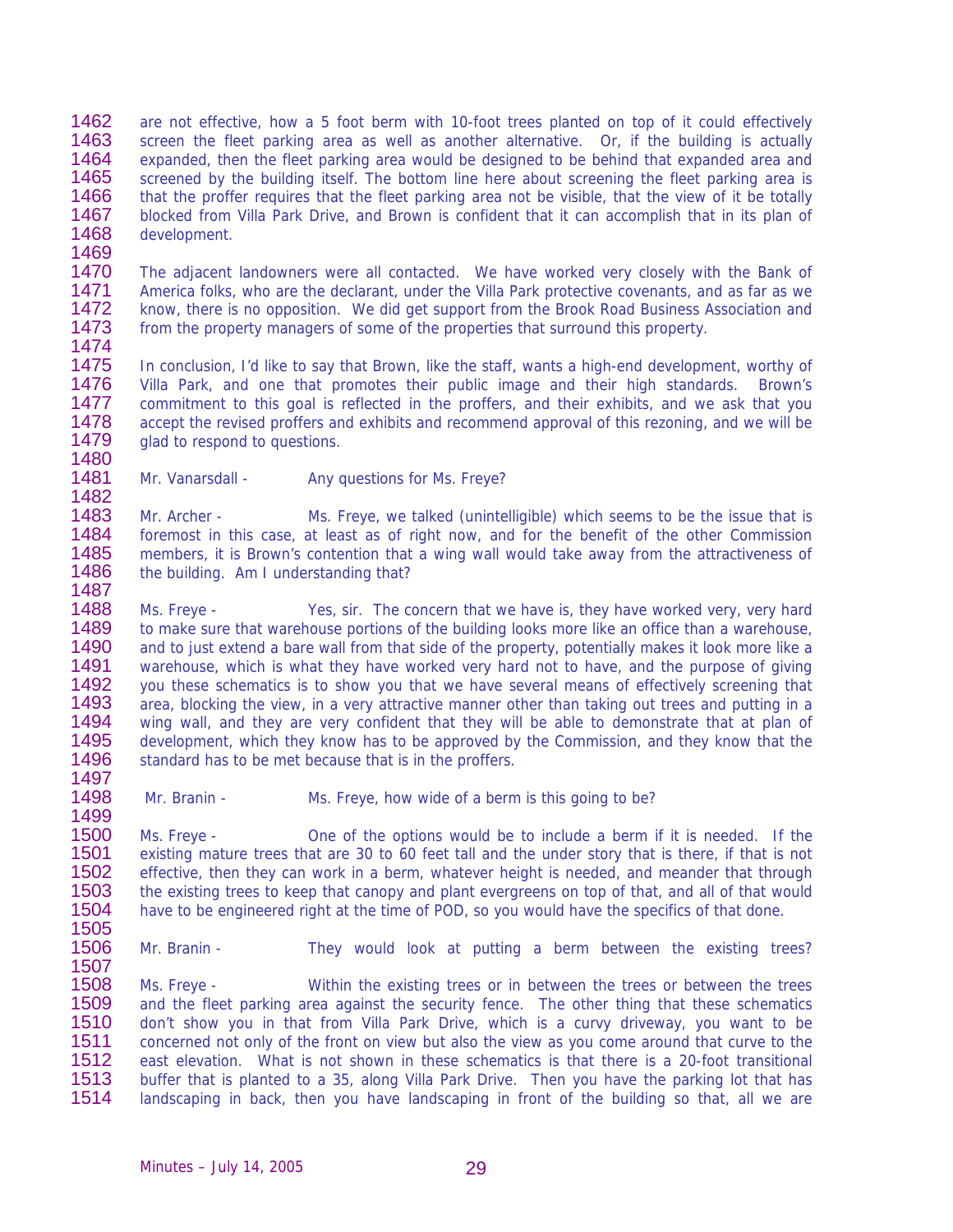1515 1516 1517 showing you is there are a number of ways where we can effectively build in attractive landscaping, berming, whatever is needed to meet that standard that that area is blocked from view.

- 1518
- 1519

1549

1520 Mr. Vanarsdall - Mrs. Freye, is this the color? Is this the yellow that it is going to be?

1521 1522 1523 Ms. Freye - No, sir. The rendering that was on the screen first is going to be indicative of the color scheme. This is just a schematic to show you our screen.

1524 1525 1526 1527 1528 1529 1530 1531 1532 1533 1534 1535 1536 1537 1538 1539 1540 Mr. Silber - Member of the Commission, I think to further explain some of the staff's concerns, Villa Park Office/Service was zoned back probably about 15 years ago, and Office/Service is primarily an Office District that allows up to 40% warehousing and with a use permit you can lift that to 60% warehousing, and in this case we are beginning to consider here bringing in an operation that is going to have a lot more warehousing, a lot more truck traffic, and storage of trucks than what we are accustomed to. Staff wanted to make sure that in bringing in Brown Distributing, which we think is acceptable, we want to make sure it is properly screened, we are not seeing loading docks, and fleet parking, so we feel that it is very important that it be screened. They are pushing the envelope here, if you will, with the use that they are proposing. I think what Ms. Freye is proposing, in my opinion, might work. It might be fine. I think the gotcha' here is that she indicated that through the combination of these different devices, screening and landscaping combination thereof, that she has indicated that it will not be visible from Villa Park Drive, and the word "not" is pretty strong. I guess, Ms. Freye, my question was, in the second sentence you go on to say, "that it would be effectively blocked from view", I would interpret the first sentence to say it can not be visible. In fact, what we would adhere to or require you to adhere to.

1541 1542 1543 1544 1545 1546 1547 Ms. Freye - And the use of that word is to block the view. If you want to strike the word "effectively", I have no problem with that because the standard they will be held to is to block the view, and this will be effective to do that. The "effectively" was put in there so that whatever was necessary, whatever combination of screening methods was necessary to effectively do that, is what they were committing to do. But, if you see that as a qualifying term, it was not intended that way.

1548 Mr. Silber - Well, we may want to modify that then.

1550 1551 Ms. Freye - OK. I understand.

1552 1553 1554 1555 Mr. Silber - Is there any way also to lower the parking area where the parking will be located? It looks like it is somewhat elevated or certainly the same elevation as Villa Park Drive, where…

1556 1557 1558 1559 1560 1561 1562 1563 Ms. Freye - Mr. Silber, that is exactly part of the engineering work that has to be done is what is the grading that needs to be done to effective save those trees, get the drainage, because it drains in different directions on that property, but we also have designed all of the loading docks in the rear, and so some of those have to actually back into the building, so we also have to account for the grade for that area to be able to access those loading docks from Greg, so that is why I said, all of these specifics and details you will have at POD. What we are committing to today is that criteria is what they will be held to.

1564 1565 Mr. Branin - Ms. Freye, how many loading docks are there?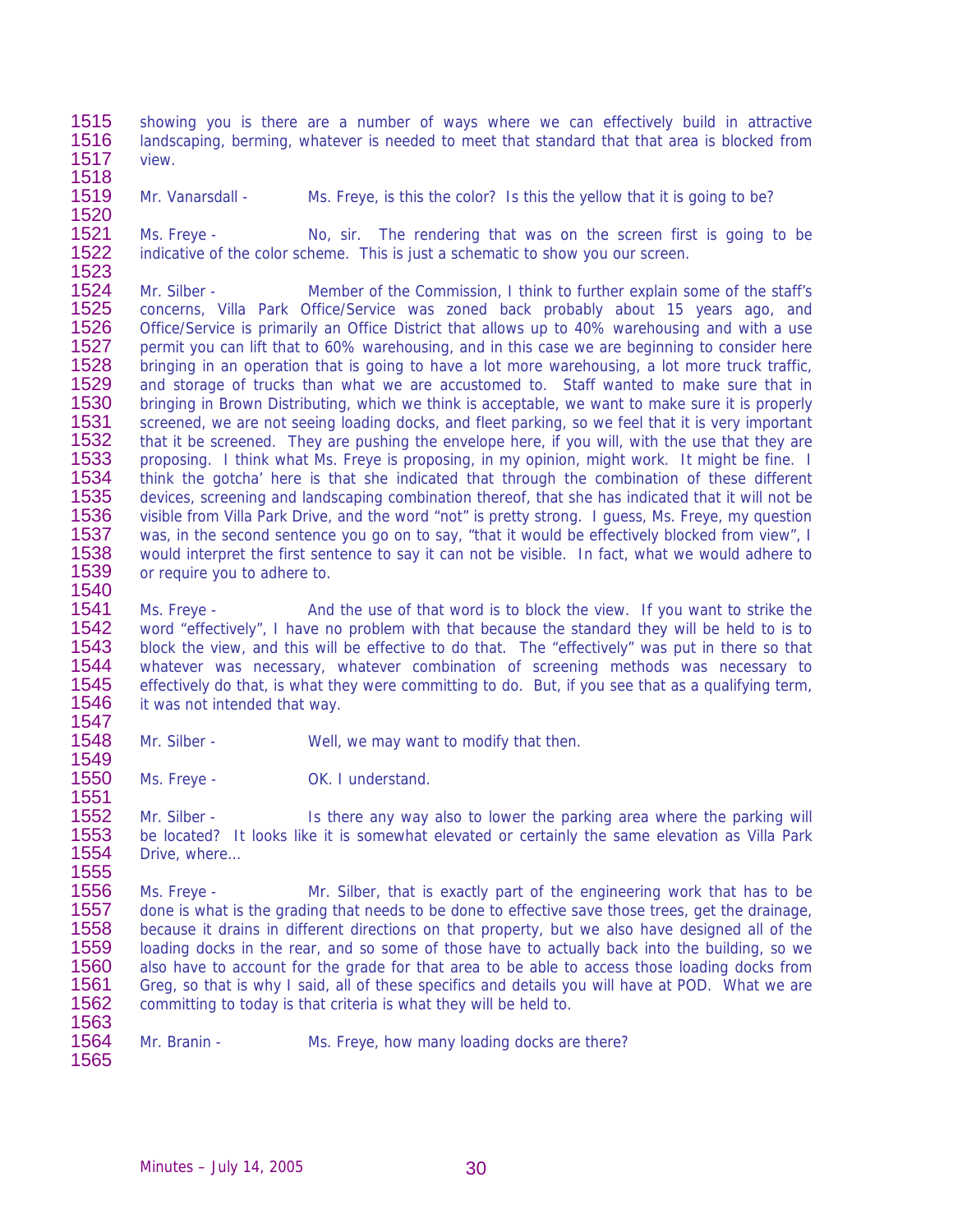1566 1567 1568 Ms. Freye - Oh my gosh. Thirteen exposed loading docks, meaning they are open to the exterior, and then there are internal loading docks where the truck actually backs into the building.

1570 1571 1572 1573 Mr. Branin - Right and I assume those would be, because of your concern for height and the parking lot being so accessible, you'd put those in the middle so they would be further blocked…

1574 1575 1576 1577 1578 1579 Ms. Freye - At this point, they are actually toward the east elevation, the east side of the building, and that also helps as a court yard to screen the exterior loading docks, because it comes out from the building some what. Do you see where the portion extends in the rear. Those are the internal loading docks (referring to rendering). And that helps to screen the exterior loading areas.

1580 1581 1582 Mr. Vanarsdall - Well, in O/S 2, you don't have the protection and the doughnut as O/S did.

1583 1584 1585 1586 1587 1588 Ms. Freye - No, sir, but I think that in this plan, because all of the operations and the operational part of their distribution is all in the rear and not visible from Villa Park, from Villa Park this is going to look just as much as the office service use as the other uses. Actually, it is going to look a lot better because of the investment that they are making into the architecture of this building and the landscaping.

1589 1590 Mr. Vanarsdall - Well, aren't most of the buildings over in Villa Park brick?

1591 1592 1593 1594 Ms. Freye - No, sir. They actually took pictures of the buildings over there and selected materials that would be compatible with the other buildings, although substantially better.

1595 1596 1597 Mr. Vanarsdall - Some of them were, so the idea of going from O/S which it was designated, the whole place, is to get more warehouse. Is that right?

1598 1599 1600 1601 1602 Ms. Freye - Yes, sir, because the high standards of Villa Park are the same standards that Brown wants in its new office headquarters. That is the image. That is the profile that they want to establish. Being sensitive to Villa Park and the high standards, they designed a site so that their operations are all in the rear and not visible from Villa Park.

1603 1604 1605 1606 1607 1608 1609 1610 1611 1612 1613 Mr. Archer - Ms. Freye, let me see if I can briefly say some of the things that concern me and see how we can try to resolve these. As Mr. Secretary said, we are kind of pushing the envelope with the use as opposed to the other uses that are designated in Villa Park, but it seems like the thing that causes the most concern is effectively, using your word, blocking the view of the fleet traffic. That is the sticking point in this case. And I think the thing that concerns me most is that even though the proffers indicate architectural screening or a combination thereof (unintelligible), we don't have anybody designated that would make that call, and the berming and planting, I am sympathetic with what you are saying with having that in lieu of a wall that you think would blend more to having a warehouse flavor added back in that you are trying to take out.

1614 1615 Ms. Freye - Yes, sir.

1569

1616 1617 1618 Mr. Archer - And my concern is that, and again you have to volunteer proffers. We can't make them for you, but my concern is that I think at least the Director should have the authority to make that call, if it is felt that berming or whatever you provide is not sufficient to do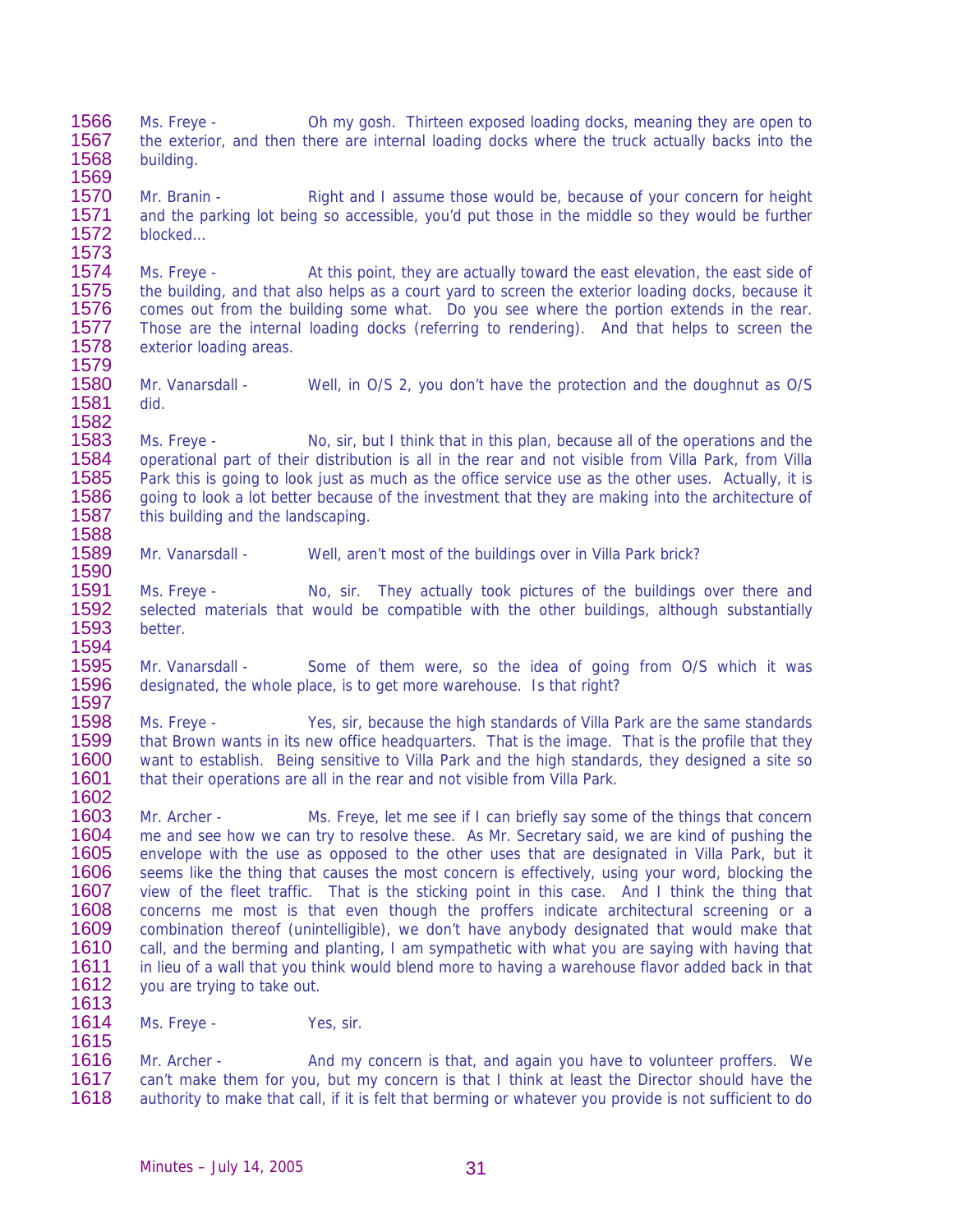1619 1620 1621 1622 1623 1624 1625 the screening, and perhaps, Mr. Secretary, you can correct me, it could be proffered in a way that says "if after using the method that you want to use to do the screening, it is deemed by the Director of Planning that that is not sufficient, then we'd have to move into some other form of screening. I don't know to put that in the words of a proffer, but that is not for me to do, but I guess what that does is, it would at least eliminate some of the concern about whose call is it to say that one is effective and one is not.

1626 1627 1628 Ms. Freye - Mr. Archer, I have no problem removing the word "effectively" because it was meant to hold them to a standard, not to qualify that standard.

1629 1630 1631 Mr. Archer - I understand that, and I wasn't really picking on…I am more concerned about…

1632 1633 1634 1635 1636 1637 1638 1639 1640 1641 Ms. Freye - We can fix that. The way it stands right now, the power to see is this effective or not is in the hands of the Planning Commission, when this plan of development comes back. If they have not demonstrated at the time of POD that they have blocked the view from Villa Park Drive, then the Planning Commission doesn't approve their POD. And, of course, we will be working with staff every step of the way before that POD gets submitted to prove to staff that we have blocked that view. The goal for every POD is to get on the Expedited Agenda and to make sure that everybody is on the same page, and that burden will be on the applicant to do that. The power to decide whether they have accomplished that right now rests with the Planning Commission to be held to the standard.

1642 1643 Mr. Silber - Mr. Archer, I think in reading this proffer,

1644 1645 Mr. Archer - The last sentence of it?

1646 1647 1648 1649 1650 Mr. Silber - Well, I also think that even the first proffer, when she has "fleet parking shall be screened in a manner such that the area is not visible from Villa Park Drive, if they plant this, and berm this, and screen this, and we go out and see that it is visible, we are going to make them screen it some more.

1651 Ms. Freye - At that point, it becomes a zoning violation. Yes, sir.

1653 1654 1655 Mr. Archer - Well, that is what I am trying to understand. I want to make sure that that is clear to everybody.

1656 Ms. Freye - Yes, sir.

1652

1657

1660

1663

1667

1658 1659 Mr. Archer - That there is an authority that we have to say, "Hey, that is not good enough."

1661 1662 Ms. Freye - That is correct, and this standard is unequivocal, not visible, blocks the view of.

1664 1665 Mr. Silber - It might take some tall trees.

1666 Ms. Freye - It might take some good berming, too.

1668 1669 1670 Mr. Archer - Well, you know, the thing that concerns me is that even after they go all through the zoning process and do the POD, and then the actual thing is there, and all of a sudden you look at it, and maybe it doesn't screen quite as well as we thought it would. And I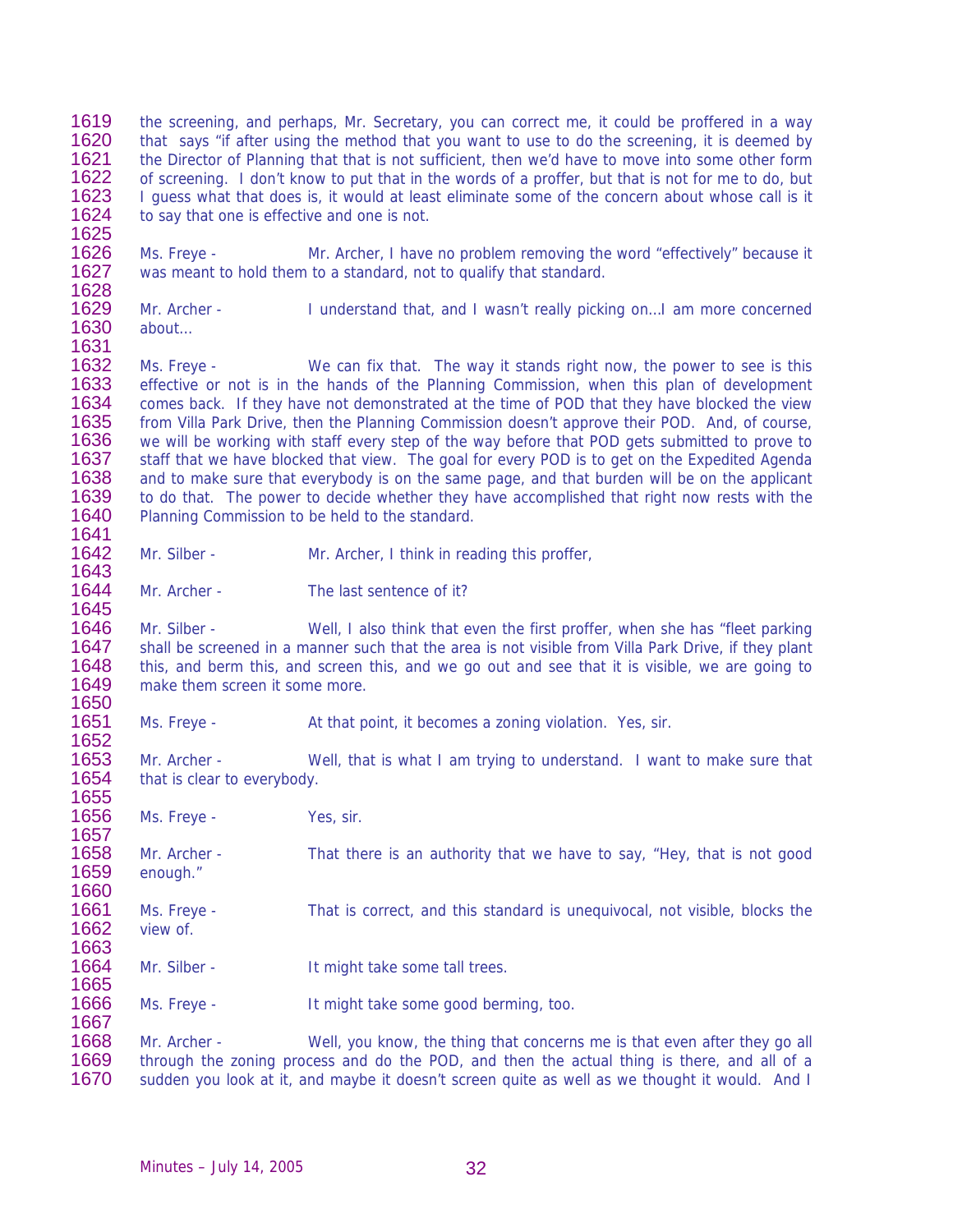just want to make sure that there was some leeway that would allow the Planning staff the ability to come back to you and say, "Hey, you made a good effort." Ms. Freye - But it is not good enough. Mr. Archer - "But it is not good enough." Ms. Freye - Yes, sir. Mr. Silber - I think the language is here, Mr. Archer. I think we can do that. Mr. Archer - If you are happy with that... Ms. Jones - I just have a quick question. The 85-15 warehousing to office that potentially could come after an expanded facility is certainly out of line with what was originally envisioned for this area. Ms. Freye - Ms. Jones, we did proffer, and that would be in your revised proffer that in no event would the service portion of it exceed 80%. That does put a cap on it. Whether they expand in the future or not, that remains to be seen. They are looking for a long life there. They are looking for 20 to 30 years, and yet staff was concerned that if they are successful and they grow, which everybody likes economic growth, that there is a cap on that, and that ratio would be reflective of the office, as well. Ms. Jones - Thank you very much. Ms. Freye - That cap was put in there. Yes, ma'am. Ms. Jones - I have not read this staff... Ms. Freye - That is OK. It changes frequently. Mr. Vanarsdall - There is nothing behind it but wetlands and other things. Ms. Freye - That is correct, and even in the rear, Mr. Vanarsdall, we have proffered that the 40 foot yard setback would be supplemented to a transitional buffer 25, because there are a few bare spots back there and so we will fill that in with supplemental planting, as well. Mr. Archer - I don't think I have anything else, Ms. Freye. Ms. Freye - Thank you very much. Mr. Silber - If you are willing to remove "effectively." Ms. Freye - Yes, sir. Mr. Silber - You might want to do that tonight in the file. Ms. Freye - I will be glad to do that. Mr. Silber - Thank you.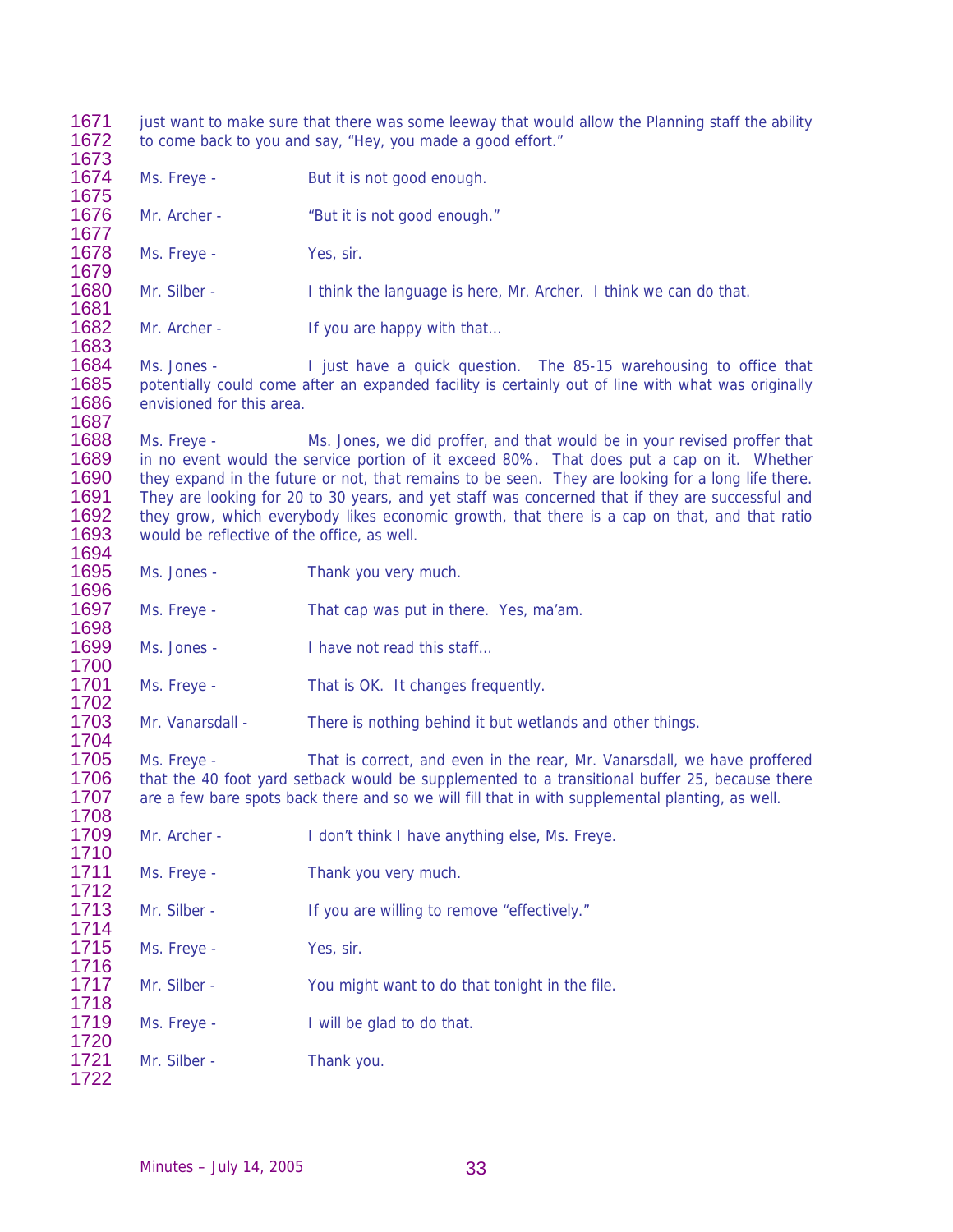1723 1724 1725 Mr. Vanarsdall - Any more questions for Ms. Freye? No more questions. Thank you, Ms. Freye. It is up to you, Mr. Archer.

1726 1727 1728 1729 1730 1731 1732 1733 1734 Mr. Archer - All right, Mr. Chairman. I first want to thank staff and Ms. Deemer for working so hard and effectively on this case to get it to where we are, and if the Secretary is satisfied that the language gives us the leeway that we need to have the final say in this, then I think we have something we can move with, bearing in mind that the Board may want to tweak it again. I do have to waive time limits on the proffers. A gentlemen that was here earlier said that some of us looked like we were over 55, and actually most of us are in our 30s. It is just the job that makes us look that way. With that, I will move to accept the proffers dated July 14, 2005 and waive the time limits.

1735 Mr. Jernigan - Second.

1736

1747

1753

1737 1738 1739 Mr. Vanarsdall - Motion made by Mr. Archer and seconded by Mr. Jernigan. All in favor say aye. All opposed say no. The ayes have it. The motion passes.

1740 1741 1742 Mr. Archer - And with the revised proffer as accepted today, I would move to recommend to the Board C-23C-05, Avalon Investments, LLC.

1743 1744 Mr. Jernigan - Second, Mr. Chairman.

1745 1746 Mr. Vanarsdall - Motion made by Mr. Archer and seconded by Mr. Jernigan. All in favor say aye. All opposed say no. The motion passes.

1748 **REASON**: Acting on a motion by Mr. Archer, seconded by Mr. Jernigan, the Planning Commission voted 5-0 (one abstention) to recommend the Board of Supervisors **grant** the request because it is in keeping with the 2010 Land Use Plan and the proffer conditions will ensure the property will be developed in a manner that is consistent with the surrounding office developments. 1749 1750 1751 1752

1754 **Deferred from the June 9, 2005 Meeting:** 

1755 1756 1757 1758 1759 1760 1761 1762  **C-24C-05 G. Stuart Grattan for Commonwealth Home Building Corp.:** Request to conditionally rezone from A-1 Agricultural District to R-2AC One Family Residence District (Conditional), Parcel 778-768-4780, containing approximately 4.16 acres, located on the east line of Greenwood Road at Old Woodman Road. The applicant proposes a single family residential subdivision with overall density not to exceed 2.4 units per acre. The R-2A District allows a minimum lot size of 13,500 square feet with a maximum gross density of 3.23 units per acre. The Land Use Plan recommends Suburban Residential 1, 1.0 to 2.4 units net density per acre.

1763 1764 1765 Mr. Silber - Our last rezoning case this evening is a case that was deferred from the June 9, 2005 meeting. This is C-24C-05, Stuart Grattan for Commonwealth Home Building Corp.

1766 1767 1768 Mr. Vanarsdall - Is there anyone in the audience in opposition to C-24C-05, in the Fairfield District, again? No opposition. Ms. Beemer.

1769 1770 1771 1772 Ms. Deemer - Thank you, Mr. Secretary. Good evening members of the Commission. The applicant proposes to rezone approximately 4.16 acres from A-1 Agricultural District to R-2AC to construct a subdivision of up to nine single-family homes.

1773 1774 1775 The Land Use Plan designates the area as Suburban Residential 1 and the proposed project at 2.4 units per acre, is generally consistent with the Land Use Plan. The requested single-family use could be a logical continuation of the R-2AC zoning to the south and west.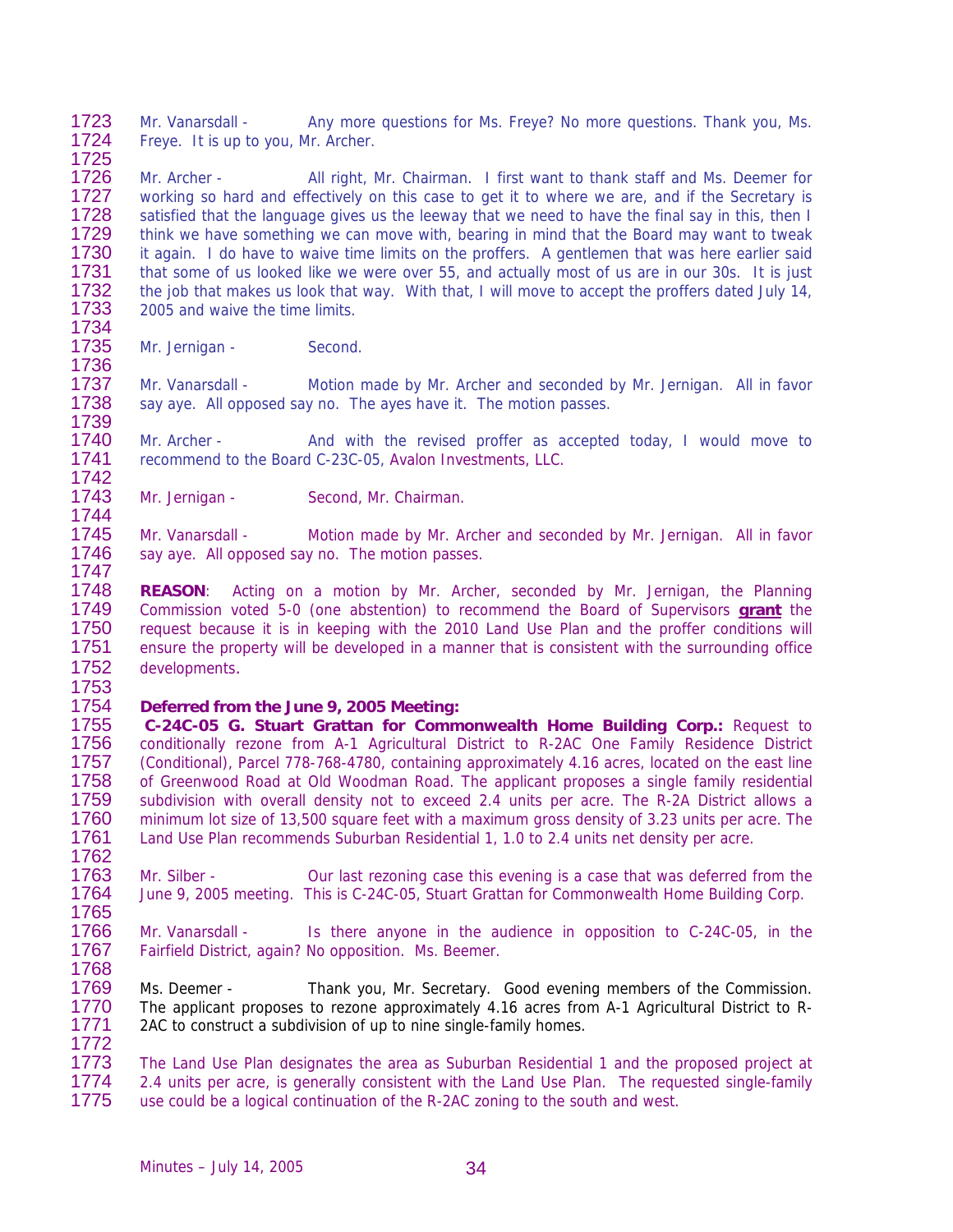| 1776 |                                                                                                    |                                                                                                  |  |  |
|------|----------------------------------------------------------------------------------------------------|--------------------------------------------------------------------------------------------------|--|--|
| 1777 |                                                                                                    | The applicant has submitted a conceptual plan, which though not proffered, does provide a basic  |  |  |
| 1778 | design of the road layout and orientation of the houses.                                           |                                                                                                  |  |  |
| 1779 |                                                                                                    |                                                                                                  |  |  |
| 1780 |                                                                                                    | The applicant has submitted proffers dated June 3, 2005. Major aspects of the proffers include:  |  |  |
| 1781 |                                                                                                    |                                                                                                  |  |  |
| 1782 | $\bullet$                                                                                          | Homes would be constructed on a crawl foundation finished with brick or stone and                |  |  |
| 1783 |                                                                                                    | foundation plantings will be provided.                                                           |  |  |
| 1784 | $\bullet$                                                                                          | There would be no direct access from lots to Greenwood Road.                                     |  |  |
| 1785 | $\bullet$                                                                                          | Dwellings would have a finished floor area of no less than 2,000 square feet.                    |  |  |
| 1786 | $\bullet$                                                                                          | All side facades will contain at least two windows.                                              |  |  |
| 1787 | $\bullet$                                                                                          | A minimum of two (2) trees measuring at least 2.5" in caliper would be planted in the            |  |  |
| 1788 |                                                                                                    | front yards and sides yards on corner lots.                                                      |  |  |
| 1789 |                                                                                                    |                                                                                                  |  |  |
| 1790 |                                                                                                    |                                                                                                  |  |  |
| 1791 |                                                                                                    | At the June 9 meeting the Commission discussed with the applicant aligning the proposed road     |  |  |
| 1792 | with Old Woodman Road. The applicant has worked with the Public Works Department and they          |                                                                                                  |  |  |
| 1793 |                                                                                                    | have proposed a layout similar to the one on the screen. Also at the June 9 Planning             |  |  |
| 1794 |                                                                                                    | Commission Meeting it was suggested that there was a cemetery located on the property. After     |  |  |
| 1795 |                                                                                                    | some research it has been determined that the information in question was incorrect and there is |  |  |
| 1796 |                                                                                                    | no indication to suggest that a cemetery or graveyard was ever located on the property. Finally, |  |  |
| 1797 | Public Works Drainage Division has been notified and will be making an effort to contact the       |                                                                                                  |  |  |
| 1798 |                                                                                                    | neighboring property owners to discuss drainage issues in the area.                              |  |  |
| 1799 |                                                                                                    |                                                                                                  |  |  |
| 1800 | While staff would have preferred that the property had been assembled for a more                   |                                                                                                  |  |  |
|      |                                                                                                    | comprehensive development in the area, overall, staff is supportive of the proposed R-2AC for    |  |  |
| 1801 | this property.                                                                                     |                                                                                                  |  |  |
| 1802 |                                                                                                    |                                                                                                  |  |  |
| 1803 |                                                                                                    | This concludes my presentation. I would be happy to try to answer any questions you may have.    |  |  |
| 1804 |                                                                                                    | The applicant is here if you wish to have him address the Commission.                            |  |  |
| 1805 |                                                                                                    |                                                                                                  |  |  |
| 1806 | Mr. Branin -                                                                                       | I have one question. How many lots did you say?                                                  |  |  |
| 1807 |                                                                                                    |                                                                                                  |  |  |
| 1808 | Ms. Deemer -                                                                                       | Nine.                                                                                            |  |  |
| 1809 |                                                                                                    |                                                                                                  |  |  |
| 1810 | Mr. Branin -                                                                                       | OK. I thought I heard you say something else and I was sitting here                              |  |  |
| 1811 | looking at nine.                                                                                   |                                                                                                  |  |  |
| 1812 |                                                                                                    |                                                                                                  |  |  |
| 1813 | Mr. Silber -                                                                                       | Ms. Deemer, did the Traffic Engineer elaborate on who would make                                 |  |  |
| 1814 | improvements with the other road alignment?                                                        |                                                                                                  |  |  |
| 1815 |                                                                                                    |                                                                                                  |  |  |
| 1816 | Ms. Deemer -                                                                                       | Well, I believe that they had indicated when I spoke with the applicant                          |  |  |
| 1817 | that part of the other piece of property is right of way that is owned by the County, and some of  |                                                                                                  |  |  |
| 1818 | it is owned by another property owner, so there would have to be some discussion by the other      |                                                                                                  |  |  |
| 1819 | property owner as to whether or not they would be participating in the project, and I believe that |                                                                                                  |  |  |
| 1820 |                                                                                                    | Mr. Grattan may be able to discuss that to some extent.                                          |  |  |
| 1821 |                                                                                                    |                                                                                                  |  |  |
| 1822 | Mr. Silber -                                                                                       | OK.                                                                                              |  |  |
| 1823 |                                                                                                    |                                                                                                  |  |  |
| 1824 | Mr. Vanarsdall -                                                                                   | Any other questions for Ms. Deemer? Thank you, Ms. Deemer.<br>Mr.                                |  |  |
| 1825 | Grattan, how are you this evening?                                                                 |                                                                                                  |  |  |
| 1826 |                                                                                                    |                                                                                                  |  |  |
| 1827 | Mr. Grattan -                                                                                      | Fine. Good evening, Mr. Chairman, members of the Commission, Mr.                                 |  |  |
| 1828 |                                                                                                    | Kaechele. My name is Stuart Grattan and I am representing the applicant here.                    |  |  |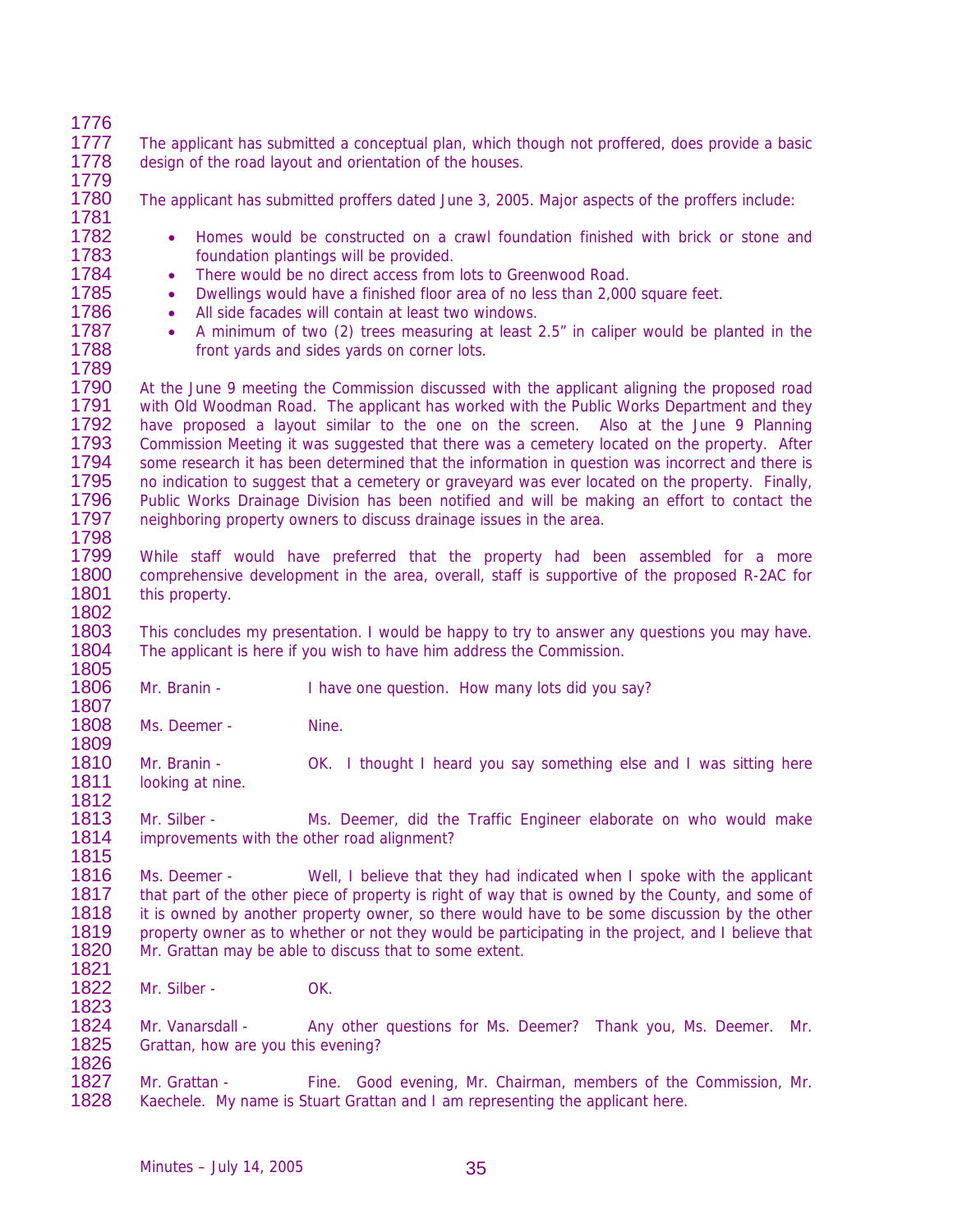1829 1830 1831 1832 1833 1834 1835 1836 1837 1838 1839 1840 1841 1842 1843 1844 1845 1846 1847 I guess we will just start into the access issue, first of all, since that has come up. What is on the screen before you is what Tim Foster came up with, and one of the potential issues we may have is how much right of way we have on that inside corner of Greenwood and Old Woodman Road. We met with the neighbors after the meeting last month, and about two weeks ago, and with the network of roads in the area, as you've got Old Woodman and Old Greenwood and all these roads being realigned and Woodman coming through with new alignments in there, I think spaghetti is a pretty good word to describe how the roads work through there. In discussing the best fix with the neighbors, they would prefer that Old Greenwood between Woodman and King's Road be closed. I presented that to Mr. Foster some time in the last week or so, and he said that that could be a possibility, but it takes an effort to do so, to study that and all that, and that solution, or that potential as a solution is something that is going to be looked in as the whole area is addressed, and that is really going to come into the planning proposed with the extension of Woodman Road. So, there are various potential fixes that we can have. One would be something similar to what we are looking at here, and another being possibly even closing Old Greenwood Road between Greenwood Road and Kings Road, and at this time the options are there. We are not committing one to another right now, but we know we can find something that will work.

1848 1849 1850 1851 Mr. Silber - Mr. Grattan, are you saying then that you would commit to some improvement outside of just the public road that you will be building, maybe this one that is on the screen?

1852 1853 1854 1855 1856 Mr. Grattan - I think we could do something. I think the question that I have in my mind right now is, depending on how much right of way that we have on that inside corner, in the acute corner there, we could do what Mr. Foster has proposed here, and if we get that separation, then I'd say, yes, we could probably do it. If we don't have enough right of way, then…

1858 1859 Mr. Silber - I think most of it is in the right of way. Perhaps not all of it.

1860 1861 1862 1863 1864 1865 1866 Mr. Grattan - It all comes in to, what is out there, and you know, there are a number of problems out here. In discussing with the neighbors the drainage issues, I think the culvert under Old Greenwood Road there is blocked, so there is work to be done in that area, and so I am sure County forces will be out there, hopefully doing something, and whether they can coordinate that with installing new pipe, if necessary, and sliding that road over, it might be some sort of shared effort that has to be taking place.

1867 1868 1869 Mr. Archer - Mr. Grattan, the smaller yellow section that is shown here. Is that something that can be done, the straightening of Old Greenwood at that point?

1870 1871 Mr. Grattan - Mr. Archer, I think anything can be done.

1872 1873 Mr. Archer - Is that a part of what you are proposing?

1874 1875 Mr. Grattan - Yes, that...

1876 1877 1878 1879 Mr. Silber - Mr. Archer, I think what Tim Foster is saying is, if this rezoning is approved and Mr. Grattan develops this property, the subject property, then Mr. Foster is saying that the smaller yellow improvement would greatly improve these roads in this area.

1880 Mr. Archer - It would.

1881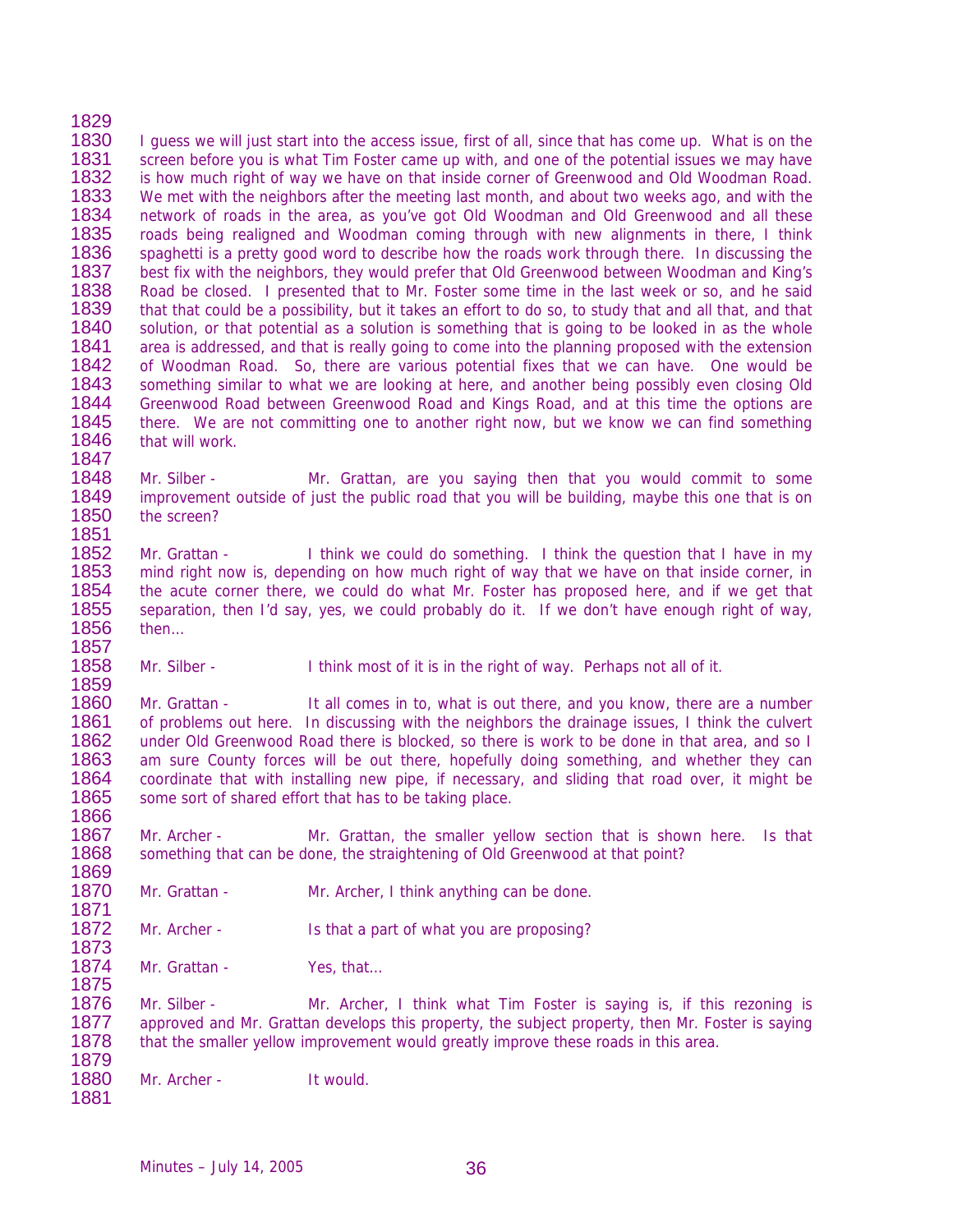1882 1883 1884 1885 1886 1887 1888 1889 Mr. Silber - That is why I was trying to see if Mr. Grattan was able to commit to making the smaller improvement on the north side. I would think most of that looks like it is in the existing right of way. It doesn't look like it would take much improvement outside of the right of way. There may be some little tip that has to be obtained that looks like most of it is in the existing right of way. When he is out there constructing his road for his development, he might be well to just realign to come into a 90 degree angle like that smaller yellow is showing on the screen.

1890 1891 1892 1893 1894 Mr. Archer - You know, that area, I've been by several times since the last time we met, and you really have to drive it to appreciate it. When you come off of 295 and head back this way, toward Old Woodman Road, if you look at that picture very carefully you can see one automobile, I believe, between Old Greenwood and Old Woodman.

1895 1896 Mr. Grattan - Yes, sir.

1897 1898 1899 1900 1901 1902 1903 1904 1905 1906 1907 1908 1909 1910 Mr. Archer - So that shows you there are only about three or four cars that could fit in that space, even if they were close together, so it is really close there, and the only thing, I guess, that helps a little bit is that Old Woodman on the bottom side of the picture, they are only like a residence back in there, maybe three, that would access that out to Greenwood. But Mr. Grattan is right in describing this as spaghetti. It is a spaghetti network if I have ever seen one, but it would appear to me that if we could do the same job proposed in the two yellow plots on the picture, then given what you have to work with, it seems to be about all we can do with it at this point. I know there were some drainage issues that were of concern at the last meeting, but we are not looking to create any, and I can't hold you responsible for the ones that are already there, except to bring it to somebody's attention. Mr. Grattan, if you are willing to try to work within the constraints of what we've got in this picture, I can't think of any good reason why we should not at least recommend this to the Board. I don't know what will happen by the time it gets to that level.

1911 1912 1913 1914 Mr. Grattan - I understand. Can I ask that if decisions are made to close Old Greenwood Road between Greenwood and Kings Road, would us agreeing to do what is in yellow obligate or eliminate that possibility?

1915 1916 1917 1918 1919 Mr. Silber - That is a question for the Traffic Engineer to answer. I would think the Traffic Engineer would, with the development you have to do, which is fairly modest in size, I would think that he could commit to this. I don't think that they are going to close Old Greenwood based on this proposed development that you have before us.

1920 1921 1922 1923 1924 Mr. Grattan - I guess. I don't think so. I am asking that if the powers to be, for whatever reason, whether it is us or whether it is the extension of Woodman Road stipulates that Old Greenwood Road between Greenwood and Kings Road be closed. Am I still obligated to tie to it to just that intersection.

1925 1926 1927 1928 1929 Mr. Archer - I guess the best answer is it would take a long time to get it done, probably, anyway. Wouldn't it? You would be finished with the development by the time the road was closed anyway, I am thinking. Doesn't it take a process to go through to close the road?

1930 Mr. Jernigan - You have to go through the Major Thoroughfare Plan.

1932 1933 1934 Mr. Silber - I don't know if Old Greenwood is on the Major Thoroughfare Plan, but I think to close that road, I think is larger in scale and in scope than what your development would require, so I don't know why the County would be interested in doing that. The County is not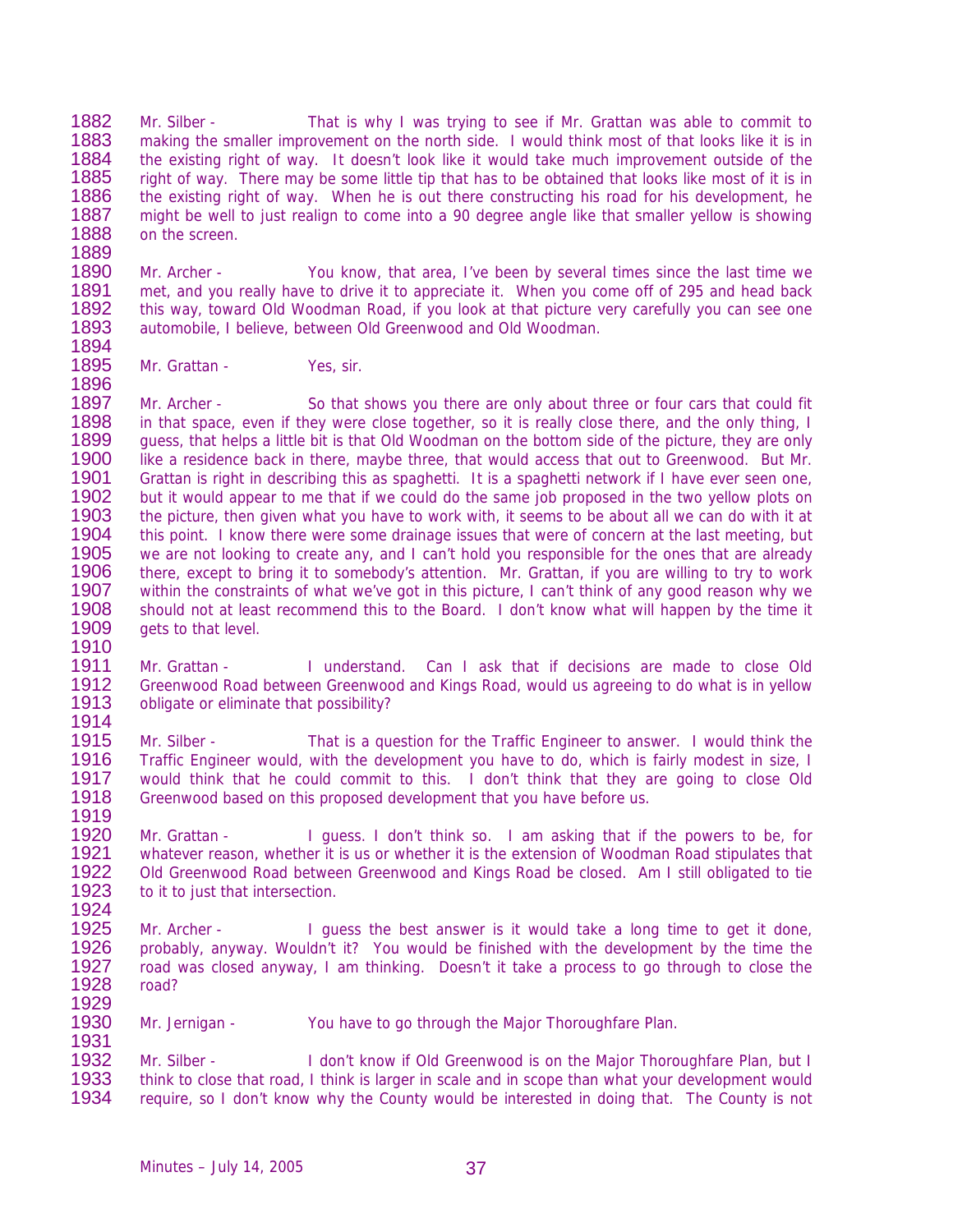1935 1936 1937 going to make you close that road for nine lots, when it is off-site like that. I think the Traffic Engineer has a solution that is workable. It may not be the best solution, but I think it is workable.

1939 1940 1941 1942 1943 1944 1945 Mr. Grattan - I think at this point we are willing to commit to something along the lines that Mr. Foster suggested provided we need not acquire right of way. We have had discussions with that property owner there, and she is upset over various other things and lack of attention for drainage issues and other things, and that would be a very difficult proposal to commit to. So, I think as long as we can align this to the maximum extent practicable within the existing right of way, we can do it. Yes.

1946 Mr. Archer - Mr. Foster, they say timing is everything.

1938

1947

1950

1958

1962

1975

1978

1983

1948 1949 Mr. Kaechele - Mr. Secretary, is this considered an off-site improvement? It can't be in the proffer.

1951 1952 1953 1954 Mr. Silber - The County Attorney has indicated that you can do off-site proffers that relate to the rezoning. The rezoning brings rise to the off-site improvement, then it can be proffered. So, he could proffer this improvement.

1955 1956 Mr. Kaechele - Is that a change or has it always been that way?

1957 Mr. Silber - I think, we got a recent interpretation on that, didn't we?

1959 1960 1961 Mr. Archer - Mr. Foster, I guess you may have heard our conversation concerning this. I was just seeing if you had any take at all you could give us on the yellow areas in the picture there.

1963 1964 1965 1966 1967 1968 1969 1970 1971 1972 1973 1974 Mr. Foster - Yes, sir. For the record, my name is Tim Foster. I am the Traffic Engineer with the County. After your last Planning Commission meeting it was asked if there could be something looked at to try to make the entrance work at this location. Our normal standards urge separation center line to center line and it is 150 feet. We looked at trying to separate this as far as we could. We were able to get 135 feet separation from center line, which is a little lower than 150, but it has been something we've approved before. We looked at the yellow for two reasons: 1. To bring entrance in at a more 90 degrees. I felt it would help slow people down, as one of the concerns I heard at the last meeting was people sort of take that curve real fast. To help slow that down and to make that a more of a conventional turn, then when you are coming out turning right, right now with the sharp acute angle, and you really have to turn sharp to get back. This helps that movement to get out, too, and then separated two entrances far enough way that we felt that both entrances could operate safely.

1976 1977 Mr. Archer - OK. Making that right angle on Old Greenwood would certainly be a lot safer than it is now.

1979 1980 Mr. Foster - And our goal was to try to keep it all within the County right of way.

1981 1982 Mr. Silber - Mr. Foster, Mr. Grattan was asking about the potential closure of a portion of Old Greenwood Road. Do you see that occurring in the future?

1984 1985 1986 1987 Mr. Foster - That is something we can look at, but any time you close a road, it is more than just Public Works to look at it. A road goes through every County department to see what happen if that road is closed. Obviously, when Woodman Road is extended, the traffic patterns change in there. There really hasn't been a detailed study of how the road would be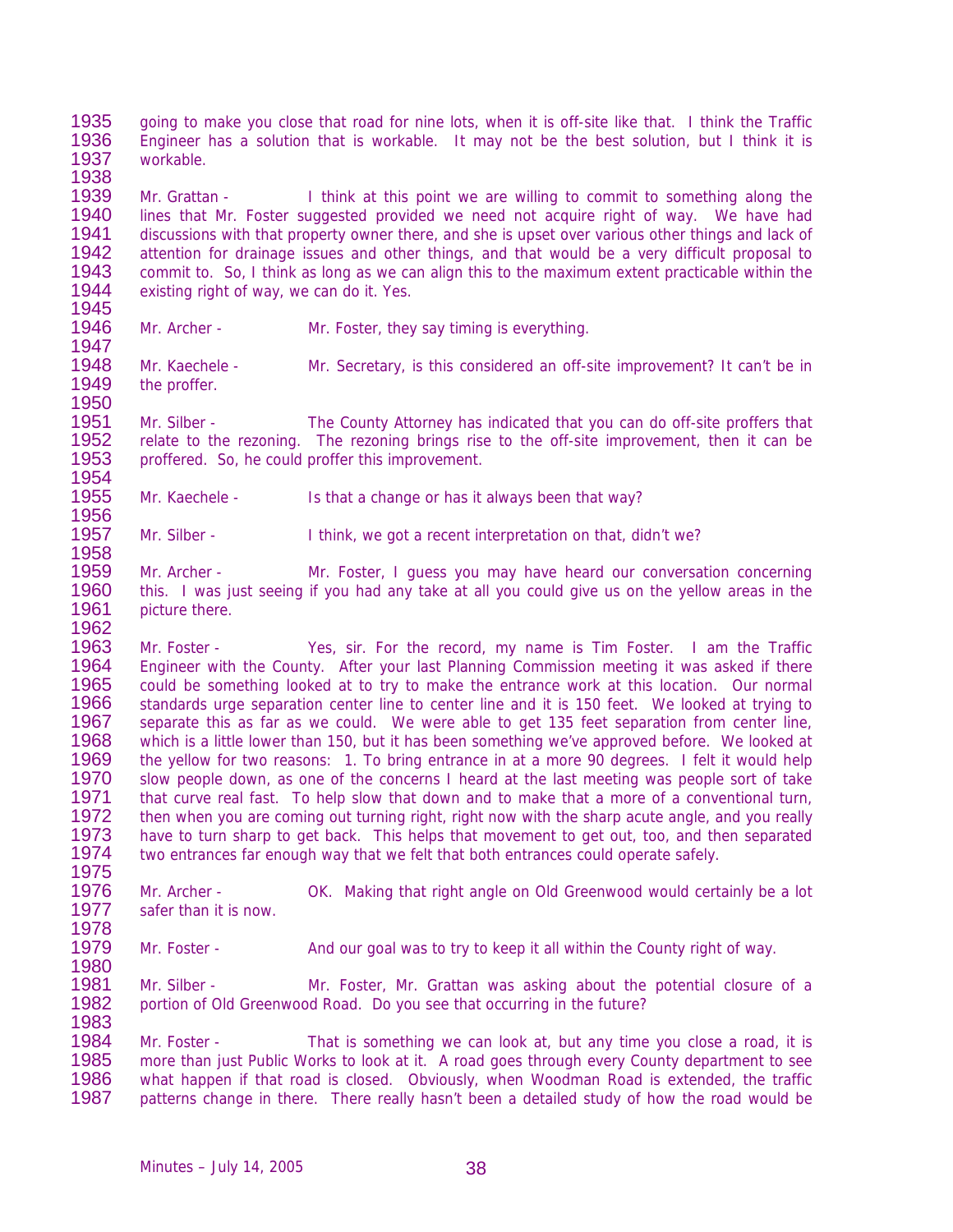1988 1989 1990 1991 1992 1993 1994 reconfigured when it happens, but anytime if we get a formal request from a citizen to look at a road closure, we look at them, and I will be right up front with you, the ones I have looked at, we probably have a 90% ratio that we do not close the road, but it is something that we always look at, but it is more than just Public Works. Fire has to look at it, especially Fire and emergency access. The Planning Department looks at it. Just about every department in the County reviews it, but we'd be more than happy to start that process for the citizens in the area.

1995 1996 Mr. Vanarsdall - It takes a while to do that, too.

1997 1998 Mr. Foster - It does, because...

2000

2007

2021

2024 2025 2026

2031

2034 2035 2036

1999 Mr. Vanarsdall - I remember when they did Nuckols Road. It took a long time.

2001 2002 2003 2004 2005 2006 Mr. Foster - Right. And we collect traffic counts. We also run different scenarios. One of the things that we are always concerned about when we close a road is that it may change the traffic pattern in the area, and a lot of times, and this may not be the case because it is not that many houses, but sometimes when we close a road, in front of someone's house they are going to get less traffic, but someone else's house, they are going to get more traffic. Now everybody has to pass by their house. We always look at that very closely.

2008 2009 2010 Mr. Vanarsdall - Thank you, Mr. Foster. Mr. Foster is going on vacation. He ought to be home packing.

2011 2012 2013 2014 2015 2016 2017 2018 2019 2020 Mr. Archer - Anybody else have any questions for Mr. Grattan? Ms. Deemer? Well, Mr. Chairman, Mr. Grattan did have another community meeting between the last meeting and this one. I wasn't able to attend it, but Ms. Deemer did and I appreciate that, and I think the air was cleared about a lot of things in that meeting. We discovered there was no cemetery as was mentioned at the last meeting, but it seems to me like the problems that we had with the roadway network, it has probably been worked out as good as we can do it. As far as the assemblage of the other properties that were adjacent to it, Mr. Grattan wasn't able to achieve that, so we can't hold him responsible for not being able to do it. I don't know what will become of this by the time it gets to the Board level, but at this point I move to recommend it for approval.

2022 2023 Mr. Jernigan - Second.

> Mr. Vanarsdall - Motion made by Mr. Archer and seconded by Mr. Jernigan. All in favor say aye. All opposed say no. The motion passes.

2027 **REASON**: Acting on a motion by Mr. Archer, seconded by Mr. Jernigan, the Planning Commission voted 5-0 (one abstention) to recommend the Board of Supervisors **grant** the request because the single family use is consistent with the 2010 Land Use Plan and is a logical continuation of the R-2AC zoned properties to the immediate south and west. 2028 2029 2030

## 2032 2033 **APPROVAL OF MINUTES:**

Mr. Silber - Next on the agenda would be approval of the minutes of the Commission's June 9, 2005 meeting.

2037 2038 2039 Mr. Vanarsdall - Anybody read the minutes, Mr. Archer? Are there any changes to the minutes? If not, we will have a motion.